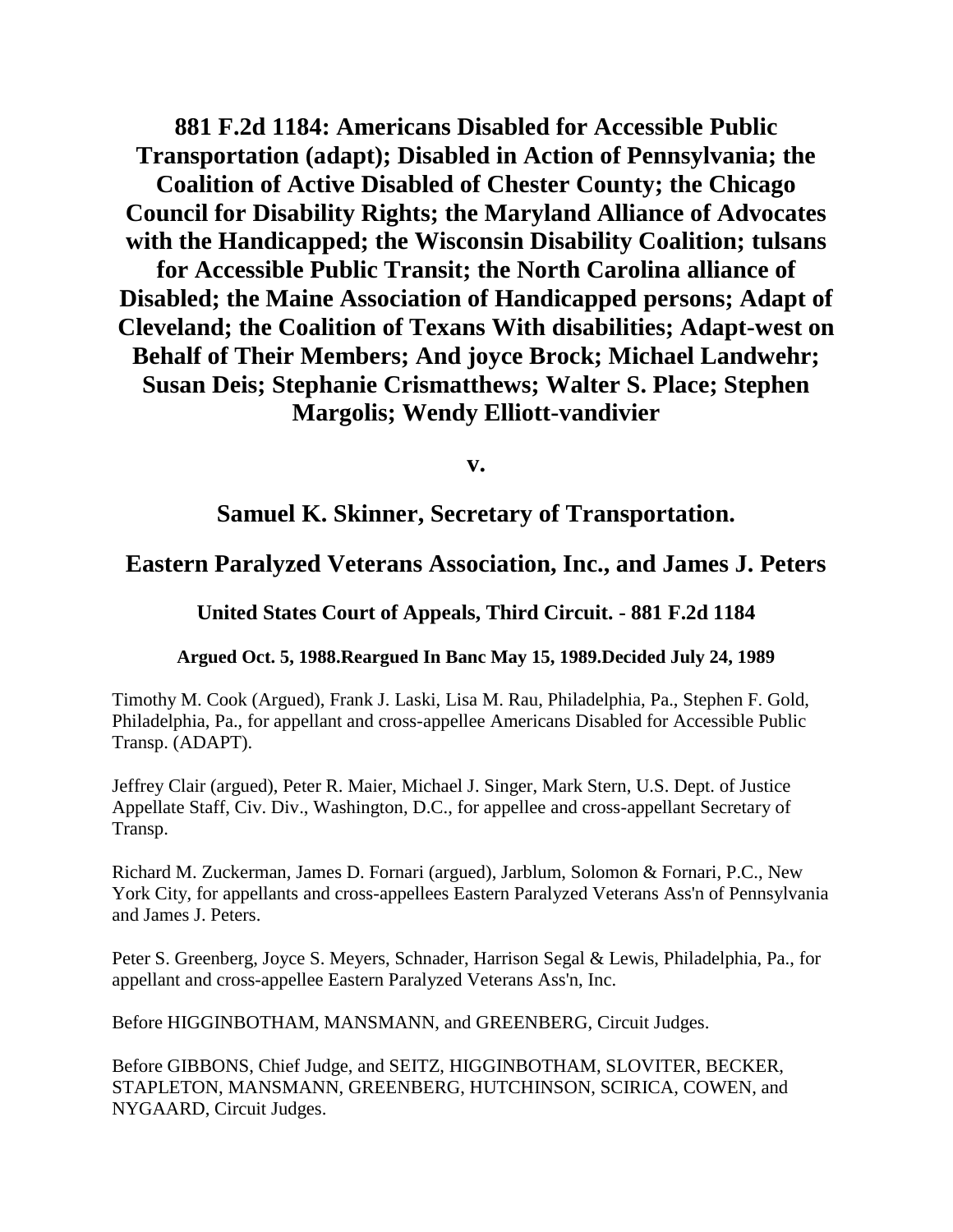#### BECKER, Circuit Judge.

#### 1

This case, before us on consolidated cross-appeals from the judgment of the district court, requires us to construe a welter of statutory provisions establishing the obligations of recipients of federal financial assistance to provide accessible public transportation for the handicapped. The statutory provisions involved are section 16(a) of the Urban Mass Transportation Act ("UMTA"), 49 U.S.C.App. Sec. 1612(a) (1982); section 504 of the Rehabilitation Act of 1973, 29 U.S.C. Sec. 794(a) (1982 & Supp. V 1987 & West Supp.1989); section 165(b) of the Federal-Aid Highway Act, 23 U.S.C. Sec. 142 note (1982) (Bus and Other Project Standards); and section 317(c) of the Surface Transportation Assistance Act of 1982 ("STAA"), 49 U.S.C.A.App. Sec. 1612(d) (West Supp.1989) (originally codified at 49 U.S.C.App. Sec. 1612(c) (1982)). The principal question before us is whether certain regulations promulgated by the Department of Transportation ("DOT") at 49 C.F.R. Sec. 27.95 & 27.97 (1987), delineating local transit authorities' obligations to meet the needs of the disabled, are in compliance with these statutes. The regulations were challenged by seven disabled individuals and twelve organizations, who brought one of the consolidated actions on behalf of themselves and their mobility-impaired members ("ADAPT"), on the grounds that they were in derogation of the applicable statutes.

#### 2

The first challenged regulation, 49 C.F.R. Sec. 27.95 (1987), gives local governments the option to effectuate the purposes of the statutes through either accessible mass transit, paratransit[,1](http://law.justia.com/cases/federal/appellate-courts/F2/881/1184/93966/#fn1-1) or a combination of both. The district court concluded that the regulation was not an arbitrary and capricious exercise of delegated authority and granted summary judgment for the defendant Secretary of Transportation on this issue. Contending that the law requires mainline accessibility, or "mainstreaming," and that the regulations' paratransit-only option obviates that requirement, ADAPT appeals, No. 88-1177.

#### 3

The other challenged regulation, 49 C.F.R. Sec. 27.97, is a safe harbor provision insulating transit operators that spend 3% of their average operating costs from further liability under the statutes. The district court granted summary judgment for the plaintiffs on this issue, holding that the safe harbor was arbitrary and capricious. The district court set the regulation aside and remanded for further consideration by the Secretary. The Secretary, contending that the safe harbor provision was necessary to keep expenditures for transportation for the disabled within reasonable bounds, as mandated by the statutes, appeals, No. 88-1139.<sup>[2](http://law.justia.com/cases/federal/appellate-courts/F2/881/1184/93966/#fn2)</sup>

4

For the reasons that follow, we will affirm, though on remand we will require the district court to set a timetable for the Secretary's further rulemaking.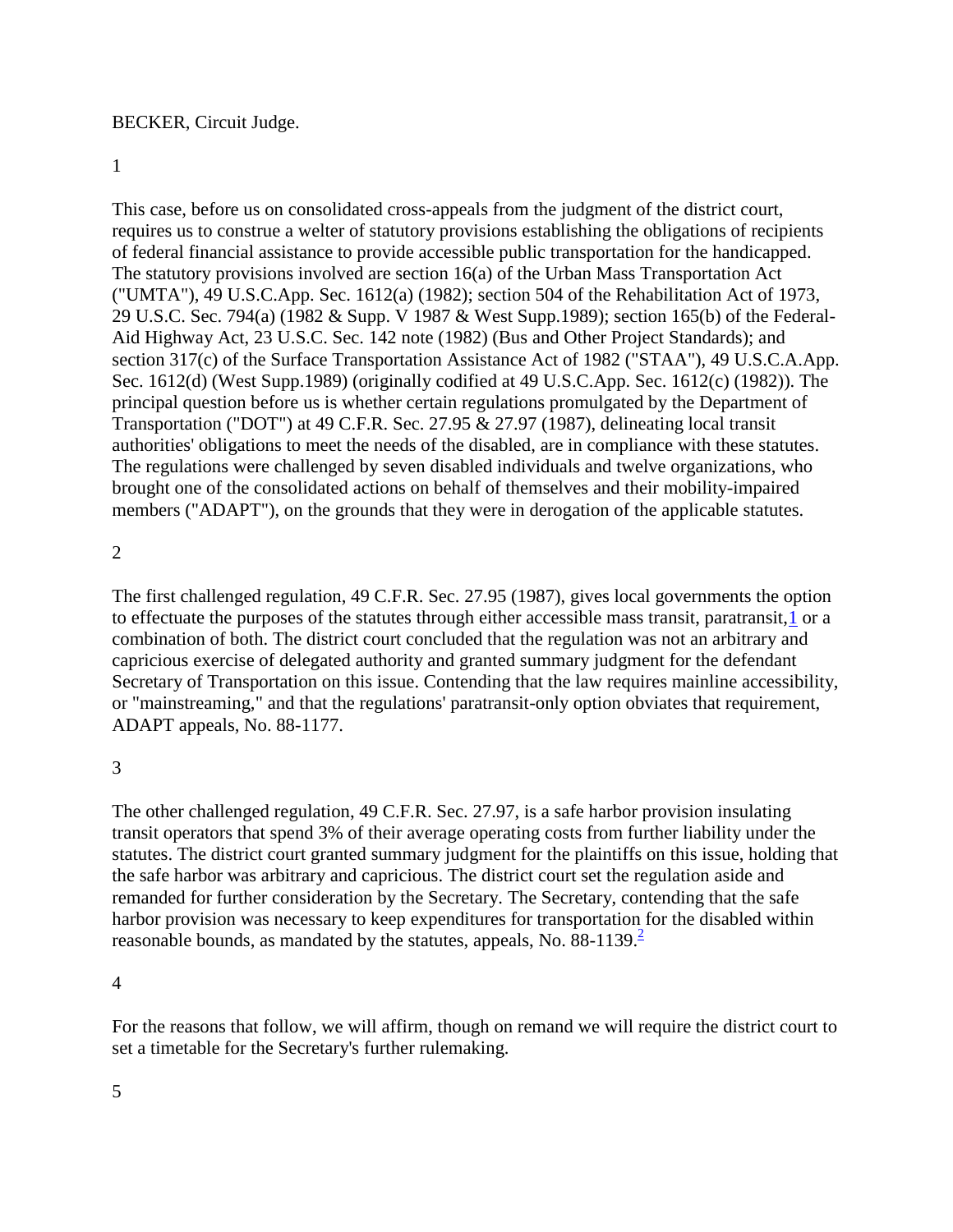The first of the relevant statutes to be enacted was the Urban Mass Transportation Act of 1964, amended by Congress in the Urban Mass Transportation Assistance Act in 1970. The Act provides for federal financial assistance to local transit operators. The 1970 amendments added section 16(a), which declared a national policy that

6

elderly and handicapped persons have the same right as other persons to utilize mass transportation facilities and services; that special efforts shall be made in the planning and design of mass transportation facilities and services so that the availability to elderly and handicapped persons of mass transportation which they can effectively utilize will be assured....

7

49 U.S.C.App. Sec. 1612(a).

8

Subsequently, Congress passed section 504 of the Rehabilitation Act of 1973, commonly known as the civil rights bill of the disabled. Section 504, which was introduced by Senators Humphrey and Percy as an amendment to the Civil Rights Act of 1964, provides that:

9

No otherwise qualified individual with handicaps in the United States ... shall, solely by reason of her or his handicap, be excluded from the participation in, be denied the benefits of, or be subjected to discrimination under any program or activity receiving Federal financial assistance.

10

29 U.S.C. Sec. 794(a). $^3$  $^3$ 

11

Congress then enacted section 165(b) of the Federal-Aid Highway Act of 1973, which directed that

12

[t]he Secretary of Transportation shall require that projects receiving Federal financial assistance ... shall be planned, designed, constructed, and operated to allow effective utilization by elderly and handicapped persons who, by reason of illness, injury, age, congenital malfunction, or other permanent or temporary incapacity or disability ... are unable without special facilities or special planning or design to utilize such facilities and services effectively.... The Secretary shall not approve any program or project to which this section applies which does not comply with the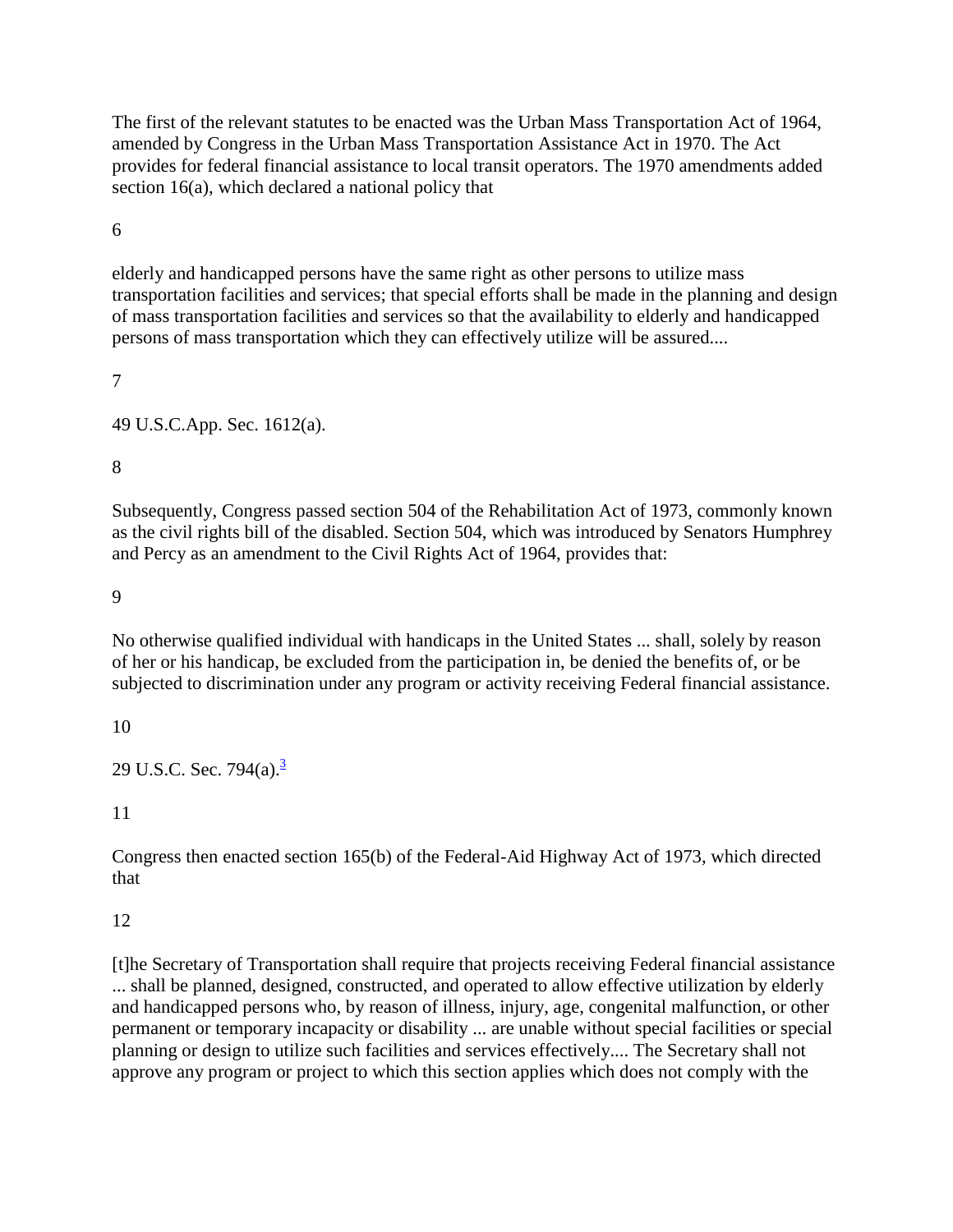provisions of this subsection requiring access to public mass transportation facilities, equipment, and services for elderly or handicapped persons.

13

23 U.S.C. Sec. 142 note.

#### 14

To implement these statutory mandates, DOT promulgated regulations in 1976 requiring local planners to make " 'special efforts' in planning public mass transportation facilities and services that can effectively be utilized by elderly and handicapped persons." 41 Fed.Reg. 18,234 (1976).

## 15

Moreover, two days before the regulations were published, then-President Gerald Ford issued Executive Order Number 11,914, 41 Fed.Reg. 17,871 (1976), directing the Department of Health, Education, and Welfare ("HEW") (now the Department of Health and Human Services, see 20 U.S.C. Sec. 3508 (1982)), to coordinate implementation of the non-discriminatory policy announced in section 504 for all federal agencies.

#### 16

HEW's guidelines, issued in 1978, required all recipients of federal funds to mainstream handicapped persons by making public transportation "readily accessible to and usable by handicapped persons." 45 C.F.R. Secs. 85.57(a), 85.58(a) (1978). The HEW guidelines stressed that participating programs should authorize those options offering access "in the most integrated setting appropriate." 43 Fed.Reg. 2132, 2138 (1978). With respect to public transportation, the HEW guidelines specifically required retrofitting of subways and buses to make these modes of transportation fully accessible to the disabled. 45 C.F.R. Secs. 85.57(b), 85.58.

## 17

Importantly, even though the language of HEW's guidelines appeared to require mainstreaming, HEW was careful not to preclude the possibility of paratransit. HEW stated that it "wish[ed] to make clear that it does not construe [the guidelines] to preclude in all circumstances the provision of specialized services as a substitute for, or supplement to, totally accessible services." 43 Fed.Reg. at 2134.

## 18

In 1979, DOT promulgated regulations in compliance with the HEW guidelines. Those regulations contained requirements mandating across-the-board alterations to ensure that all transportation facilities were made accessible to handicapped persons. 44 Fed.Reg. 31,442 (1979). The 1979 regulations, accordingly, were viewed as requiring transit operators to retrofit their existing systems to make them accessible to the handicapped.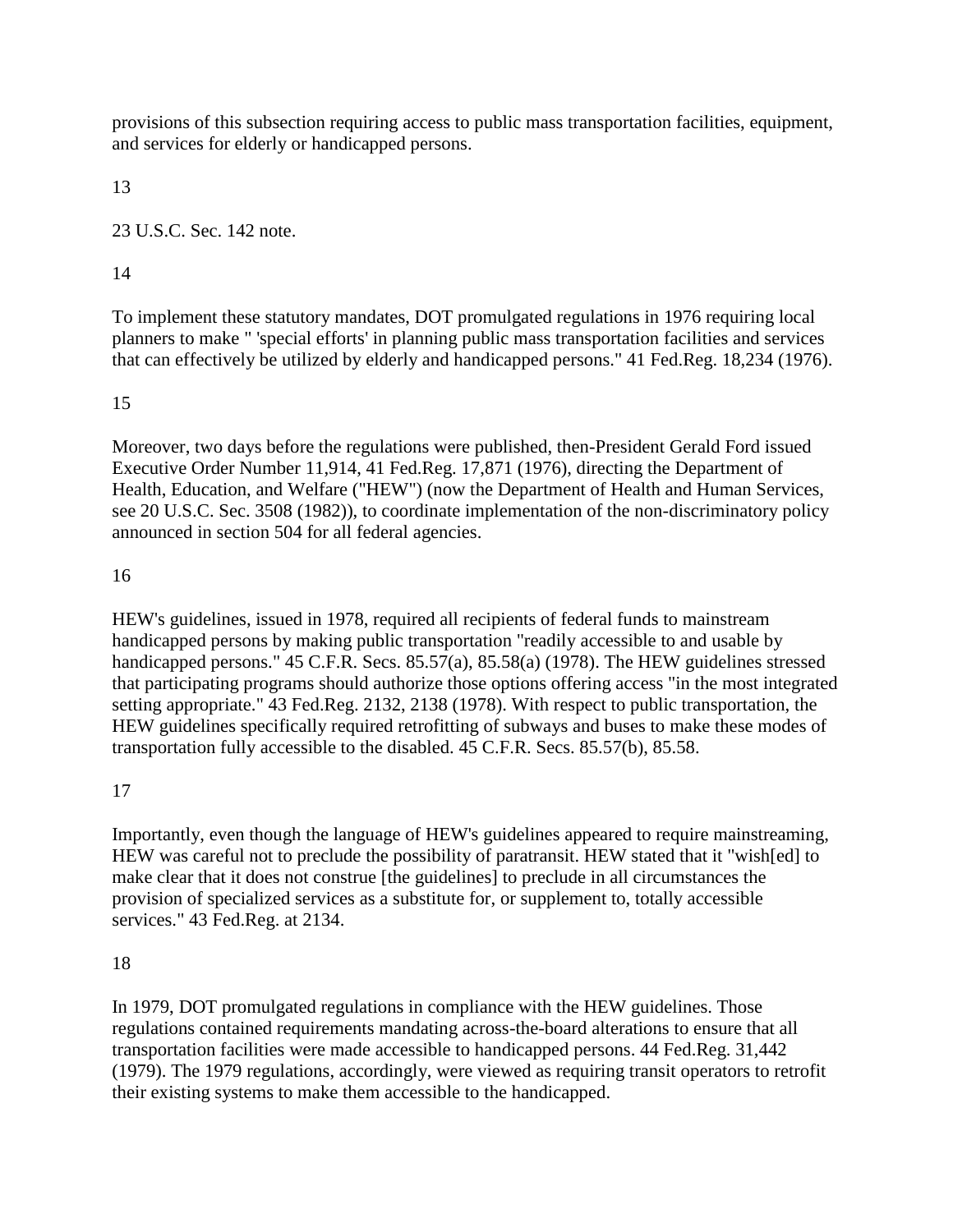The 1979 regulations were immediately challenged by the American Public Transit Association, a trade association of public transit operators. In American Public Transportation Association (APTA) v. Lewis, [655 F.2d 1272](http://law.justia.com/cases/federal/appellate-courts/F2/655/1272/) (D.C.Cir.1981), the Court of Appeals for the District of Columbia Circuit invalidated the retrofitting requirements as inconsistent with section 504. APTA v. Lewis, [655 F.2d at 1278.](http://law.justia.com/cases/federal/appellate-courts/F2/655/1278/) The court found that compliance would require extensive modifications to existing systems and would impose heavy financial burdens on local transit authorities. The court remanded and directed DOT to determine whether other statutes could support the extensive requirements of the regulations.

#### 20

Subsequent to APTA v. Lewis, DOT promulgated interim regulations. 46 Fed.Reg. 37,488 (1981) [hereinafter 1981 Interim Regulations]. Pursuant to these regulations, recipients of federal funds were required to make "special efforts" to accommodate the transportation needs of the handicapped but could elect under "local option" provisions how to do so. Local transit operators were to opt whether (1) to make their buses accessible by the installation of wheelchair lifts; (2) to establish a paratransit system, separate from the regular transit system, using vans that could accommodate wheelchairs; or (3) to establish a mixed system, using accessible buses for some parts of the system and paratransit for other parts. The 1981 Interim Regulations also contained a safe harbor: transit operators would be relieved of their obligation to provide transportation services to the handicapped as long as they spent 3 1/2% of UMTA funds on such services. Under the regulations, once the spending requirement was met, there would be no federal scrutiny of the extent of the transportation services provided to the handicapped.

#### 21

Then, in January of 1982, DOT announced a notice of proposed rulemaking. 47 Fed.Reg. 1890, 1891 (1982). Noting the 3 1/2% safe harbor provision, DOT observed that without any substantive criteria, the quality of the transportation services offered handicapped persons might be inconsistent or quite low in some geographical areas. DOT stated it was considering three alternative approaches, each of which would allow local transit authorities discretion to determine the type of service they would offer.

#### 22

Apparently dissatisfied with the slow pace of DOT's rulemaking, Congress, in December of 1982, enacted the Surface Transportation Assistance Act of 1982, 49 U.S.C.A.App. Sec. 1612(d), which requires that DOT issue regulations to establish minimum criteria for the provision of services to the disabled[.4](http://law.justia.com/cases/federal/appellate-courts/F2/881/1184/93966/#fn4-1) In fact, when the provision of STAA ordering DOT to establish the minimum service criteria was proposed by Senator Cranston, he criticized the 1981 Interim Regulations as "a total abdication of Federal responsibility for protecting handicapped persons from discrimination and inadequate services." 128 Cong.Rec. 30,822, 30,824 (1982); see also 128 Cong.Rec. 32,634, 32,642 (1982) (Sen. Riegle saying same). Senator Cranston underscored the need for the provision as follows: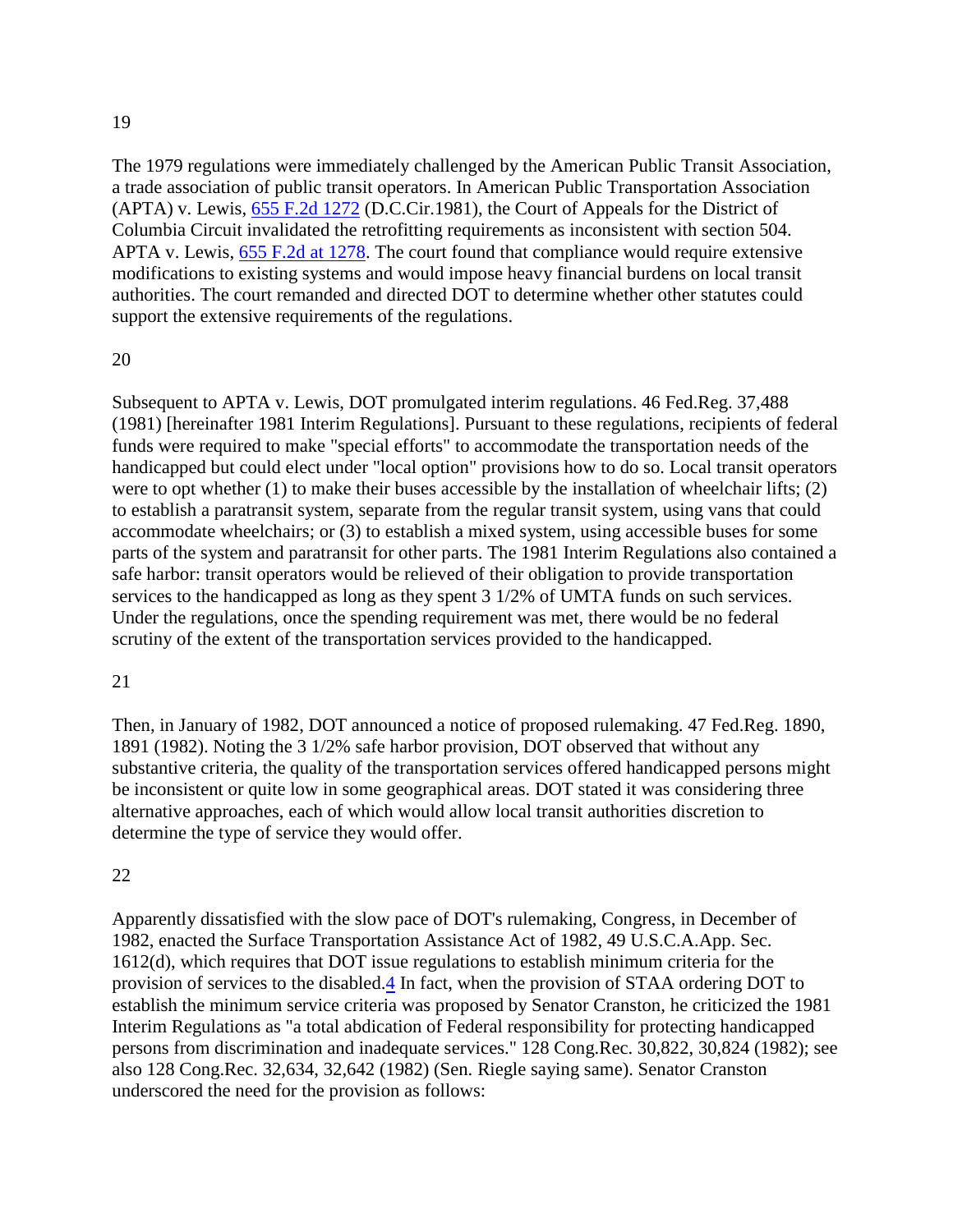[A] most unfortunate situation [exists] in which the Department of Transportation's hands-off, local-option, self-certification, no-monitoring, and no-criteria position is transforming the antidiscrimination laws into meaningless symbols. And it is not just that accessible bus service is fast becoming a lost hope in many parts of the country; the special services--paratransit--for handicapped persons are proving to be unsatisfactory.

## 24

The present course is clearly not the answer. Not only are we headed toward affording handicapped and elderly persons third-class treatment, but we are frustrating our own efforts to rehabilitate people, help them get back into productive activities, be more independent, and get off of disability and welfare rolls. Mobility is certainly critical to these efforts, and it is a tragic waste to fund vocational rehabilitation programs and then frustrate those rehabilitation efforts by failing to insure that we continue to make progress in enabling disabled persons to find and to get to and from work.

#### 25

128 Cong.Rec. at 32,643.

#### 26

On September 8, 1983, DOT published a second notice of proposed rulemaking to replace the 1981 Interim Regulations. See 48 Fed.Reg. 40,684 (1983). The proposed regulations would continue to allow local transit systems to select how they would provide for the transportation needs of the handicapped. However, in contrast to the 1981 Interim Regulations, the 1983 proposed regulations would have established six service criteria that special transit systems were required to meet.

## 27

The next step in the rulemaking process proceeded from the case of Maine Association of Handicapped Persons v. Dole, 623 F.Supp. 920 (D.Me.1985), in which the district court criticized the Secretary's "unimaginably leisurely pace" in promulgating the final regulations and entered an order directing that the regulations be issued. 623 F.Supp. at 926. On May 20, 1986, the Secretary published the regulations at issue here. See 51 Fed.Reg. 18,994 (1986). Subpart E of the regulations maintains a local option provision and establishes minimum service criteria for handicapped persons for the three different types of transportation services: accessible bus, paratransit, and a combination of the two. The minimum service criteria for each of the available options take into account: (1) nondiscriminatory eligibility; (2) maximum response time; (3) no restrictions or priorities based on trip purpose; (4) comparable fares to those for the general public; (5) comparable hours and days of service; and (6) comparable service area. See 49 C.F.R. Sec. 27.95.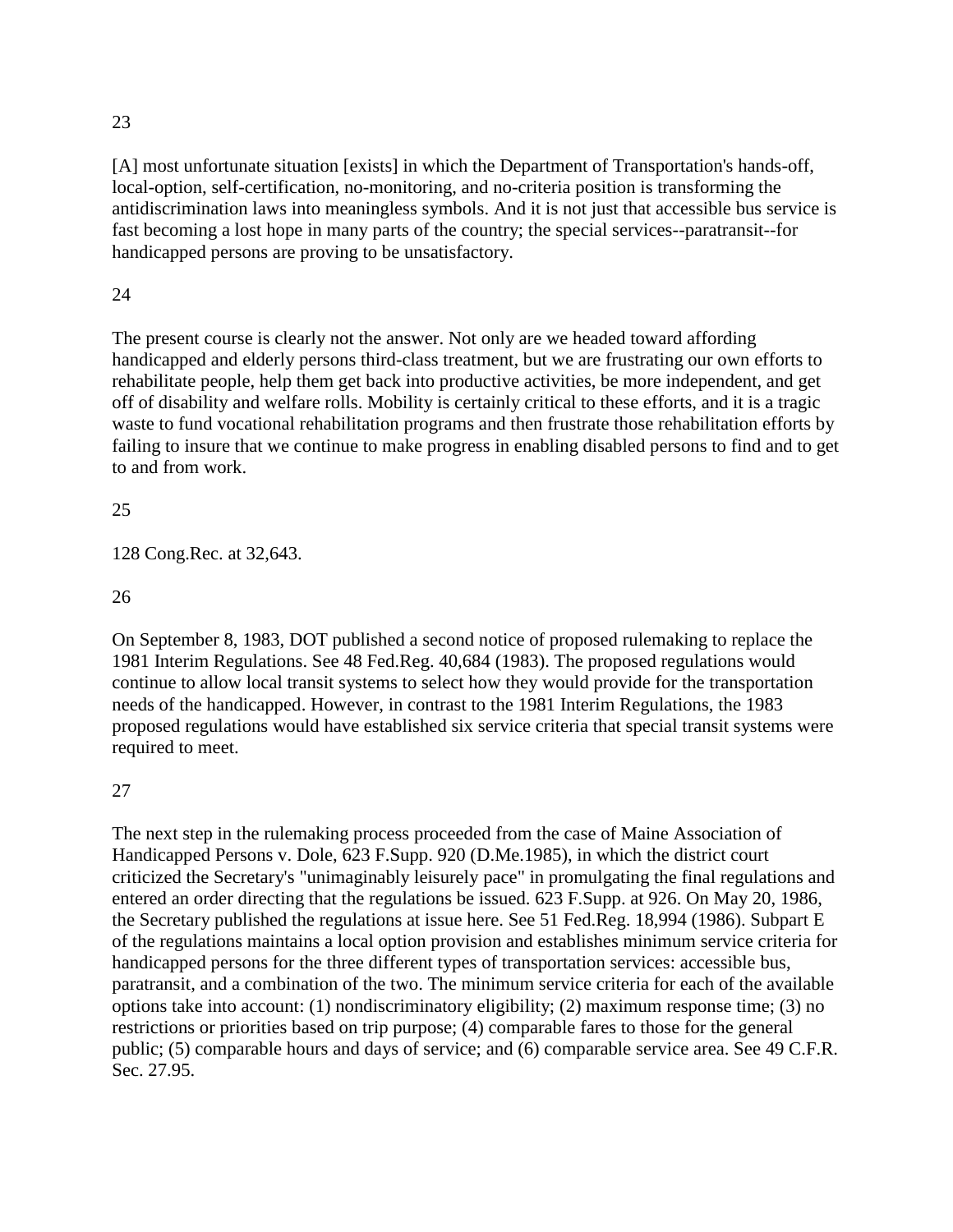After setting forth the detailed service criteria, Subpart E sets forth the current safe harbor provision:

# 29

(a) Calculation. To determine its limit on required expenditures for a given fiscal year, the recipient shall calculate 3.0 percent of its total annual average operating costs (as reported to UMTA in compliance with requirements under section 15 of the Urban Mass Transportation Act, as amended) it reasonably expects to incur in the current fiscal year and did incur during the previous two fiscal years.

# 30

(b) Effect. A recipient is not required, in any fiscal year, to spend more than the amount of its limit on required expenditures that fiscal year in order to comply with this subpart, even if, as a result, the recipient cannot provide service to handicapped persons that fully meets the service criteria specified by Sec. 27.95(b), (c) or (d), as applicable. Each recipient shall, in all cases, comply with Sec.  $27.95(b)(1)$  or  $(c)(3)(i)$ , as applicable.

# 31

49 C.F.R. Sec. 27.97(b).

# 32

In its complaint for declaratory and injunctive relief, ADAPT requested the district court to vacate Subpart E of the Department of Transportation's 1986 regulations, alleging that Subpart E's local option provisions unlawfully permitted recipients of federal transportation systems to exclude handicapped persons from effective and meaningful access to federally-assisted transit systems. ADAPT further attacked the regulations on the ground that the provision excusing full compliance with federal disability rights statutes beyond expenditures of 3% of operating costs was invalid.

# 33

In its complaint, ADAPT contended that denial of accessibility resulted in confinement of its members to segregated specialized transportation facilities, increased the burden of obtaining employment, education and meeting other essential needs, restricted opportunities to take part in cultural, social and community activities, and abridged the opportunity to exercise guaranteed constitutional rights.

34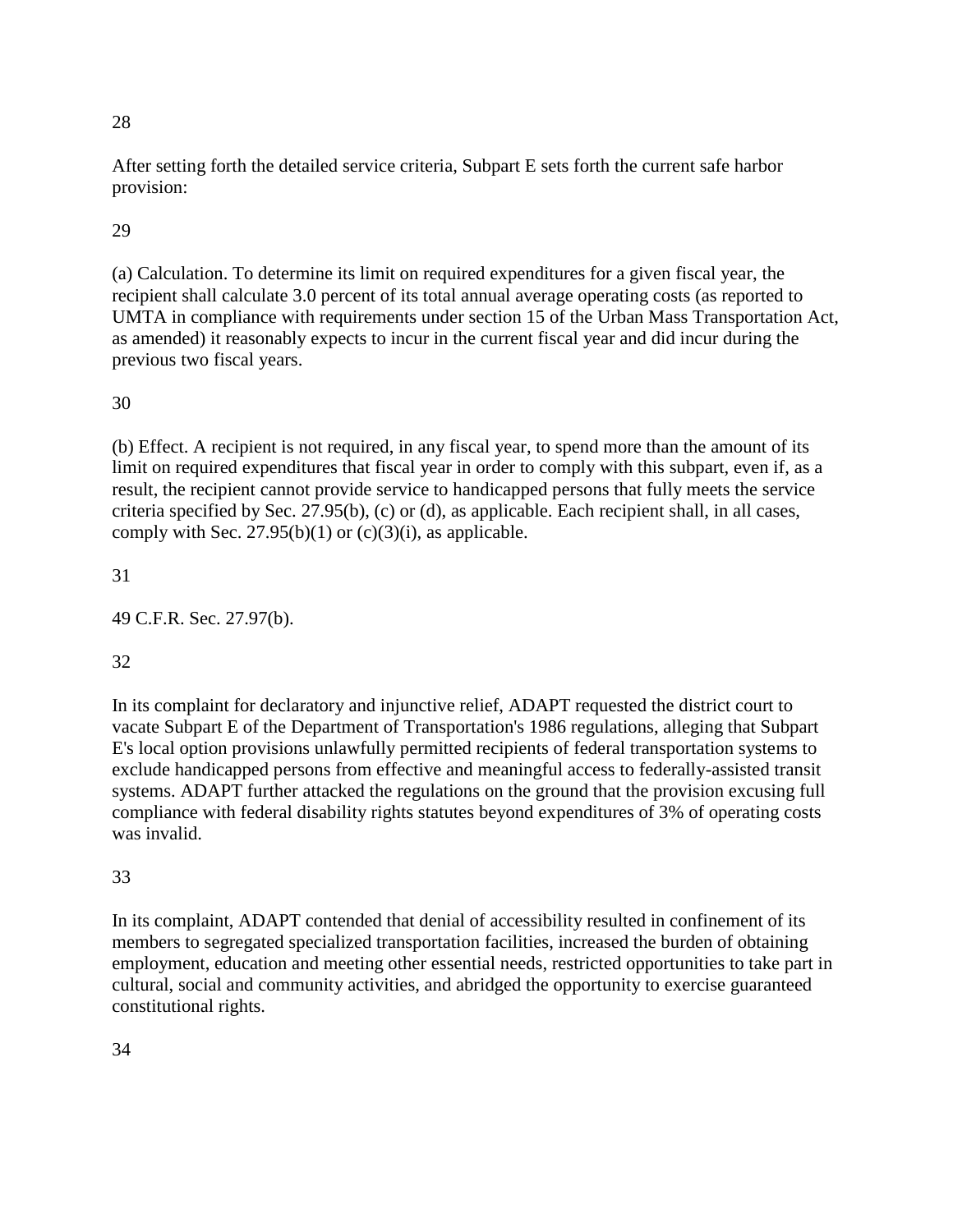In addition to its contention that the regulations were promulgated in violation of the enumerated transportation statutes described above, ADAPT charged that the challenged regulations violated section 10(e) of the Administrative Procedure Act, 5 U.S.C. Sec. 706 (1982). ADAPT claimed that the rules were promulgated in bad faith, without sufficient factual basis, without adequate explanation, without sufficient consideration of reasonable alternatives, and hence, in an arbitrary and capricious manner.

#### 35

On cross-motions for summary judgment, the district court held that DOT could reasonably conclude that Congress has not legislated mainstreaming the disabled into public transportation. The court thus upheld DOT's implementation of a local option policy and granted summary judgment on that issue in DOT's favor. See Americans Disabled for Accessible Public Transportation v. Dole, 676 F.Supp. 635, 640-41 (E.D.Pa.1988) (Katz, J.).

## 36

The district court held, however, that the 3% safe harbor provision was an arbitrary and capricious exercise of delegated power. ADAPT, 676 F.Supp. at 642. The court recognized the agency's responsibility to consider costs in determining what efforts transit providers are to take to accommodate the handicapped. Nonetheless, it found the 3% figure unreasonable on the facts of the administrative record. The district court determined that although DOT may properly take costs into account, it "may not ... abrogate entirely the rights granted by th[e] statutes" by cost considerations. Id. at 641. The court concluded that there was no rational connection between the facts found and the choice made and that the decision to impose the 3% safe harbor provision ran contrary to the evidence before the agency. Therefore, on the challenge to the safe harbor provision, summary judgment was entered in ADAPT's favor. Declining to rewrite the regulations to delete the arbitrary portions, the court remanded the matter to DOT, directing it to formulate regulations resolving the conflicting goals of equality for the handicapped and cost efficiency.<sup>[5](http://law.justia.com/cases/federal/appellate-courts/F2/881/1184/93966/#fn5)</sup> As noted above, both sides appealed[.](http://law.justia.com/cases/federal/appellate-courts/F2/881/1184/93966/#fn6)<sup>6</sup>

## 37

A. Is Mainstreaming Required?

# 38

The threshold question is whether mainstreaming is required by the relevant federal statutes. None of the statutes at issue expressly require local transit authorities to provide mainstreaming for mobility-impaired individuals. While some portions of the legislative history support a mainstreaming requirement, there is also much evidence of congressional opposition to mainstreaming and a preference for local option. The Supreme Court has held that "if the statute is silent or ambiguous with respect to the specific issue, the question for the court is whether the agency's answer is based on a permissible construction of the statute." Chevron, U.S.A., Inc. v. Natural Resources Defense Council, Inc., [467 U.S. 837, 843,](http://supreme.justia.com/us/467/837/case.html#843) 104 S.Ct. 2778, 2782, 81 L.Ed.2d 694 (1984). Given the breadth of the Secretary's discretion to fashion appropriate minimum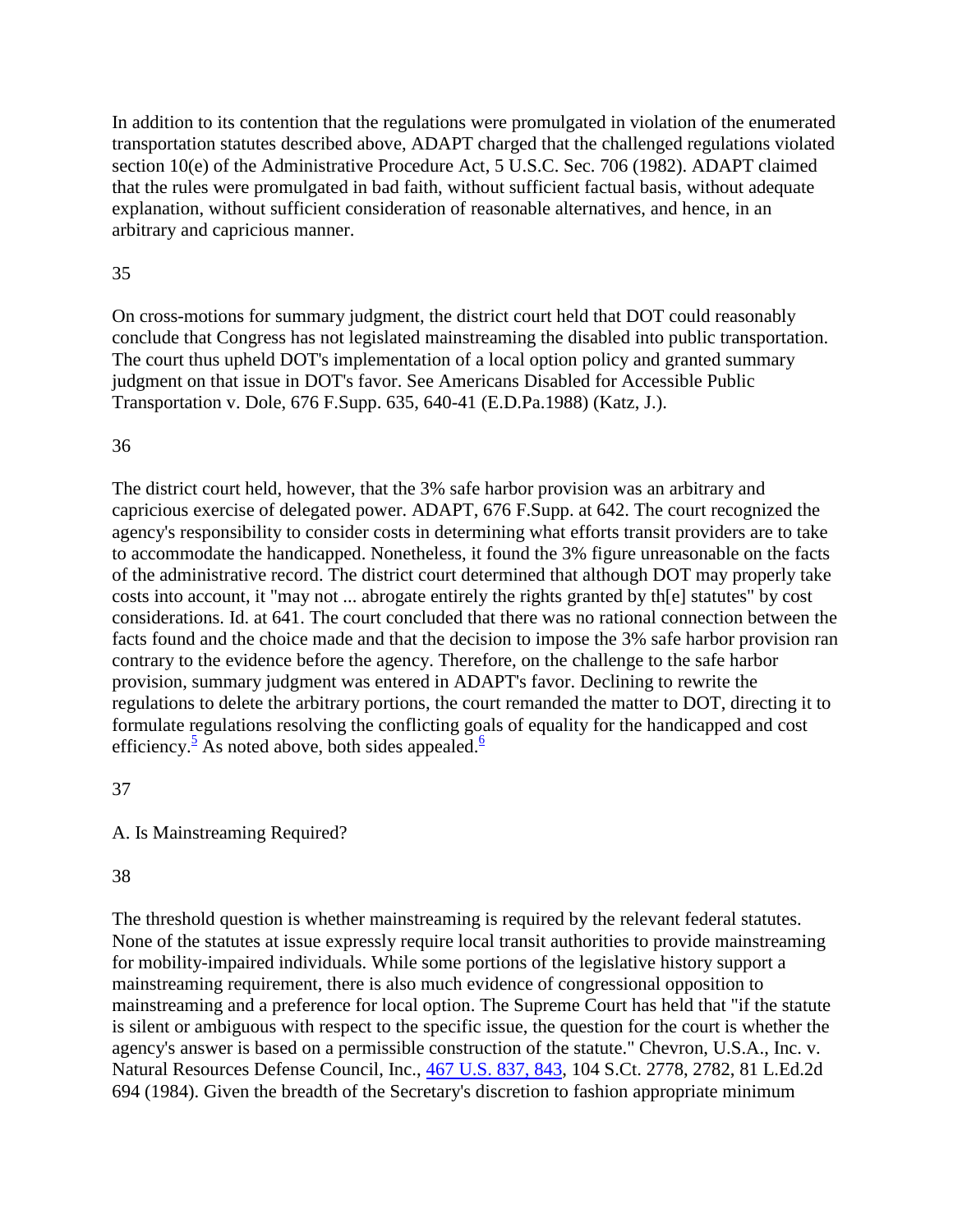criteria for handicapped services, we must accord particular deference to the standards set forth in the challenged regulations. The Secretary struck a balance between preserving local discretion, avoiding the imposition of unduly burdensome costs, and ensuring adequate transportation services for the handicapped. If this balance represents a permissible reading of the statutes, the regulations must be upheld even if we would have struck a different balance in the absence of the regulations. See Chevron, [467 U.S. at 843](http://supreme.justia.com/us/467/843/) n. 11, 104 S.Ct. at 2782 n. 11.

#### 39

In attempting to discern what is required by the language of section 504, we must view it in light of two countervailing legislative concerns: (1) effectuation of the statute's objectives of assisting the handicapped; and (2) the need to impose reasonable boundaries in accomplishing this purpose. See Alexander v. Choate, [469 U.S. 287, 299,](http://supreme.justia.com/us/469/287/case.html#299) 105 S.Ct. 712, 719, 83 L.Ed.2d 661 (1985). The Supreme Court first considered the balance between these considerations in Southeastern Community College v. Davis, [442 U.S. 397,](http://supreme.justia.com/us/442/397/) 99 S.Ct. 2361, 60 L.Ed.2d 980 (1979). In Davis, a deaf plaintiff, denied entry to a nursing school because she could not participate in the nursing program without full-time supervision, alleged that the school's admission decision violated section 504. On review, the Court determined that section 504 requires that an "otherwise qualified handicapped individual" must be provided with meaningful access to benefits that a federal fund grantee offers. The Court defined the phrase "otherwise qualified" as "one who is able to meet all of a program's requirements in spite of his handicap." [442 U.S. at](http://supreme.justia.com/us/442/406/)  [406,](http://supreme.justia.com/us/442/406/) 99 S.Ct. at 2367.

### 40

The Court carefully circumscribed its mandate that otherwise qualified individuals may not be treated differently by holding that section 504 does not compel fundamental alteration to programs receiving federal assistance since such radical adjustments would constitute an "unauthorized extension of the obligations imposed by [Sec. 504]." Id. at 410, 99 S.Ct. at 2369. The Court then concluded that "neither the language, purpose, nor history of Sec. 504 reveals an intent to impose an affirmative-action obligation on all recipients." Id. at 411, 99 S.Ct. at 2369.

#### 41

The Court found that Southeastern's physical qualification requirement for its nursing program was legitimate and that to change it would alter the fundamental nature of the program. Since Davis could not meet this requirement, she was not otherwise qualified under section 504 and Southeastern's decision to exclude Davis was not discriminatory.

#### 42

The Court clarified Davis in Alexander v. Choate, [469 U.S. 287,](http://supreme.justia.com/us/469/287/) 105 S.Ct. 712, 83 L.Ed.2d 661 (1985). Challenged in Choate was a state's proposal to impose a limitation on the number of annual in-patient hospital days for which state Medicaid would reimburse hospitals on behalf of Medicaid recipients. A class of disabled Medicaid recipients argued against the 14-day limitation, asserting that the proposal's implementation would have a disproportionately adverse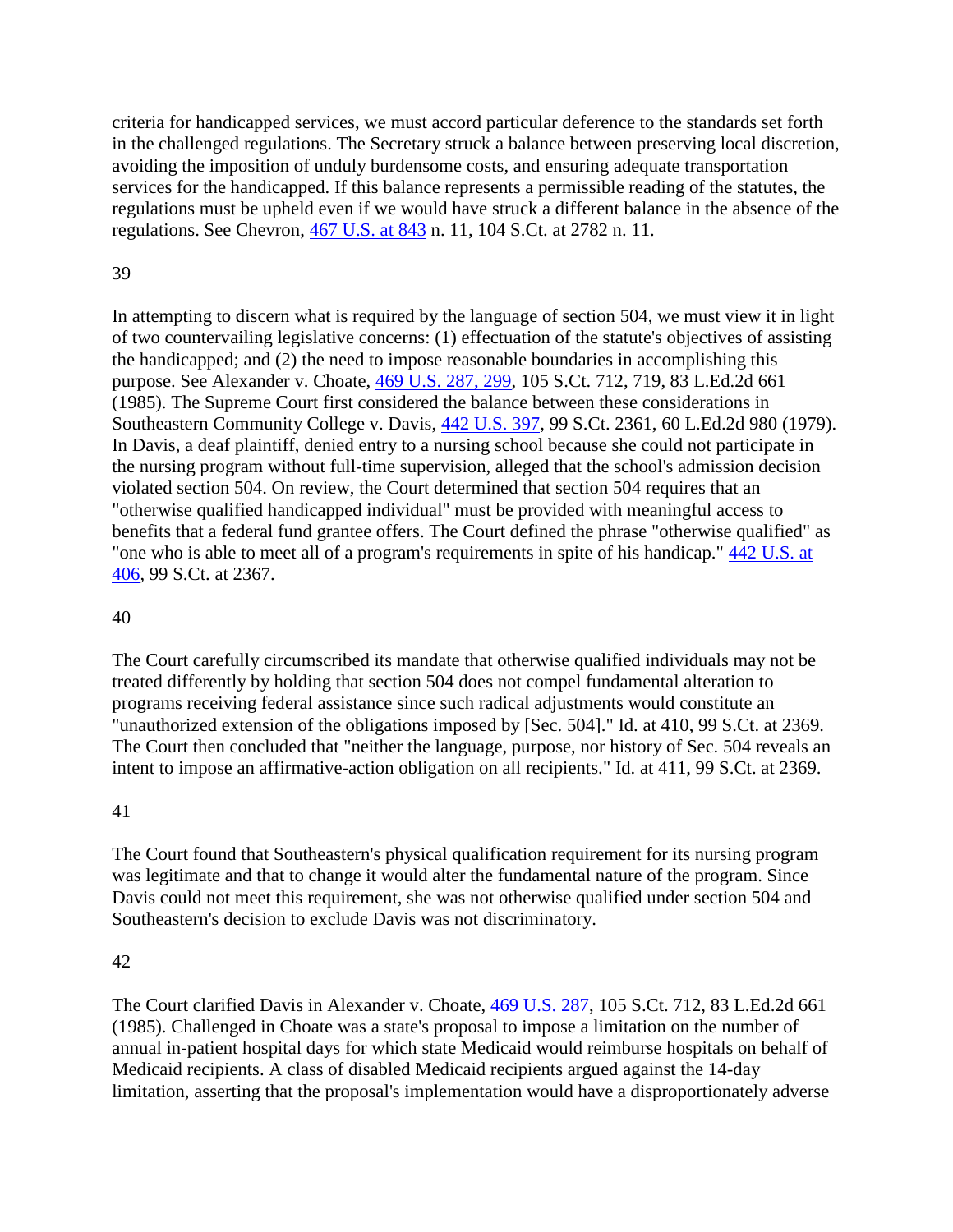impact on the disabled in violation of section 504. As in Davis, the Court held that the proposal did not preclude meaningful access to or exclude the handicapped from Medicaid services in a way that violated section 504. The Court amplified its Davis holding and stated that federallyfunded programs were required to make reasonable modifications to accommodate the disabled. The Court interpreted section 504 as imposing two limitations on the duty to accommodate.

#### 43

It clearly enunciated the first limitation that accommodations necessitating fundamental or substantial changes to the nature of the program were not mandated. The second, concerning the extent of expenditures required to effectuate the alteration, was not as fully delineated. As the Court explained, "[t]he balance struck in Davis requires that an otherwise qualified handicapped individual must be provided with meaningful access to the benefit that the grantee offers." Choate, [469 U.S. at 301,](http://supreme.justia.com/us/469/301/) 105 S.Ct. at 720; see Davis, [442 U.S. at 405-](http://supreme.justia.com/us/442/405/)06, 99 S.Ct. at 2366-67. In both Choate and Davis, the Court recognized that where handicapped persons' needs can be accommodated without imposing undue financial or administrative burdens, the refusal to make necessary modifications might become unreasonable and discriminatory. See Choate, [469 U.S. at](http://supreme.justia.com/us/469/301/)  [301,](http://supreme.justia.com/us/469/301/) 105 S.Ct. at 720; Davis, [442 U.S. at 412-](http://supreme.justia.com/us/442/412/)413, 99 S.Ct. at 2370. In both cases, however, the Court refused to mandate the modifications sought because they were "substantial." See Choate, [469 U.S. at 308-](http://supreme.justia.com/us/469/308/)09, 105 S.Ct. at 724; Davis, [442 U.S. at 413-](http://supreme.justia.com/us/442/413/)14, 99 S.Ct. at 2370-71. Choate and Davis therefore contemplate a continuum in which some modest modifications may be necessary to avoid discrimination but other more substantial modifications are not required by section 504.

#### 44

In its final rulemaking, DOT characterized Choate as an elaboration of the "undue burden" standard announced in Davis. See 51 Fed.Reg. 18,996 (1986). DOT noted that although Choate was decided after the expiration of the comment period on the proposed regulation, DOT would have entertained additional comments on the impact of Choate had it believed it necessary to do so. DOT, however, construed the holding in Choate as consistent with Davis to the extent that if accommodations entail extensive costs and administrative burdens, the refusal to undertake alterations to a program is not discriminatory. See id.

#### 45

The district court disposed of the reasonable accommodation issue by stating that it had reviewed section 504 and concluded that Congress has not yet legislated mainstreaming for the disabled in public transportation. ADAPT, 676 F.Supp. at 639 ("Congress has not yet legislated equality for the handicapped regardless of cost"). The district court then upheld the validity of Subpart E's local option provision.

#### 46

Neither Supreme Court precedent nor section 504 on its face addresses the extent to which federally-funded transportation programs are required to make physical modifications to accommodate disabled people. However, every federal court that has addressed the question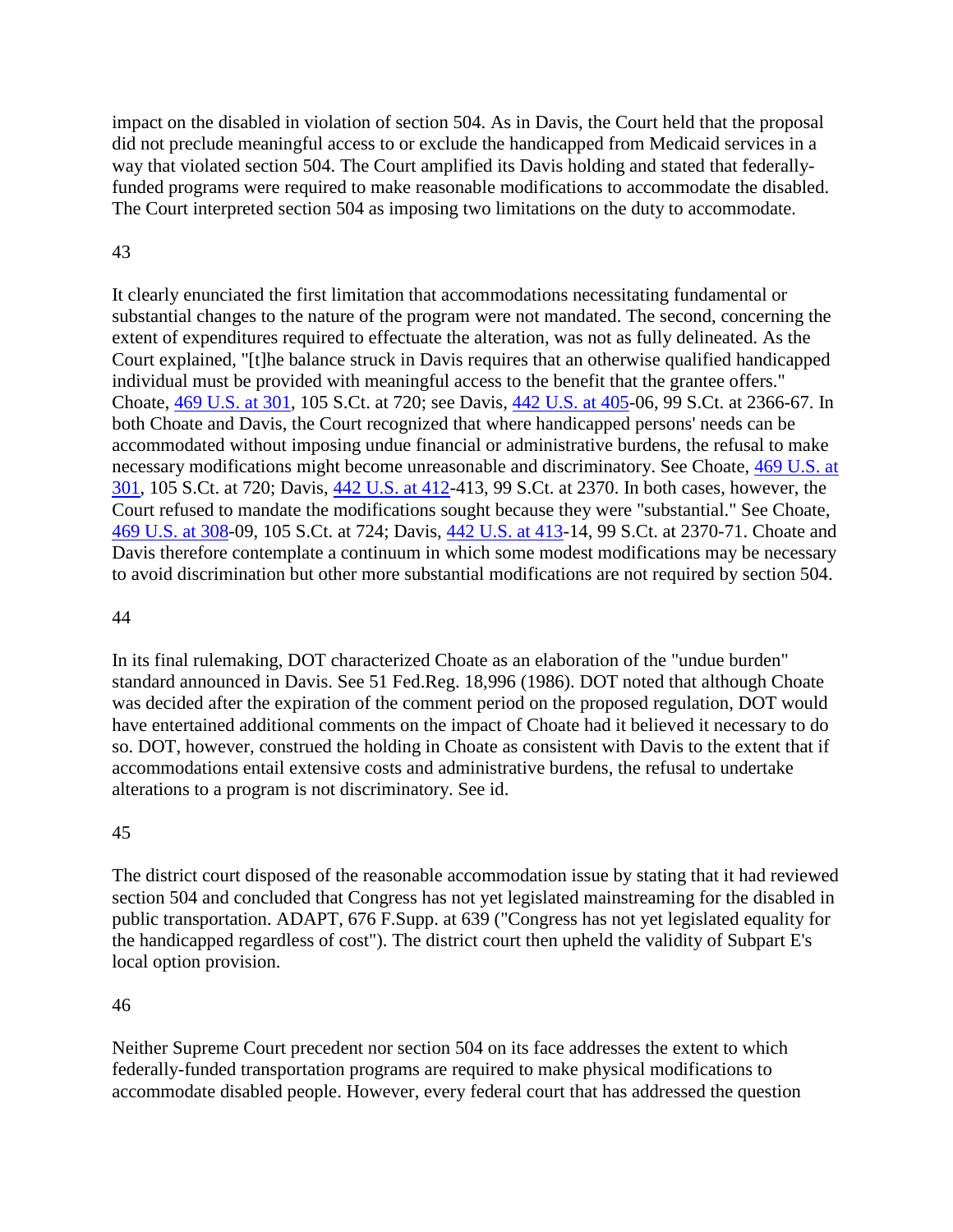whether mainstreaming in public transit is required has concluded that section 504 does not mandate mainstreaming. See, e.g., Rhode Island Handicapped Action Committee v. Rhode Island Public Transit Authority, [718 F.2d 490,](http://law.justia.com/cases/federal/appellate-courts/F2/718/490/) 494-99 (1st Cir.1983); American Public Transportation Association v. Lewis, [655 F.2d 1272,](http://law.justia.com/cases/federal/appellate-courts/F2/655/1272/) 1277-78 (D.C.Cir.1981); Disabled in Action of Baltimore v. Bridwell, 593 F.Supp. 1241, 1250-52 (D.Md.1984), appeal dismissed, [820 F.2d 1219](http://law.justia.com/cases/federal/appellate-courts/F2/820/1219/) (4th Cir.1987).

### 47

The difficulty in determining precisely the extent of accommodation mandated by section 504 is illustrated by the history of the regulations intended to implement section 504. As previously discussed, the regulations were subject to much revision prompted either by executive, legislative or judicial pressures.

#### 48

In the absence of a clear congressional mandate, the Supreme Court's decision in Chevron, [467](http://supreme.justia.com/us/467/837/)  [U.S.](http://supreme.justia.com/us/467/837/) 837, 104 S.Ct. 2778, requires us to defer to an agency's interpretation of the relevant statute in its regulations. The regulations we consider today were enacted pursuant to a broad delegation of discretion under statutory standards that this Court has previously characterized as ambiguous at best. See Disabled in Action of Pennsylvania v. Sykes, [833 F.2d 1113,](http://law.justia.com/cases/federal/appellate-courts/F2/833/1113/) 1117 (3d Cir.1987), cert. denied, --- U.S. ----, 108 S.Ct. 1293, 99 L.Ed.2d 503 (1988). Applying the Davis/Choate standard, we conclude that section 504 does not mandate mainstreaming.

#### 49

Nothing in the plain language of section 16(a) of UMTA suggests that Congress has mandated mainstreaming. While portions of the pertinent legislative history support ADAPT's position[,](http://law.justia.com/cases/federal/appellate-courts/F2/881/1184/93966/#fn7) $\frac{7}{1}$  a thorough reading of the statutory text and the legislative history suggests that Congress gave the Secretary broad discretion to address the transportation problems of the handicapped rather than requiring one particular solution, i.e., mainstreaming.

#### 50

Section 16(a) expresses a clear intent to increase the accessibility of federally assisted mass transportation. It speaks, however, in broad and general terms that cannot fairly be construed as establishing particular standards or mandating a particular federal policy. Section 16(a) requires only that federally assisted programs make "special efforts" to ensure that the handicapped can effectively utilize transportation services. It requires that the handicapped be able to utilize mass transportation systems, but does not explicitly or implicitly mandate the means by which mass transportation must be made available to the handicapped. Under the common understanding of the phrase, it is surely possible to conclude that a community has made "special efforts" to ensure that the handicapped may use mass transportation facilities and services even if those efforts do not actually enable the handicapped to fully exploit each of those facilities and services. Because section 16(a) does not unequivocally require the Secretary to implement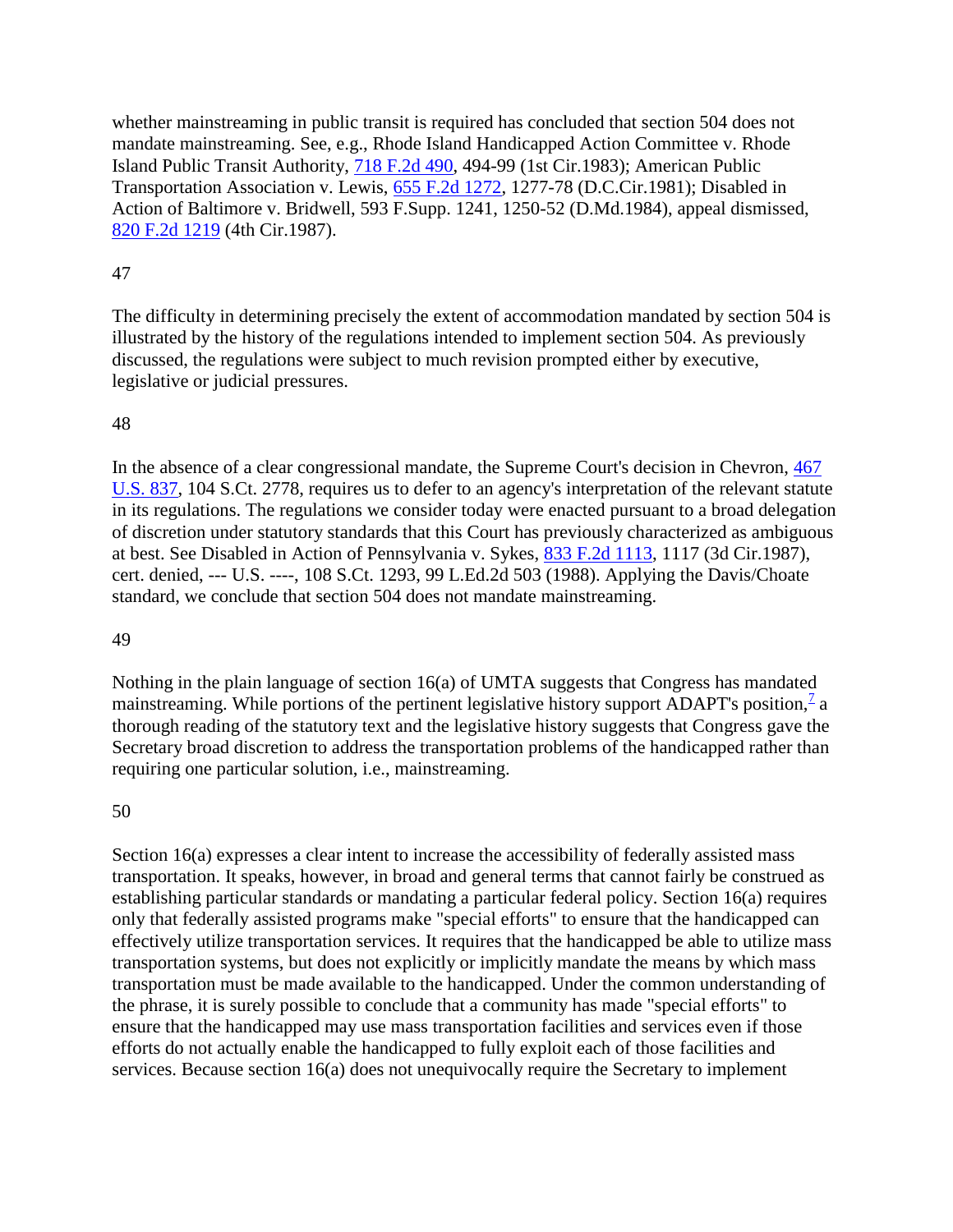mainline accessibility, Congress apparently left the Secretary broad discretion to map out the contours of an appropriate federal policy.

#### 51

Every federal court that has squarely addressed the contention that section 16(a) mandates mainstreaming has held that it does not. See, e.g., Rhode Island Handicapped Action Committee, [718 F.2d at 497,](http://law.justia.com/cases/federal/appellate-courts/F2/718/497/) 499 (finding that section 16(a) provided no "legislative standards to guide a court in this area" and concluding that guidance on the appropriate implementation of the statute must come from the Secretary); Atlantis Community, Inc. v. Adams, 453 F.Supp. 825, 831 (D.Colo.1978) ("In [UMTA and Sec. 504], Congress said do something for the mobility handicapped and left it to the Secretary to determine what that something should be.... [T]he federal statutes ... do not provide a sufficient definition of the duties of the federal [transportation officials] to give direction to them."); Vanko v. Finley, 440 F.Supp. 656, 660 (N.D.Ohio 1977) (rejecting "plaintiff's contention that [section 16(a) ] requires that 'all transit rolling stock and facilities [must be able to be] effectively utilized by all mobile disabled and elderly people' " and finding no "statutory infirmity in ... the operation of a separate paratransport system parallel to the main bus and rapid systems"); see also American Public Transit Association v. Goldschmidt, 485 F.Supp. 811, 823 (D.D.C.1980) (generality of congressional expression in UMTA and Sec. 504 establishes broad delegation of authority; "law, the heterogenous character of the handicapped population, the breadth and variety of the states and communities affected, and the uncertain and changing technology available preclude a Congressional prescription of the particular means for carrying out its policy"), rev'd on other grounds sub nom. APTA v. Lewis, [655 F.2d 1272](http://law.justia.com/cases/federal/appellate-courts/F2/655/1272/) (D.C.Cir.1981).

## 52

In light of UMTA's broad language, which clearly does not define the ways in which UMTA was to be effected, we also conclude that section 16(a) of UMTA does not mandate mainstreaming, but rather grants wide latitude to the Secretary to determine how best local governments are to comply with the mandates of UMTA.

## 53

Although ADAPT raised the issue below, the district court reached its conclusion that Congress has not ordered mainstreaming of the disabled without commenting on section 105(b) of the Federal-Aid Highway Act. We hold what is implicit in the district court's silence, that the Federal-Aid Highway Act does not speak to whether mainstreaming is required.

#### 54

Section 105(b) of the Federal-Aid Highway Act, amending section 165(b) of the Federal-Aid Highway Act of 1973, provided that DOT must require that "projects" funded pursuant to particular provisions of the Federal-Aid Highway Act be "planned, designed, constructed, and operated to allow effective utilization by ... handicapped persons." 23 U.S.C. Sec. 142 note. The "projects" included within the purview of section 165(b) include "construction" of "high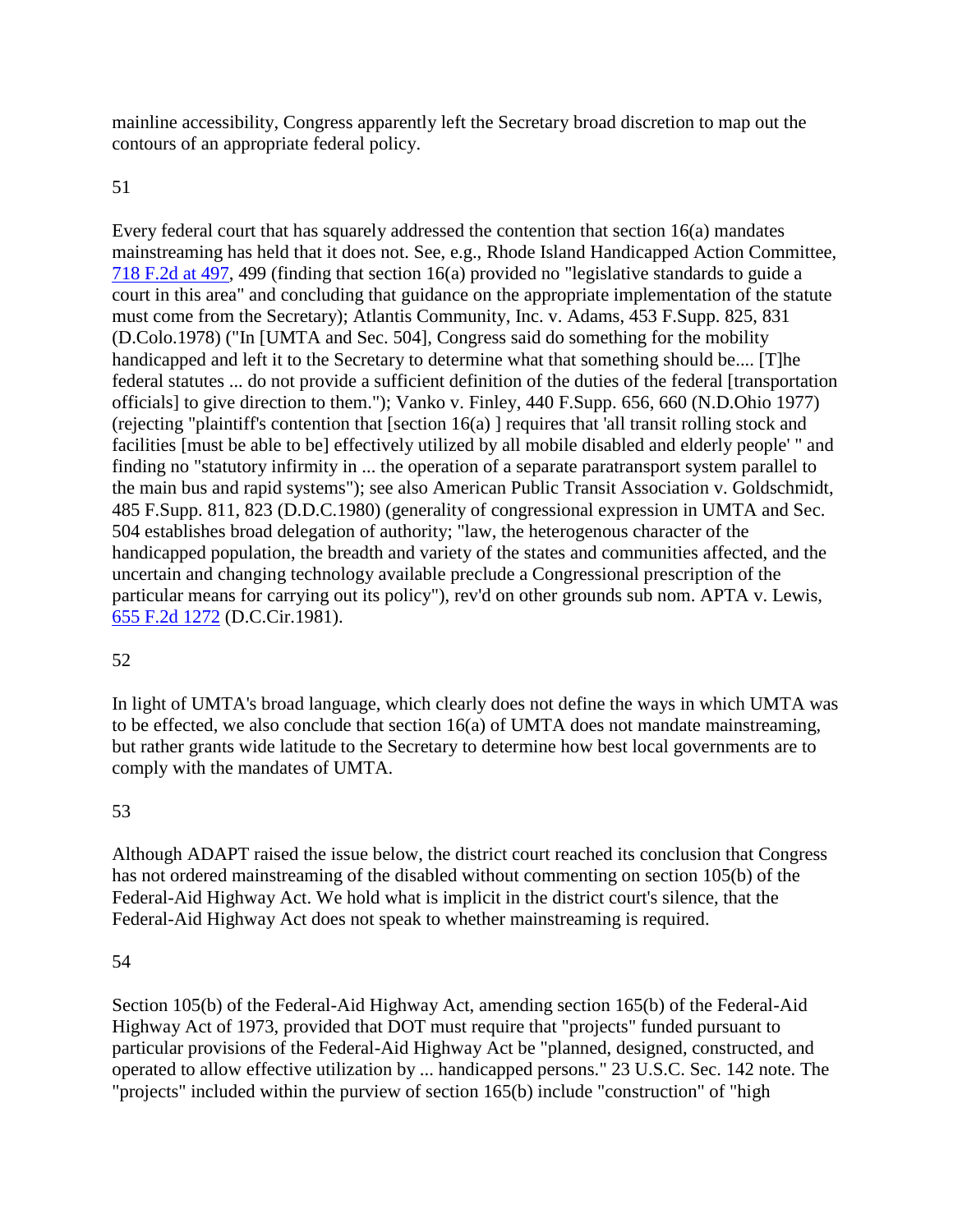occupancy vehicle lanes, highway traffic control devices, bus passenger loading areas and facilities ... and fringe and transportation corridor parking facilities," the "purchase of buses," and the "construction, reconstruction, and improvement of fixed rail facilities including ... rolling stock." 23 U.S.C. Sec. 142(a) (incorporated by reference into 23 U.S.C. Sec. 142 note). DOT acknowledges that this amendment expressed a clear intention of requiring increased accessibility to mass transit. DOT, however, argues persuasively that the amendment did not mandate mainstream accessibility.

#### 55

With regard to this amendment, the Senate Report stated:

#### 56

The bill contains a statement of national policy which is similar to that found in Section 16(a) of the Urban Mass Transportation Act of 1964, as amended, and which declares that elderly and handicapped persons have the same right to utilize mass transportation systems as other persons. This amendment goes further than the Urban Mass Transportation Act, however, permitting the Secretary to approve only those programs or projects which comply, to the maximum extent feasible, with the provisions of this subsection.

#### 57

S.Rep. No. 1111, 93d Cong., 2d Sess. 8 (1974) (emphasis added). The amendment may have been intended to "go[ ] further than [UMTA]," id., in the sense that it added the enforcement mechanism of requiring DOT to withhold approval where certain new federally-funded facilities, buses and rolling stock were not made accessible, but it continued to emphasize that efforts of accommodation are to be limited by feasibility, and we understand feasibility to include financial, engineering and physical plant considerations.

## 58

By its terms, the Federal-Aid Highway Act does not speak to whether a system as a whole must be accessible. The text of the act, see supra at 1194, directs the Secretary to require that projects, including buses, purchased with certain federal funds, be designed and operated to allow effective utilization by the handicapped. It thus arguably requires that certain funds appropriated for projects involving the areas that serve as ingress and egress to transportation be spent on accessible projects and that new buses and rolling stock be accessible. It does not speak to what is required of existing systems. Insofar as a system, whether it is fully accessible, paratransitoriented, or a combination, gets funds for these new facilities or purchases new buses and rolling stock pursuant to the statutory provisions listed in section 165 of the Federal-Aid Highway Act, that Act may require those new additions to be accessible[.](http://law.justia.com/cases/federal/appellate-courts/F2/881/1184/93966/#fn8)<sup>8</sup> However, section 165 does not indicate whether existing systems may incorporate paratransit services or provide transportation to the handicapped solely through paratransit. Section 165 thus does not speak to the issue of mainstreaming, but only to new purchases. It therefore does not undermine the Secretary's interpretation of the transportation acts in Subpart  $E^2$ [.](http://law.justia.com/cases/federal/appellate-courts/F2/881/1184/93966/#fn9) See infra at 1197-99.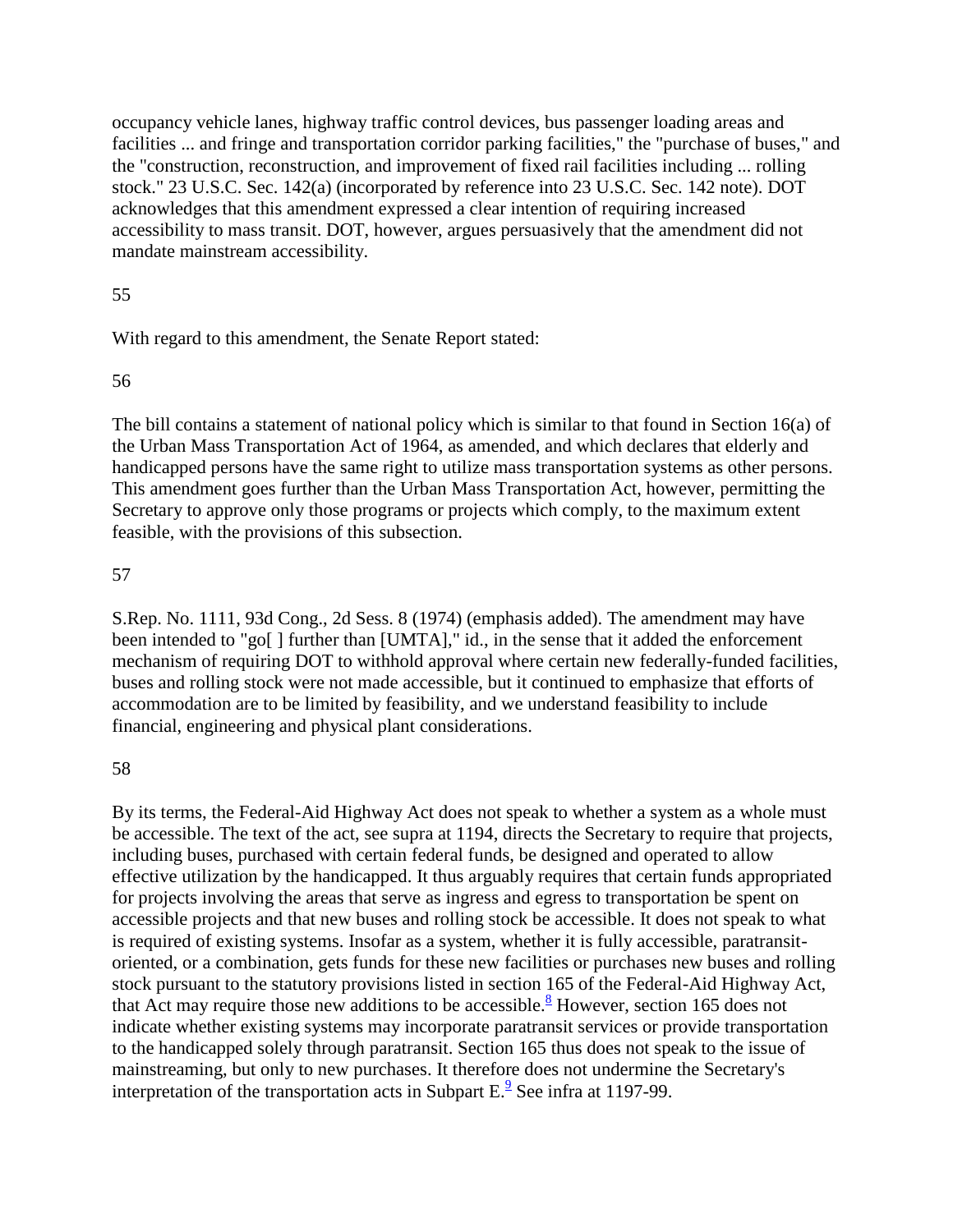#### 4. The Surface Transportation Assistance Act of 1982

#### 60

Section 317(c) of STAA, 49 U.S.C.A.App. Sec. 1612(d), was enacted to require a more active federal role in the development and enforcement of substantive standards for serving the handicapped in federally-assisted mass transit programs. The statute gives the Secretary extremely broad discretion to adopt appropriate standards for handicapped services. On its face section 317(c) requires only that the Secretary establish "minimum criteria" for serving the handicapped and does not specify any substantive standard mandating mainline accessibility or otherwise constraining the Secretary's discretion. See 49 U.S.C.A.App. Sec. 1612(d).

#### 61

The legislative history of STAA also demonstrates that Congress did not unambiguously mandate mainstreaming. While this history contains some statements supporting mainstreaming, it also contains contrary statements. Senator Cranston, a co-sponsor of the provision adding section 317(c), stated that "we are not imposing an enormously costly burden for transit systems or requiring an immediate return to the controversial, tough [mainline accessibility regulations] in place before July of 1981." 128 Cong.Rec. at 32,643.

### 62

Congress was apparently unlikely to approve any effort to compel accessible mainline transit. Senator Cranston stated, when he proposed Sec. 317(c), that

#### 63

[u]ltimately and ideally, I believe that transit systems should be fully accessible to handicapped and elderly persons, including those who must use wheelchairs. However, I recognize that it is not now feasible to gain approval of legislation that would provide a full guarantee of eventual accessibility.

#### 64

128 Cong.Rec. at 30,824. Indeed, the Secretary's 1979 regulations had set out precisely such a policy and were met with severe criticism in Congress. In 1980, both houses of Congress passed bills that would have compelled the Secretary to abandon the compulsory mainline accessibility policy of the 1979 regulations and required the Secretary to permit a "local option." See, e.g., S. 2720, 96th Cong., 2d Sess., Sec. 118; 126 Cong.Rec. 32,197-98 (1980). In the course of considering this legislation, several members of Congress expressed a clear preference for local discretion and paratransit alternatives to mainline accessibility.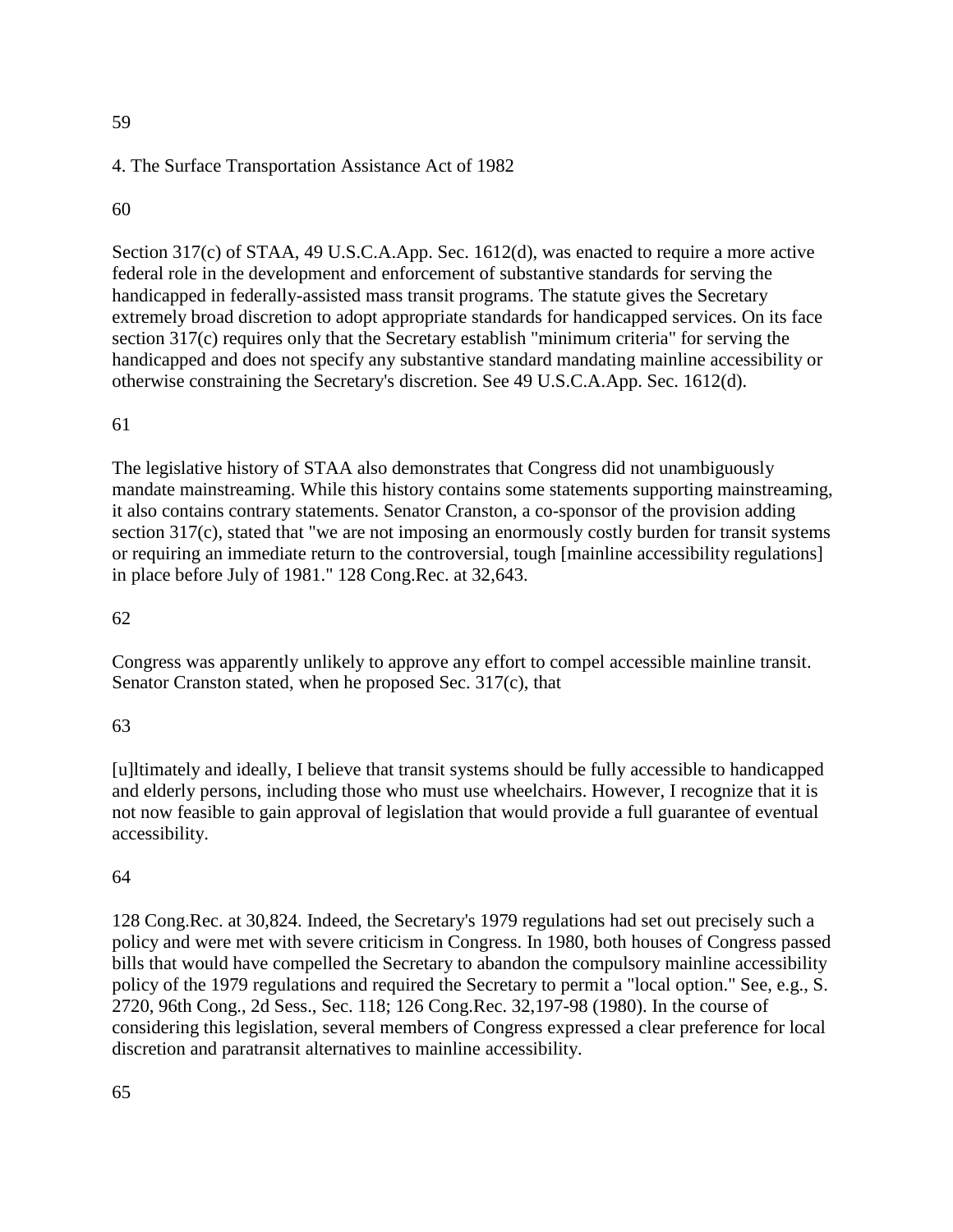Senator Exon, for example, stated that "[t]he adoption by the Congress of a local option exemption to section 504 would remedy what I consider the very unfortunate rules and regulations of the Department of Transportation regarding the issue of so-called accessible buses versus special transportation services for the handicapped." 126 Cong.Rec. 16,696 (1980). Similarly, Senator McClure noted that paratransit alternatives offered a feasible and, in some cases, more effective means of providing services than accessible bus service. 126 Cong.Rec. 16,698-16,700 (1980). While these "local option" bills were not enacted into permanent law, the terms of the Senate provisions were incorporated by reference into DOT's 1981 appropriations legislation, thereby barring the Secretary from using any funds to compel bus accessibility in fiscal year 1981. See Pub.L. No. 96-400, Sec. 324, 94 Stat. 1699 (1980).

#### 66

There is nothing in the legislative history that suggests that in enacting section 317(c) of STAA, Congress intended to reverse itself and to foreclose paratransit alternatives to bus accessibility. Indeed, Senator Riegle, a co-sponsor of the provision, suggested that the Secretary could adopt standards governing services that "are not in the form of accessible buses or other equipment serving the general public." 128 Cong.Rec. 32,642-43. Similarly, Senator Cranston noted that rather than alter federal policy on accessibility, the measure would "still retain[ ] the philosophy of granting broad discretion to local systems in the design and implementation of their programs." Id. at 32,644. We conclude that both the statutory language and the legislative history demonstrate that section 317(c) vests the Secretary with the discretion to permit each community to develop paratransit systems or other alternatives to mainline accessibility.

#### 67

Congress adopted section 317(c) of STAA in 1982 to prod DOT into action following the 1981 remand of the regulations in APTA v. Lewis. Accordingly, DOT was directed to promulgate final regulations establishing minimum criteria for the provision of transportation services to the disabled. DOT, in formulating the regulations before us today, found it reasonable to interpret section 317(c) as not requiring that transportation services for the handicapped be the same as or comparable to that provided the general public. 48 Fed.Reg. 40,685 (1983). The district court, relying on its basic premise that mainstreaming has not been legislated, agreed. So do we.

#### 68

We emphasize that we do not reach the issue whether all new purchases by transit authorities must be of accessible buses. We simply hold that the transportation acts do not mandate mainstreaming, or, in other words, the total revamping of a mass-transit system so that it can accommodate the handicapped in the same facilities and on the same terms as other people. ADAPT at no time requested a declaratory judgment that all new purchases must be accessible. Thus we limit our holding to the validity of Subpart E, which by its terms does not speak to new acquisitions, but rather sets the minimum service criteria by which to judge whether transit systems are fulfilling the mandates of the transportation acts.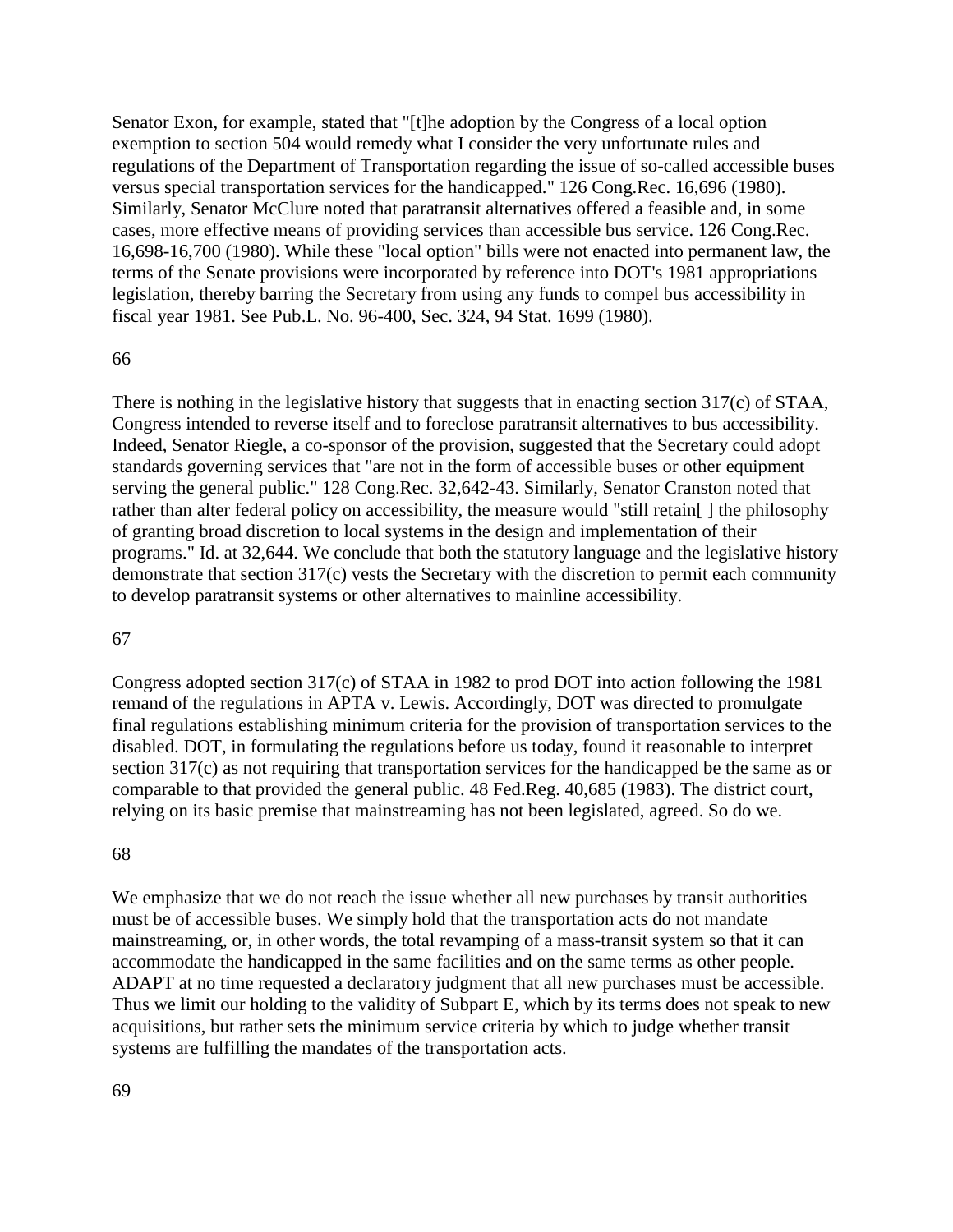Subpart C of the DOT's regulations provides in relevant part that

#### 70

Each facility ... constructed by, on behalf of, or for the use of a recipient [of financial aid from DOT] shall be designed, constructed, and operated in a manner so that the facility or part of the facility is accessible to and usable by handicapped persons, if the construction was commenced after the effective date of this part.

## 71

49 C.F.R. Sec. 27.67(a). "Facility" is defined to include "all or any portion of buildings, structures, vehicles, equipment, roads, walks, [and] parking lots." 49 C.F.R. Sec. 27.5.

## 72

We do not think it appropriate at this time to address the relationship between Subparts C and E. First, the issue was not adequately presented in the district court. In its reply brief to this Court, ADAPT suggests that upholding Subpart E of the challenged regulations would in effect vitiate Subpart C of the regulations, which requires transit authorities to make newly purchased facilities accessible to the handicapped, and therefore E must be struck down. See ADAPT Rep.Br. at 16. However, ADAPT did not request declaratory relief with respect to Subpart C in its complaint in the district court or even in its initial brief to this court. It requested only that the provisions of Subpart E be struck down. See ADAPT Br. at 26-27 ("This appeal challenges only the validity of subpart E...."). Similarly, EPVA has never requested declaratory relief with respect to Subpart C.

## 73

Moreover, briefing on the relationship between the two subparts has not been significant either in the district court or this Court. And counsel for the Secretary conceded at oral argument that it was a "fair interpretation" to say that the issue of the relationship between the two subparts was not presented to the district court. Although he subsequently stated that this Court should nonetheless address the issue because the relationship was a question of law that was critical to the outcome of the case, as we discuss below, we disagree with that proposition. While acquisition of buses without lifts may be in violation of the transportation acts and Subpart C, it is not a wrong remediable by attack on Subpart E. Subpart E by its terms does not speak of new acquisitions, but rather sets the minimum service criteria by which to judge whether transit systems are fulfilling the mandates of the transportation acts.

#### 74

Second, the issue was not addressed below. "It is the general rule that a federal appellate court does not consider an issue not passed upon below. This rule is one of discretion rather than jurisdiction, and in the past we have heard issues not raised in the district court when prompted by exceptional circumstances." See Selected Risks Insurance Co. v. Bruno, [718 F.2d 67,](http://law.justia.com/cases/federal/appellate-courts/F2/718/67/) 69 (3d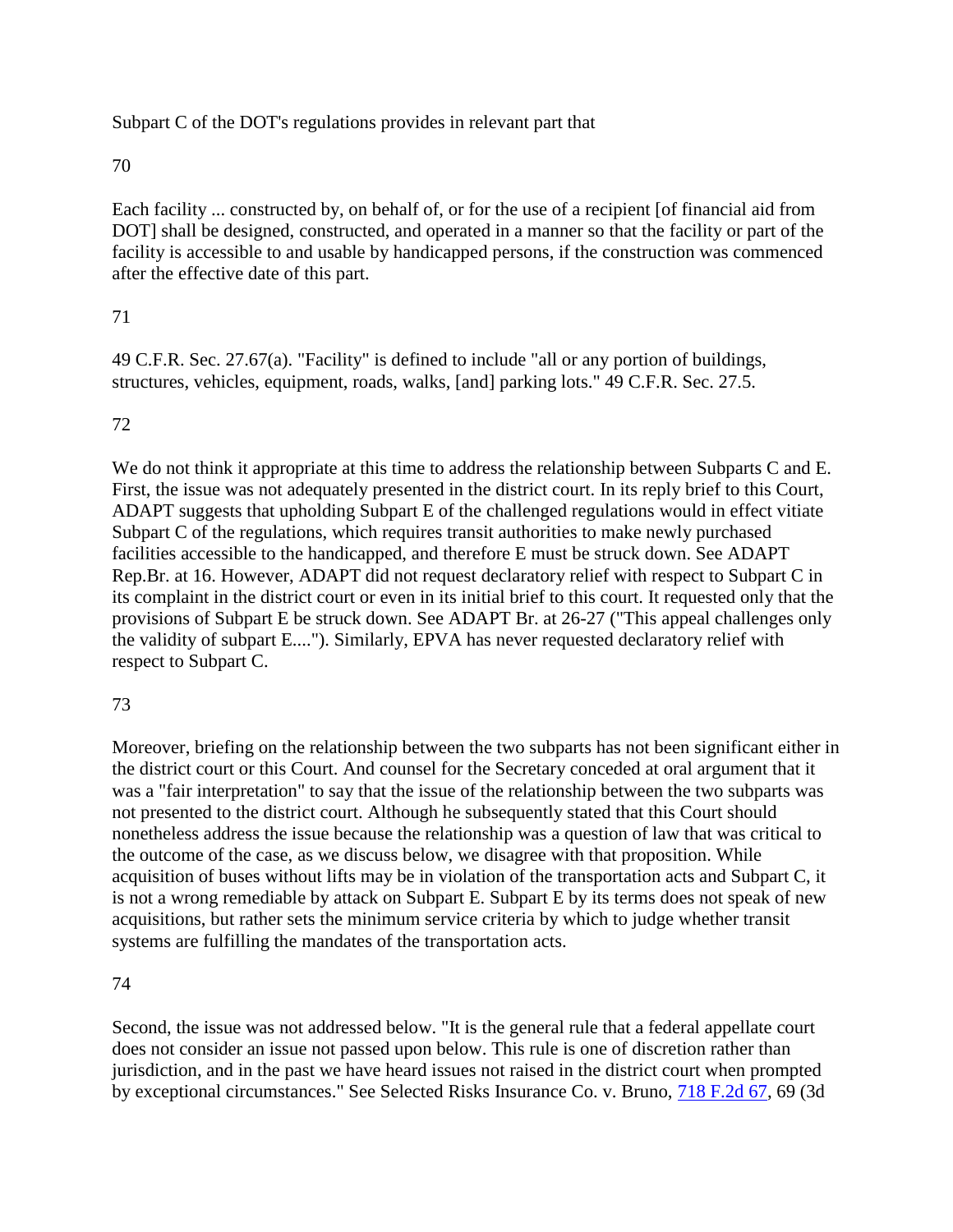Cir.1983) (citations omitted). We find no exceptional circumstances in this case justifying a departure from the general rule.

#### 75

Third, we do not believe that the issue is ripe for review. Judge Mansmann, in dissent, argues that, in order to give the statutes their full force, Subpart C must be read to require that all new buses are accessible, and concludes that because there is a potential conflict between Subpart C and the part of Subpart E that allows paratransit only, Subpart E must fall. See post at 1214. However, we believe that it is clearly possible to read the two provisions as independent and consistent requirements. If a municipality purchases no new buses, it would be perfectly permissible under both Subparts for none of the city's buses to be accessible and for the city to rely only on paratransit. See ADAPT Br. at 28 ("Of course, if a transit system chooses not to purchase any new buses, it need not comply with anything in subpart C, and in that event need only comply with the service requirements of subpart E.").

## 76

It is also not clear that the Secretary will interpret the regulations so as to cause a conflict since it is not clear that the Secretary will allow municipalities to evade the facial mandate of Subpart C on the grounds that they are in compliance with the paratransit only option of Subpart E. In its brief to this Court, the Secretary does take the position that the regulations taken as a whole "did not intend to mandate acquisition of accessible buses." Secretary's Br. at 28. At oral argument on the appeal, the Secretary's counsel, when questioned on the point, contended that compliance with Subpart E excuses compliance with Subpart C. But the fact that the Secretary has taken a litigation position on the matter does not make it ripe for review. See FTC v. Standard Oil Co. of California, [449 U.S. 232, 241-](http://supreme.justia.com/us/449/232/case.html#241)42, 101 S.Ct. 488, 493-94, 66 L.Ed.2d 416 (1980) (agency filing of complaint before administrative law judge not final action and not judicially reviewable because it is not a definitive statement of the agency's position); cf. Bowen v. Georgetown University Hospital, --- U.S. ----, 109 S.Ct. 468, 473, 102 L.Ed.2d 493 (1988) (" 'Congress has delegated to the administrative official and not to appellate counsel the responsibility for elaborating and enforcing statutory commands.' " (citation omitted)). ADAPT does not contend that the agency has made it clear, either through a rule-making or by approving mass transportation plans that comply with Subpart E but not with Subpart C, that the agency's final position is that Subpart E trumps Subpart  $C.\overline{10}$  $C.\overline{10}$  $C.\overline{10}$ 

#### 77

This Court has held that when there is no facial inconsistency between a regulation and a statute there is "no need to anticipate" that the regulation will be applied inconsistently with the statute. In such a case, the regulation is not ripe for judicial review. See Westinghouse Electric Corp. v. NRC, [555 F.2d 82,](http://law.justia.com/cases/federal/appellate-courts/F2/555/82/) 92 (3d Cir.1977). That is the situation here. We see no reason to anticipate that the Secretary will apply Subpart E in a way that would undermine Subpart C.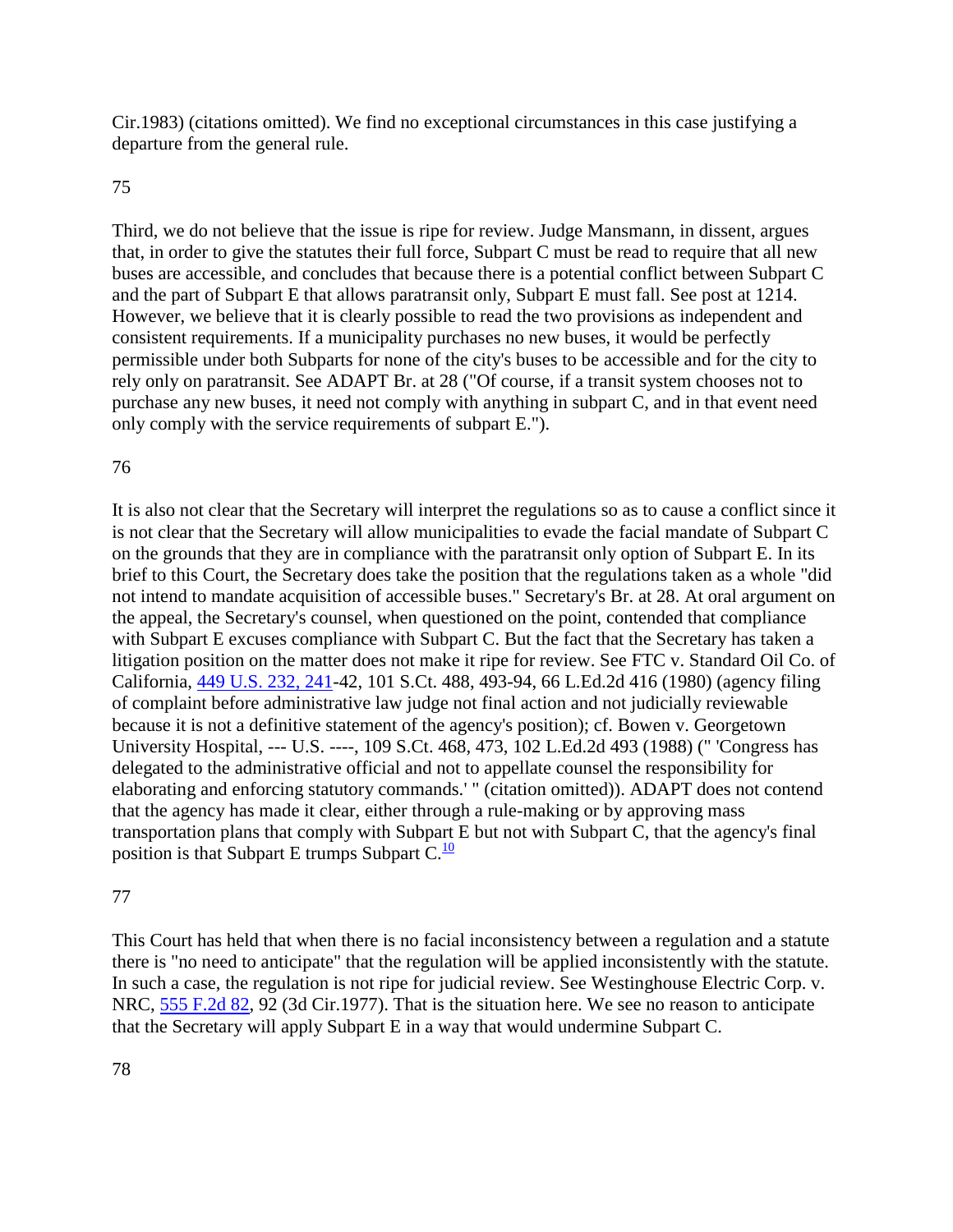As the preceding examination of the relevant statutes demonstrates, neither in the express language nor in the legislative history of these statutes has Congress expressly mandated mainstreaming or indicated an intention to do so. Instead, the statutes delegate broad powers to the Secretary to promulgate regulations detailing minimum criteria for handicapped services that balance the goals of preserving local discretion, avoiding the imposition of unduly burdensome costs, and ensuring adequate transportation services for the handicapped. The regulations must be upheld if the balance they strike represents a permissible reading of the statutes, even if the court would have struck a different balance in the absence of the regulations. See Chevron, [467](http://supreme.justia.com/us/467/843/)  [U.S. at 843](http://supreme.justia.com/us/467/843/) n. 11, 104 S.Ct. at 2782 n. 11. To this inquiry we now turn.

# 79

# B. Are The Local Option Provisions Arbitrary and Capricious?

## 80

The district court found that the Secretary's decision to allow communities the option of providing alternatives to accessible bus service is adequately supported by record evidence of the relative costs and benefits. See ADAPT, 676 F.Supp. at 640-41. Much of this evidence is derived from the Secretary's Regulatory Impact Analysis ("RIA"). See 51 Fed.Reg. 18,994. The RIA evaluated the costs and benefits of various service options and was based on two research methods. One method compiled detailed case studies of seven cities selected as representative of the array of possible modes of providing transportation services to the handicapped. See RIA at v-vi. A second method constructed a computer model designed to predict the relative costs of paratransit systems providing a range of alternate levels of service. See RIA at IV-1 to IV-18.

## 81

The RIA indicated that special services for handicapped persons were likely to be more costeffective than accessible bus service. Specifically, the Secretary concluded that specialized services would generate more handicapped rides per dollar expended, thereby resulting in lower costs per trip. See RIA at VI-9. This conclusion was reflected in data from both the actual case studies and a computer model. The case studies, for example, indicated that:

# 82

[L]ift-bus service does not appear to be a particularly cost effective way of meeting the transportation needs of large numbers of disabled persons.... To date, the Seattle Metro bus system has attained the highest lift use rate of any large lift-bus system.... Based on the adjusted cost of the Seattle service, the estimated costs per trip is \$16.90. In comparison, the paratransit systems in Cleveland and Pittsburgh are more cost-effective (with cost per trip of \$12.06 and \$11.95), and serve roughly four times the number of disabled trips as Seattle's liftbuses.

# 83

RIA at III-6.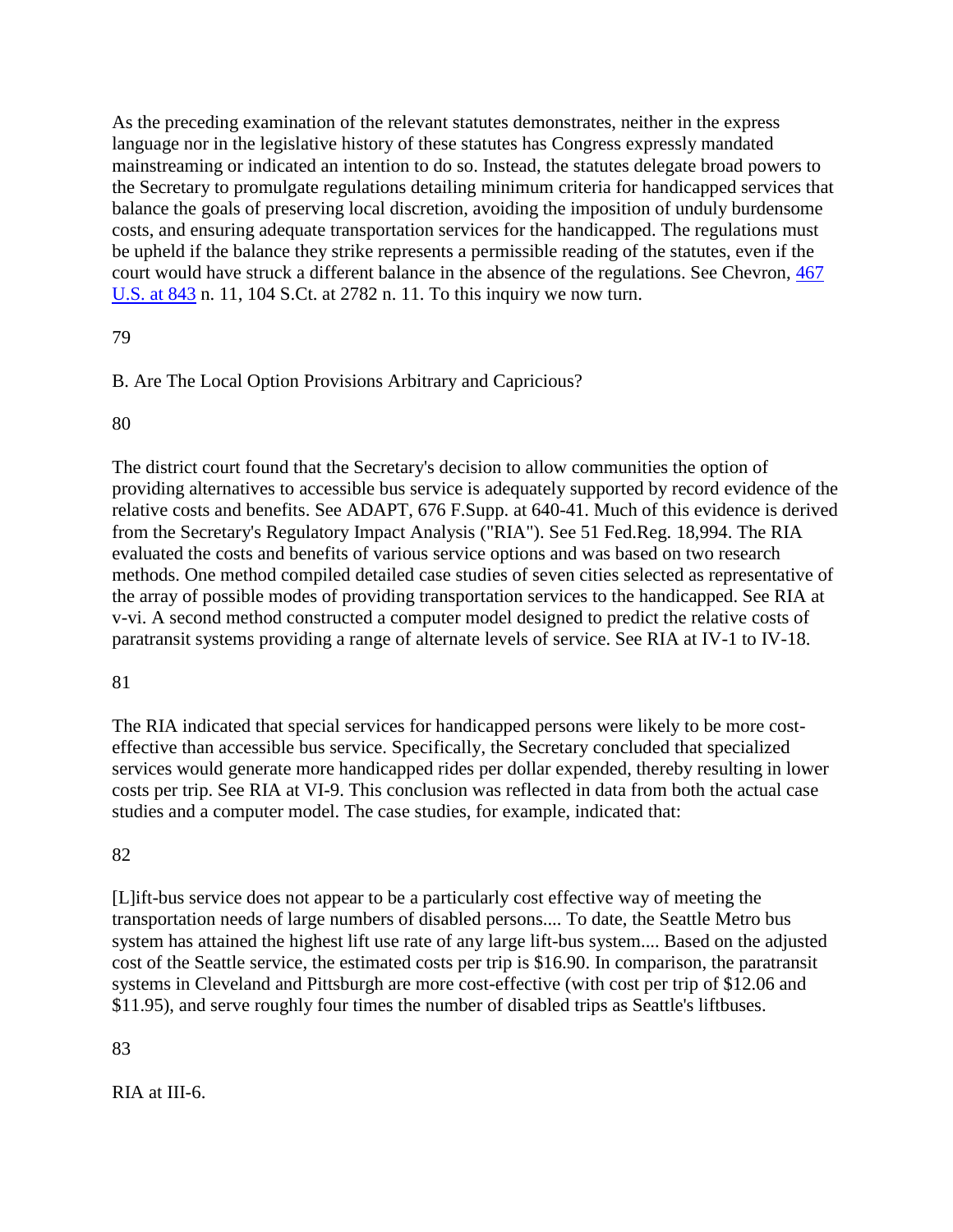The computer model produced similar predictions of greater cost effectiveness for specialized services:

85

At a discounted cost-per-trip of \$25.00 ... lift-equipped buses are clearly less cost-effective than paratransit services (\$11.56 per trip) and are estimated to serve considerably fewer persons as well.

86

RIA at VI-9 to VI-10. $\frac{11}{1}$  $\frac{11}{1}$  $\frac{11}{1}$ 

87

The higher ridership rates for paratransit services suggest that a system providing only accessible bus service may not fully and adequately serve the handicapped community. Indeed, the Secretary took note of comments in the rulemaking record indicating that

88

not all handicapped persons could use accessible bus service, for reasons such as distance from bus stops, inability to use a lift, physical barriers between the bus stop and the user's origin or destination, bad weather, etc.

89

51 Fed.Reg. at 19,009.

90

Given our narrow scope of review, and the Secretary's conclusion that local discretion in providing handicapped services is essential, 51 Fed.Reg. at 19,004, evidence showing that the paratransit systems already operated by many communities could offer more cost-effective service, while providing advantages that cannot be provided by accessible bus service alone, provides sufficient support for DOT's decision to permit such alternatives. We conclude therefore that the district court correctly held that the provisions permitting paratransit alternatives are a rational exercise of the Secretary's discretion pursuant to the STAA's command to issue minimum criteria.

91

We admit to some discomfort with our conclusion, because ADAPT has forcefully argued that a system that is wholly paratransit results in rather serious restrictions on spontaneous travel for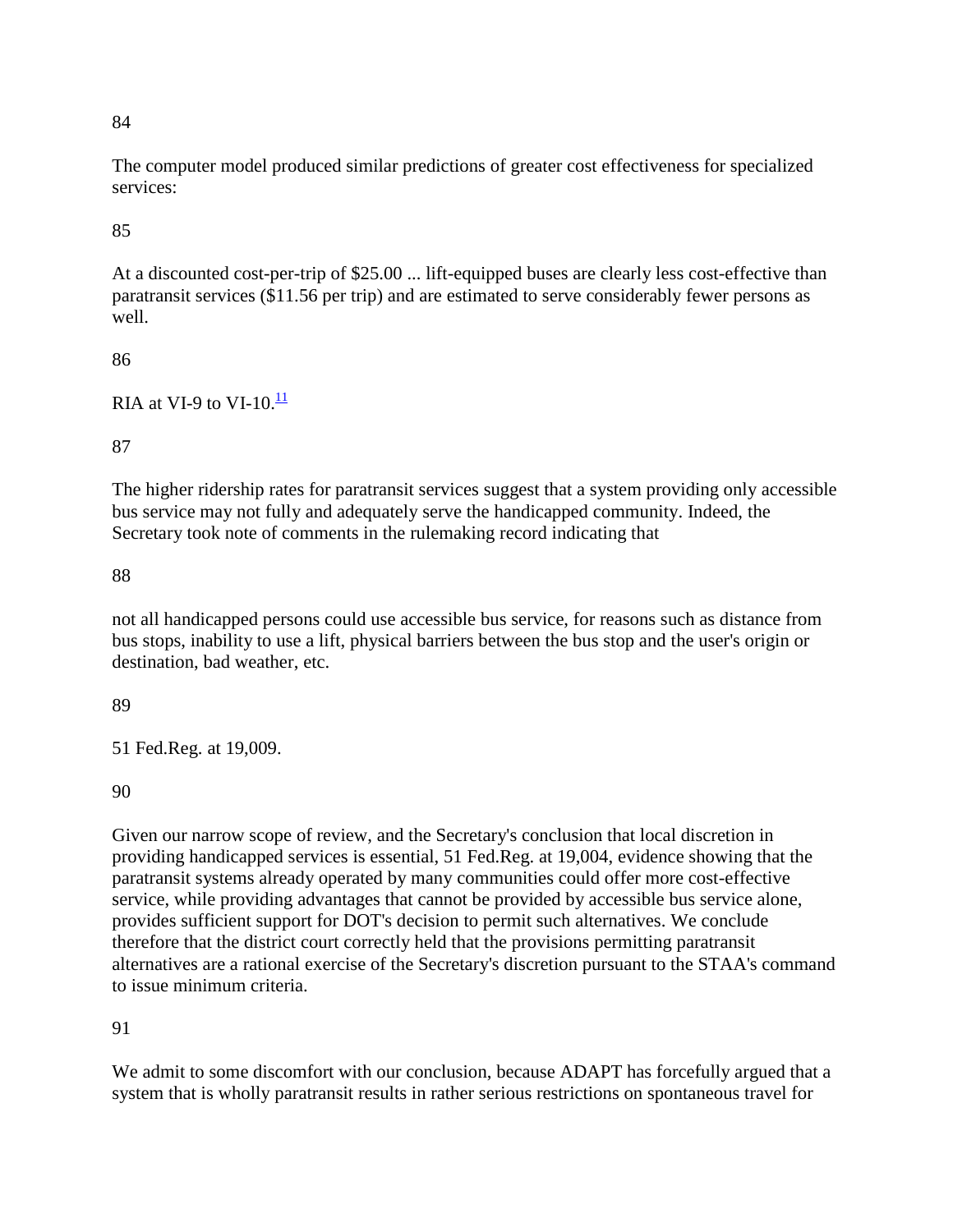the disabled. The regulations provide for 24-hour response time for paratransit services. See 49 C.F.R. Sec. 27.95(b)(2). Therefore, the disabled may have great difficulty in attending social events or getting to work on short notice where the system is not fully accessible. Despite our unease in the face of these difficulties, neither the language nor the legislative history of any of the acts at issue here justifies a conclusion that DOT has acted arbitrarily and capriciously in promulgating the local option provision. Under current administrative law doctrine, we "need not conclude that the agency construction was the only one it permissibly could have adopted to uphold the construction, or even the reading [we] would have reached if the question initially had arisen in a judicial proceeding." Chevron, [467 U.S. at 843](http://supreme.justia.com/us/467/843/) n. 11, 104 S.Ct. at 2782 n. 11. The accommodation of the transit needs of the disabled can only come from Congress or the Secretary.

## 92

# IV. VALIDITY OF THE THREE-PERCENT SAFE HARBOR PROVISION

#### 93

There is no doubt that, in establishing the minimum service criteria required by section 317(c), Congress gave the Secretary the discretion to take compliance costs into account. None of the statutes governing the Secretary's responsibility to ensure that federally assisted transit programs serve the handicapped contains any language that would preclude the Secretary from considering costs. With respect to section 504, as APTA v. Lewis, 655 [F.2d at 1278,](http://law.justia.com/cases/federal/appellate-courts/F2/655/1278/) makes clear, standards that would impose unreasonable cost burdens on local transit operators would exceed the Secretary's authority. $\frac{13}{13}$  $\frac{13}{13}$  $\frac{13}{13}$ 

#### 94

The Secretary concluded that a limit on required expenditures was necessary to avoid imposing unduly burdensome modifications and to preserve a community's discretion to choose service options carrying higher overall compliance costs. 51 Fed.Reg. at 18,998-99, 19,011. The district court held that consideration of compliance costs is within the Secretary's discretion. 676 F.Supp. at 641. The current 3% safe harbor provision is not the first safe harbor provision implemented by DOT. In 1976, the regulations established a 5% safe harbor which was decreased to 2% in 1979 and then raised to 3.5% in 1981. See Rhode Island Handicapped Action Committee, [718](http://law.justia.com/cases/federal/appellate-courts/F2/718/497/)  [F.2d at 497](http://law.justia.com/cases/federal/appellate-courts/F2/718/497/) n. 10.

## 95

While upholding the local option provision of Subpart E and the minimum service criteria contained therein, the district court struck down the 3% safe harbor provision as arbitrary and capricious and in violation of section 317(c) of STAA. However, the district court decided not to redact the regulations (to delete the portions it found to be arbitrary) or to rewrite them. Unable to conclude that DOT would have adopted the same service criteria absent the 3% provision, the district court remanded the regulations to DOT for "proceedings consistent with its decision."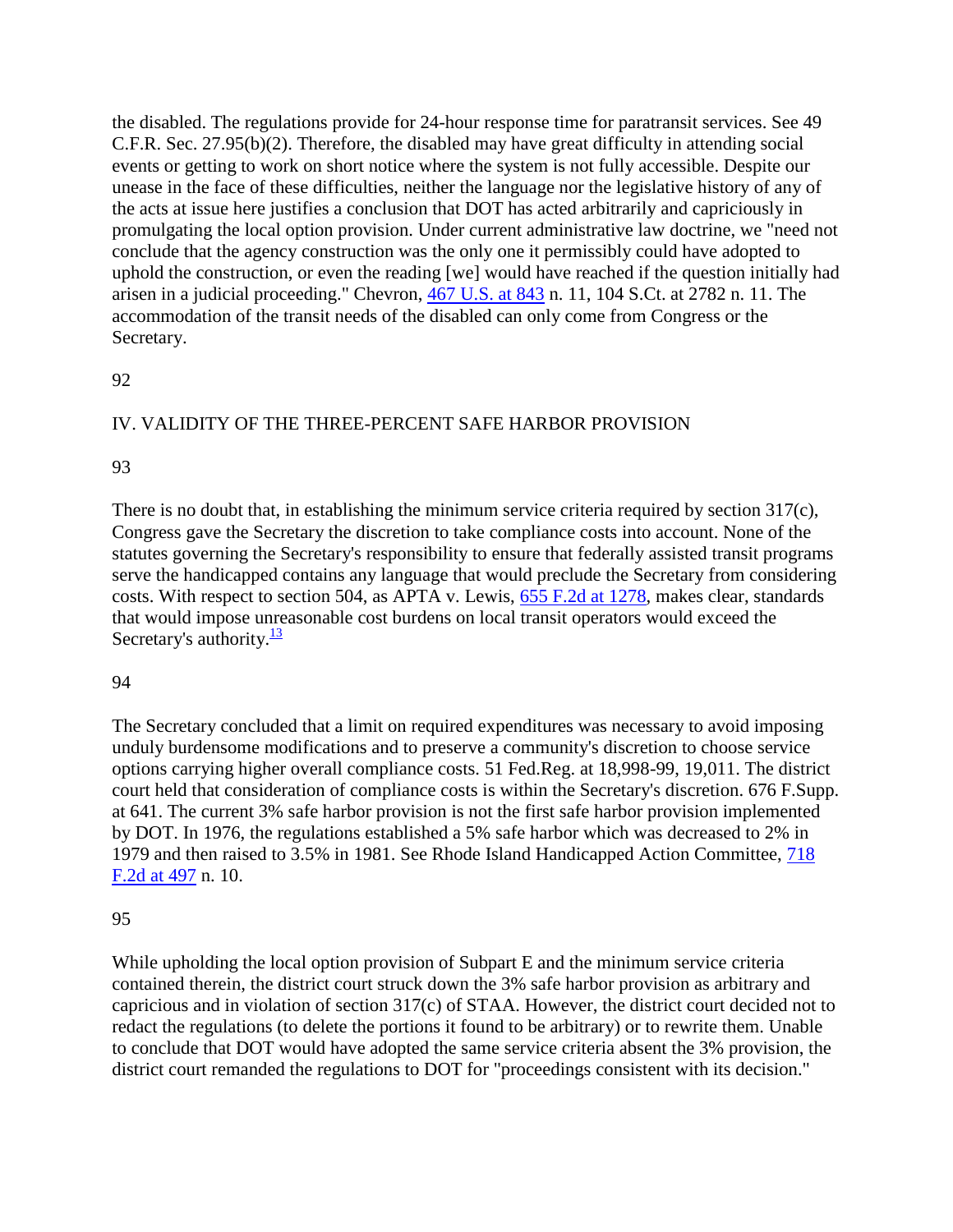In its cross-appeal, DOT contends that the 3% safe harbor provision of Subpart E is an integral part of the minimum standards developed and that the standards themselves would be impaired necessarily if a cost limit were not applied. DOT also takes the position that the Supreme Court's decisions in Davis and Choate require the safe harbor so that undue financial burdens not be imposed on mass transit agencies. DOT bases its interpretation of the holdings of Davis and Choate essentially on its contention that the statutes governing its responsibility to ensure that the federally-assisted programs serve the disabled do not include language which precludes DOT from taking the cost of accommodation into consideration.

## 97

A regulation is arbitrary and capricious when the agency fails to "articulate a satisfactory explanation for its action, including a 'rational connection between the facts found and the choice made.' " Motor Vehicle Manufacturers Association v. State Farm Mutual Automobile Insurance Co., [463 U.S. 29, 43,](http://supreme.justia.com/us/463/29/case.html#43) 103 S.Ct. 2856, 2866, 77 L.Ed.2d 443 (1983) (quoting Burlington Truck Lines v. United States, [371 U.S. 156, 168,](http://supreme.justia.com/us/371/156/case.html#168) 83 S.Ct. 239, 246, 9 L.Ed.2d 207 (1962)). "Normally, an agency rule would be arbitrary and capricious if the agency ... entirely failed to consider an important aspect of the problem, offered an explanation for its decision that runs counter to the evidence before the agency, or is so implausible that it could not be ascribed to a difference in view or the product of agency expertise." [463 U.S. at 43,](http://supreme.justia.com/us/463/43/) 103 S.Ct. at 2867.

## 98

The district court acknowledged DOT's intended application of the safe harbor provision, which DOT expressed as follows:

#### 99

If the recipient cannot meet the six criteria for the type of service it chooses without exceeding this limit on required expenditures, the recipient may modify its service to keep its expenditures within the limit, after consultation through its public participation process.

## 100

51 Fed.Reg. at 18,994. $\frac{14}{1}$  $\frac{14}{1}$  $\frac{14}{1}$  However, according to DOT, if the 3% safe harbor were implemented, cities of less than one million people in which the transit authorities implemented a paratransitonly system would virtually never meet all of the applicable service criteria. See 51 Fed.Reg. at 19,01 2 (paratransit-only service "could be provided for less than the cost limit amounts only in cities of more than 1,000,000 population").

## 101

The district court explained: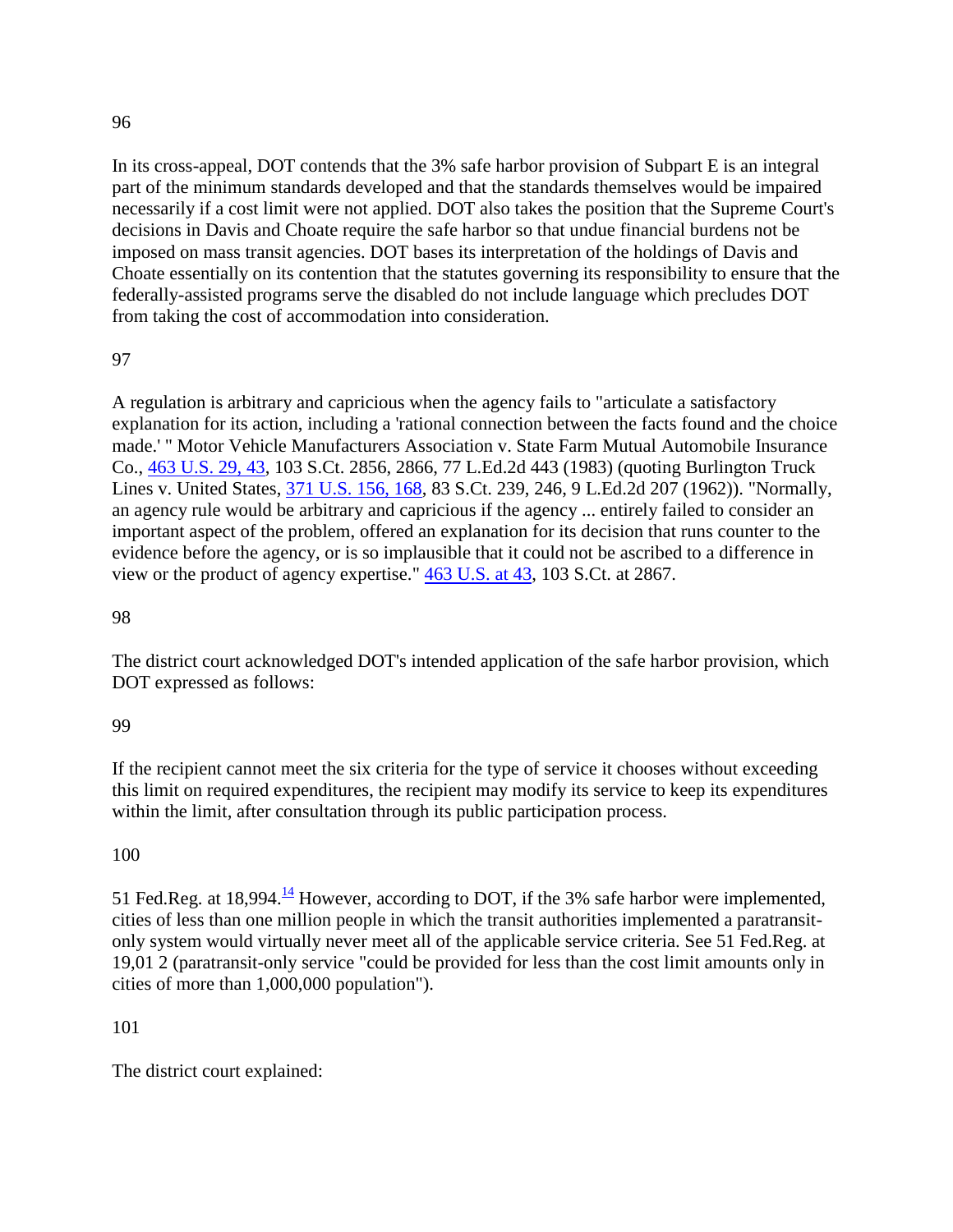Sec. 317(c) requires the Secretary to establish minimum service criteria for the provision of transportation services to the handicapped, yet the 3% safe harbor cost limitation allows DOT grantees to undercut the Congressional intent of Sec. 317(c) by avoiding compliance with some or all of the service criteria simply by spending a certain percentage of their funds.

#### 103

676 F.Supp. at 641. In effect, under the safe harbor provision, cities could deny to the disabled the minimum quality of service mandated by the Congress with impunity. The Secretary's claim that the 3% safe harbor provision adequately ensures minimum compliance with the transportation statutes therefore runs counter to the evidence before the agency at least with respect to cities of populations below 1,000,000. Immunization from compliance for an entire class of cities was not contemplated by Congress. Therefore, we must conclude that the 3% safe harbor provision is arbitrary and capricious.

#### 104

Judge Greenberg's dissenting opinion concedes that there will be cases in which cities would not meet the minimum service criteria if they failed to spend more than the 3% safe harbor figure on attempting to comply with the criteria. See, e.g., post at 1123-24. Relying on our opinion in Westinghouse Electric Corp. v. NRC, [555 F.2d 82](http://law.justia.com/cases/federal/appellate-courts/F2/555/82/) (3d Cir.1977), however, Judge Greenberg states that such a concern is irrelevant because the instant case involves only a facial challenge to the regulations. See post at 1125-26. In Westinghouse, we held that an NRC regulation concerning the protection of proprietary information was not facially invalid because it was unclear how the rule would be applied in practice and under one possible application the rule would be consonant with the underlying statute. See [555 F.2d at 92.](http://law.justia.com/cases/federal/appellate-courts/F2/555/92/) The principle of Westinghouse, that a regulation is not facially invalid when it is unclear if the regulation as applied in practice would violate the underlying statute, is an important one, but it is not relevant to the 3% safe harbor provision at issue in this case.

#### 105

The regulation at issue in the instant case, 49 C.F.R. Sec. 27.97(b), on its face, admits of no uncertainty in application. The regulation states (with clearly delineated exceptions) that a recipient is not required to spend more than the 3% figure. See 49 C.F.R. Sec. 27.97(b) ("A recipient is not required, in any fiscal year, to spend more than the amount of its [3%] limit on required expenditures for that fiscal year in order to comply with this subpart, even if, as a result, the recipient cannot provide service to handicapped persons that fully meets" certain of the service criteria.). Where there is no uncertainty as to how a regulation will be applied, judicial invalidation of a regulation not supported by the administrative record need not wait until the actual application of the regulation. See EPA v. National Crushed Stone Assoc., [449 U.S. 64,](http://supreme.justia.com/us/449/64/) 72 n. 12, 101 S.Ct. 295, 301 n. 12, 66 L.Ed.2d 268 (1980) (holding that pre-enforcement review of EPA regulation's validity was not premature since EPA had made clear its final position on how the regulation would be applied).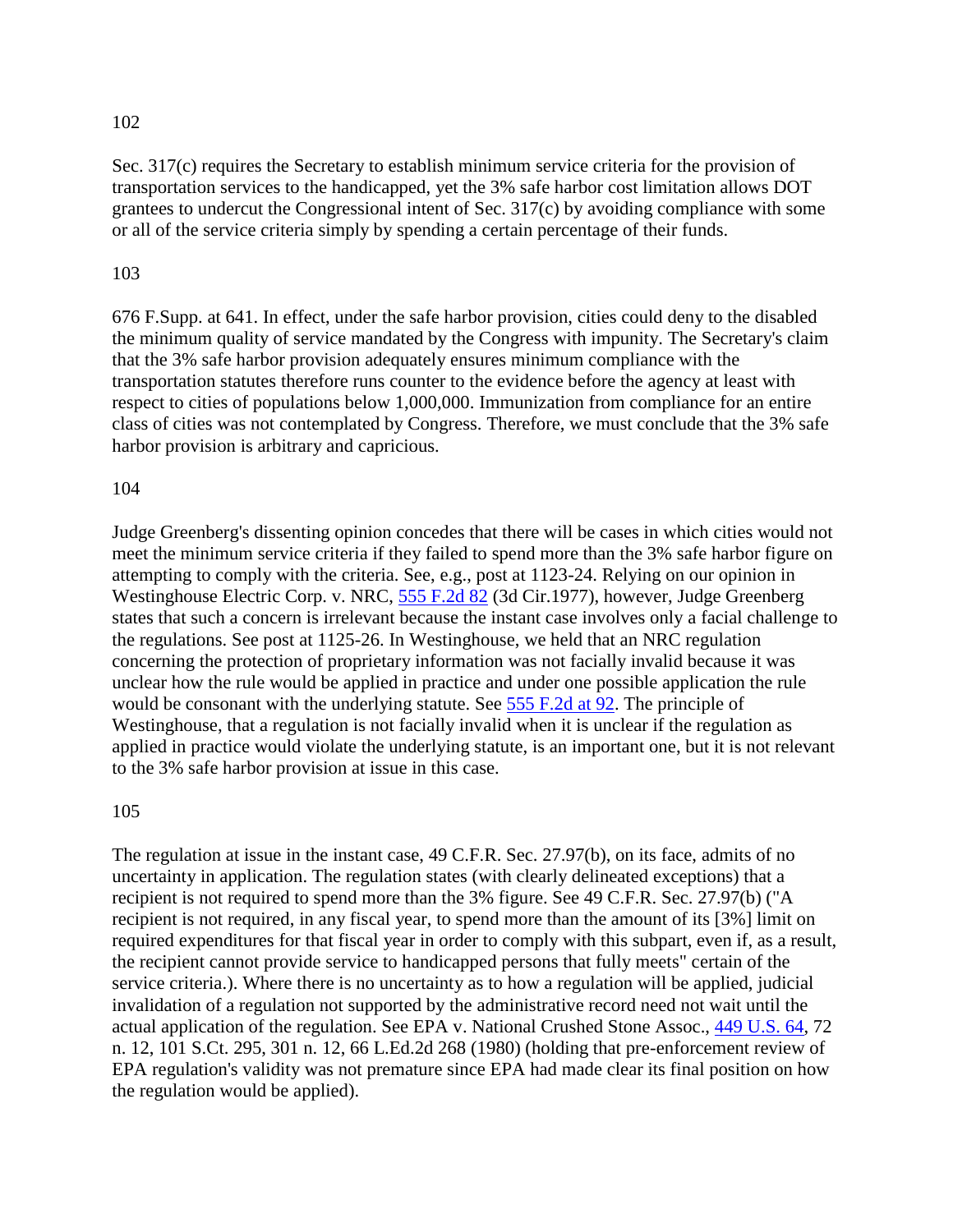Judge Greenberg relies heavily on 49 C.F.R. Sec. 27.85 to buttress his position that the 3% safe harbor is not facially invalid. See post at 1224-25, 1226-27. That section grants the Secretary discretion to decline to approve a transit operator's proposed service program. Judge Greenberg argues that the Secretary might never approve a program that failed to extend to mobility impaired individuals the level of service that Congress has required and that Subpart E, as a consequence, cannot be facially invalid. See post at 1226.

#### 107

The problem with this argument is that section 317(c) of the STAA expressly requires DOT to promulgate "not later than days after January 6, 1983 ... final regulations ... establishing ... minimum criteria for the provision of transportation services to handicapped and elderly individuals by recipients of" certain federal funds. 49 U.S.C.A.App. Sec. 1612(d). STAA obligates DOT to promulgate a rule that establishes minimum service criteria; a safe harbor provision permits transit operators to comply with Subpart E without meeting DOT's criteria. With respect to the transit operators that take advantage of the 3% safe harbor, the only service criteria that Subpart E establishes is the eligibility standard (that all persons who are physically handicapped and unable to use the recipient's bus service shall be eligible to use the recipient's special service). See post at 1224; 49 C.F.R. Sec. 27.97(b).

#### 108

We believe that with respect to these transit operators (those that take advantage of the 3% safe harbor), DOT will not have complied with the STAA's mandate that it promulgate a regulation establishing minimum service criteria. As the instant case demonstrates, a section that permits the Secretary, on a case by case basis, to evaluate whether a proposed service program "den[ies] mobility impaired individuals the level of service that Congress has required," post at 1226, does not, in our view, comply with the STAA's mandate to "promulgate final regulations ... establishing ... minimum [service] criteria." 49 U.S.C.A.App. Sec. 1612(d). In the instant case, the 3% safe harbor runs afoul of this evil because, as discussed supra at 1201-02, the administrative record indicates that a significant number of transit operators that rely on the 3% safe harbor will not meet the minimum service criteria. Congress mandated a rule establishing minimum service criteria rather than a rule that, in a significant number of cases, leaves it to the Secretary to decide on a case by case basis whether a transit operator's service program is sufficient.<sup>[15](http://law.justia.com/cases/federal/appellate-courts/F2/881/1184/93966/#fn15)</sup> Consequently, we believe that Judge Greenberg's reliance on 49 C.F.R. Sec. 27.85 to save Subpart E from facial invalidation is misplaced.

#### 109

We agree with the district court that it is not apparent whether DOT would have issued the identical minimum criteria to implement UMTA, the Federal-Aid Highway Act and the Rehabilitation Act without the 3% safe harbor provision. See ADAPT, 676 F.Supp. at 643 ("I cannot say that the defendant would have adopted the rest of the regulations in their present form, if the arbitrary portions were subtracted, particularly since compliance costs are a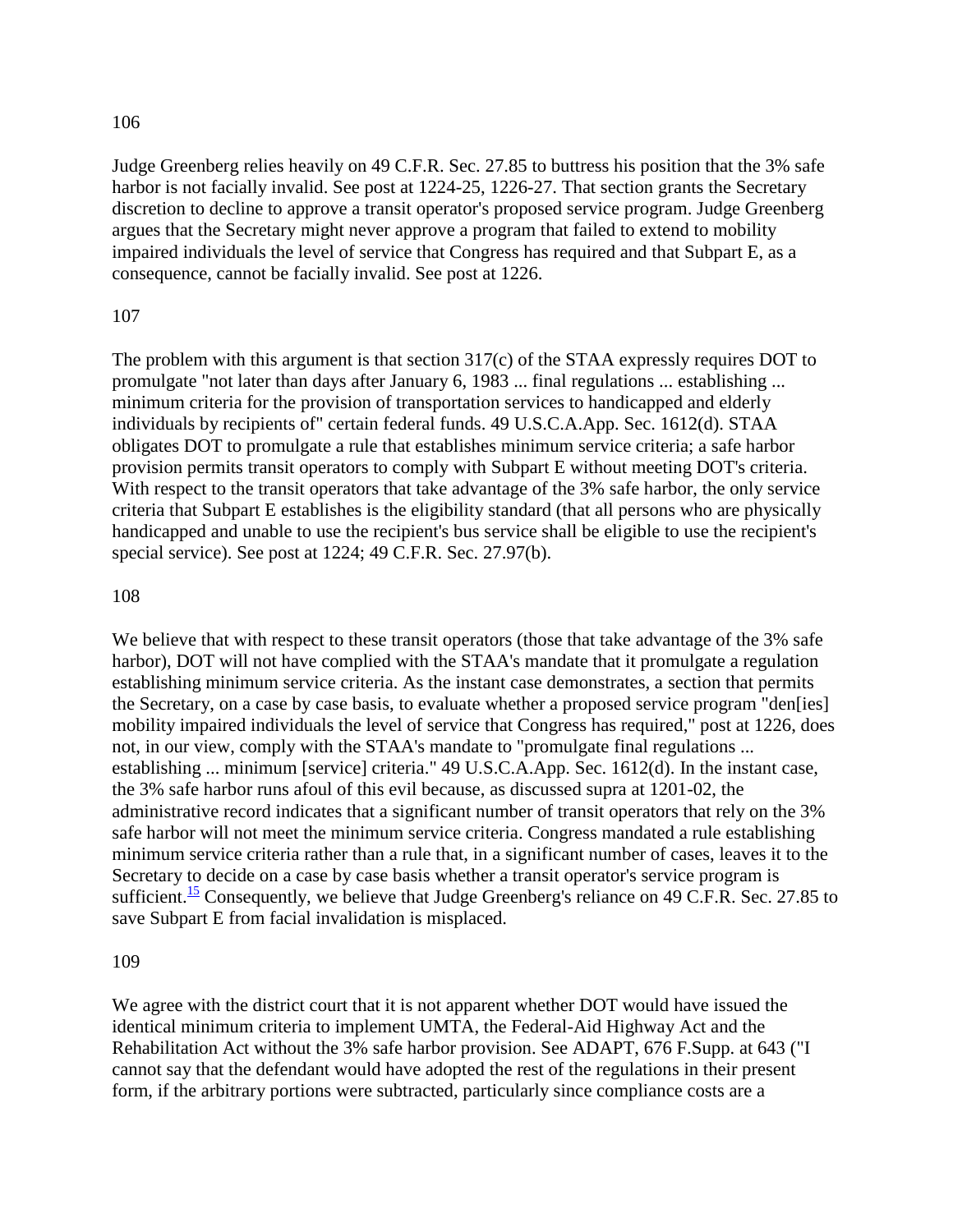legitimate factor for agency consideration."). Therefore, while we will affirm the grant of summary judgment to the plaintiffs, we will remand the case to the district court with instructions that it remand to DOT for further rulemaking consistent with this opinion.

# 110

EPVA requests that DOT be given a specific timetable in which to formulate conforming regulations. In light of the lengthy delay in implementation of STAA that has already occurred- more than six years have passed since the regulations were supposed to be promulgated--this is a meritorious request. We do not believe, however, that we stand in the best position to determine the most appropriate time frame; rather we will remand to the district court for determination, after consultation with the parties, of an expeditious timetable for promulgation of regulations in conformity with this opinion.

# 111

For the foregoing reasons, the district court's grant of summary judgment to the Secretary on Subpart E's local option provision will be affirmed. Additionally, the district court's grant of summary judgment for the plaintiffs on the safe harbor issue will be affirmed, and the case remanded to the district court for determination, after consultation with the parties, of an expeditious timetable for promulgation of regulations in conformity with this opinion.

# 112

All members of the Court join in parts I and II of this opinion.

## 113

GIBBONS, Chief Judge, and COWEN and NYGAARD, Circuit Judges, join in part III of this opinion in its entirety.

## 114

SEITZ, STAPLETON, GREENBERG, and HUTCHINSON, Circuit Judges, join in parts III-A-1, III-A-2, III-A-4, III-A-6, and III-B of this opinion.

## 115

GIBBONS, Chief Judge, and SEITZ, A. LEON HIGGINBOTHAM, Jr., SLOVITER, MANSMANN, SCIRICA, COWEN, and NYGAARD, Circuit Judges, join in part IV of this opinion.

# 116

MANSMANN, Circuit Judge, with whom A. LEON HIGGINBOTHAM, Jr., SLOVITER and SCIRICA, Circuit Judges join, concurring in part and dissenting in part.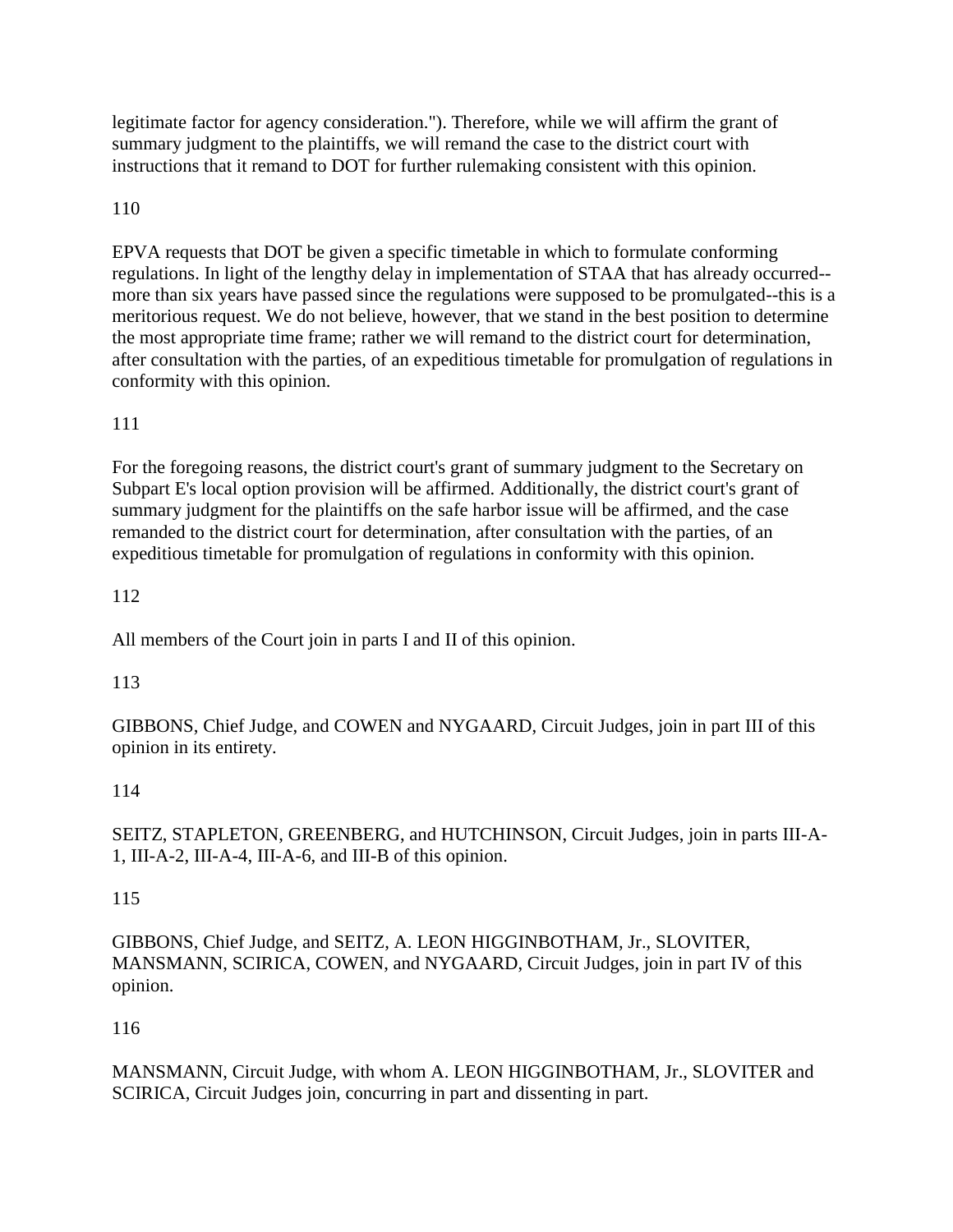I agree with the plurality that the Secretary of Transportation is not precluded from establishing "safe harbor" provisions which limit the amount which local transit authorities must expend on transportation services for the mobility-impaired in order to qualify for federal financial assistance. I also agree that despite the leeway afforded the Secretary in these financial matters the particular 3% figure that the Secretary adopted here as a safe harbor was arbitrary and capricious.

#### 118

I dissent, however, from the plurality's governing premise that the four statutes under scrutiny, (Sec. 16(a) of the Urban Mass Transportation Act ("UMTA"), 49 U.S.C.App. Sec. 1612(a) (1982); Sec. 504 of the Rehabilitation Act of 1973 ("Sec. 504"), 29 U.S.C. Sec. 794(a) (1982 & Supp. V 1987); Sec. 165(b) of the Federal-Aid Highway Act ("FAHA"), Sec. 165(b), 23 U.S.C. Sec. 142 note (1982); and, Sec. 317(c) of the Surface Transportation Assistance Act of 1982 ("STAA"), 49 U.S.C.A.App. Sec. 1612(d) (West Supp.1989) (originally codified at 49 U.S.C.App. Sec. 1612(c) (1982)), do not mandate that all newly purchased buses be equipped with wheelchair lifts. I conclude, instead, that the goal of eradicating the "invisibility of the handicapped" led Congress to enact measures to facilitate if not immediate and complete mainstreaming of the handicapped then affirmative aggressive steps in that direction. From the strong directive of Sec. 504 prohibiting discrimination against the handicapped and the language of the transportation statutes enacted and amended from 1970 to 1982, an obvious theme emerges: only a mixed-system of lift-equipped buses for those able to utilize them and a paratransit system for those who cannot will adequately implement the statutory mandates. I have utilized the balancing test fashioned by the Supreme Court in Southeastern Community College v. Davis, [442 U.S. 397,](http://supreme.justia.com/us/442/397/) 99 S.Ct. 2361, 60 L.Ed.2d 980 (1979), and Alexander v. Choate, [469 U.S. 287,](http://supreme.justia.com/us/469/287/) 105 S.Ct. 712, 83 L.Ed.2d 661 (1985), and conclude that ordering that newly purchased buses be accessible to the mobility-impaired does not exact a fundamental alteration to the nature of mass transportation. Also, in requiring that newly purchased buses be accessible, I am confident that undue financial or administrative burdens would not be imposed on the local transit authorities.

#### 119

The current DOT final rule, promulgated under the authority of Sec. 504, UMTA, FAHA and STAA, is not an effective enforcement vehicle of Congress' clear mandate of equal accessibility. The local option format discussed in Subpart E of the regulations allows local authorities to choose a paratransit system as the sole means of providing public transportation to the disabled. This permission afforded by Subpart E nullifies the requirement of Subpart C, which is part and parcel of the final rule, that newly purchased buses accommodate the mobility-impaired. Accordingly, Subpart E must be invalidated.

## 120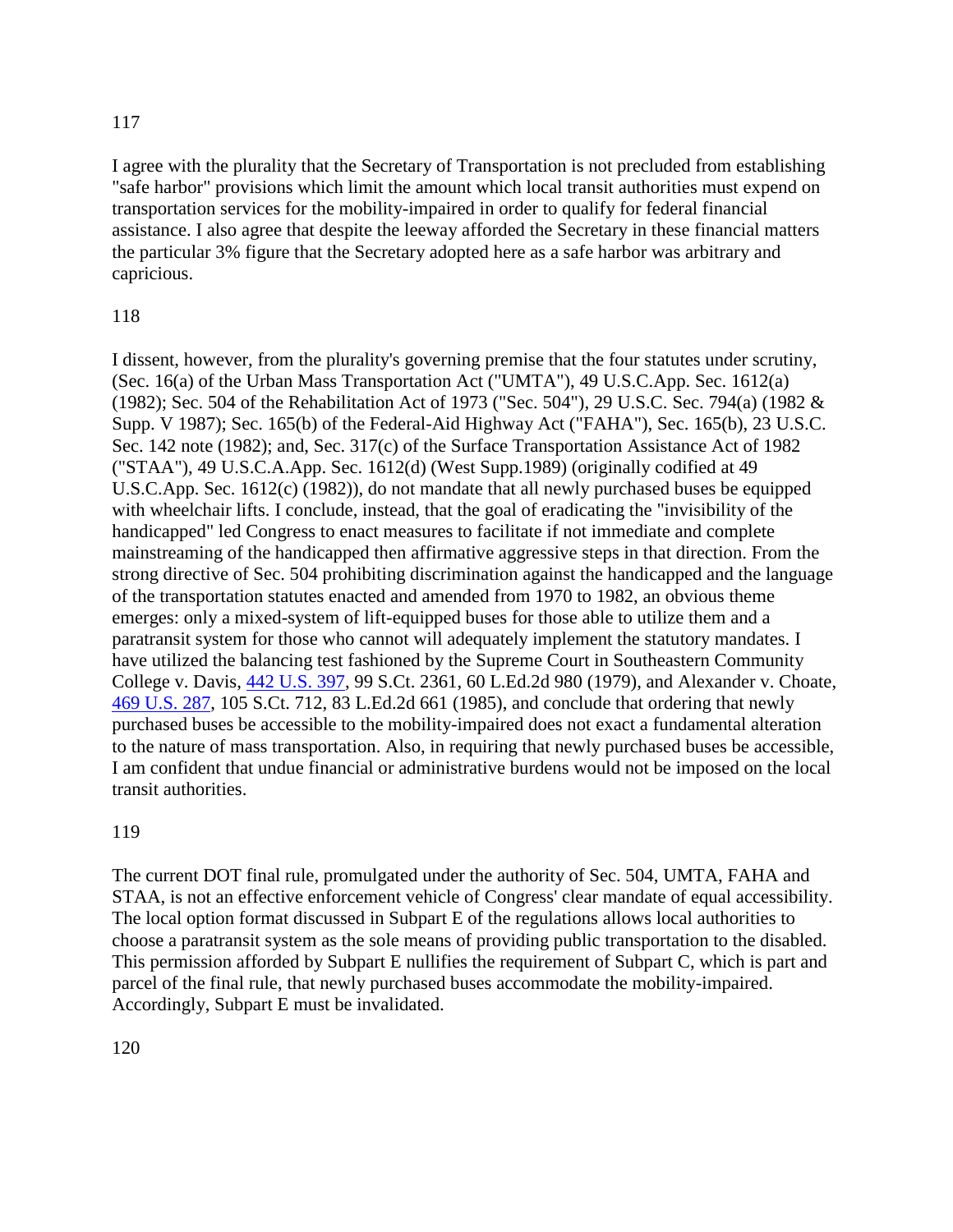The plurality carefully outlines the statutory and regulatory history of public transportation la[w1](http://law.justia.com/cases/federal/appellate-courts/F2/881/1184/93966/#fn1-2) and then asks the threshold question of what Congress actually required by these statutes that delineate the rights of the mobility-impaired. The plurality answers this query by concluding that mainstreaming is not mandated, this result being grounded on general principles of agency deference, which I conclude are clearly reduced in this instance because of the many reworkings of the regulations, see Motor Vehicle Manufacturers Association v. State Farm Mutual Automobile Insurance Company, [463 U.S. 29,](http://supreme.justia.com/us/463/29/) 103 S.Ct. 2856, 77 L.Ed.2d 443 (1983), because no other court has interpreted Sec. 504 to require that newly purchased buses must be equipped with wheelchair lifts, and because the broad language of the transportation statutes do not sufficiently outline that mainstreaming is required.

#### 121

If by its statement that the statutes do not expressly require local authorities to mainstream mobility-impaired individuals, the plurality literally meant that the statutes do not explicitly state that new buses must be equipped with wheelchair lifts, then it would be correct. The plurality, however, contends that the statutes do not establish equal rights to utilize mass transportation facilities and services and, with this conclusion, I strongly disagree.

#### 122

I preliminarily address the question of the degree of deference afforded to DOT in scrutinizing the regulations it promulgated. Contrary to the plurality's position, this is not a situation where agency deference is required because the statutes are vague or silent with respect to a specific issue. Here, the greater portion of the legislation at issue reveals a clear intent to equalize transportation opportunities for the mobility-impaired. In these instances of unambiguous congressional aim, Chevron U.S.A., Inc. v. Natural Resources Defense Council, Inc., [467 U.S.](http://supreme.justia.com/us/467/837/case.html#845)  [837, 845,](http://supreme.justia.com/us/467/837/case.html#845) 104 S.Ct. 2778, 2783, 81 L.Ed.2d 694 (1984), upon which the plurality places much reliance, compels invocation of a less deferential standard.

#### 123

I do acknowledge that Sec. 504 of the Rehabilitation Act is less than a model of clarity, see Rhode Island Handicapped Action Committee v. Rhode Island Transit Authority, [718 F.2d 490,](http://law.justia.com/cases/federal/appellate-courts/F2/718/490/) 494 (1st Cir.1983), ("[Sec. 504] is both ambiguous and lacking in specifics,"), however, UMTA, FAHA and STAA by their direct language mandate equal accessibility to public transportation for the mobility-impaired[.2](http://law.justia.com/cases/federal/appellate-courts/F2/881/1184/93966/#fn2-1) UMTA, for example, declares: "[E]lderly and handicapped persons have the same right as other persons to utilize mass transportation facilities and services." 49 U.S.C.App. Sec. 1612 (emphasis added). FAHA dictates that: Federally-supported transportation projects "shall be ... designed so that mass transportation facilities and services can effectively be utilized by elderly and handicapped persons." 23 U.S.C. Sec. 142 note (emphasis added). Finally, STAA orders: Final regulations must be promulgated to establish "minimum criteria for the provision of transportation services to handicapped and elderly individuals by recipients of [federal funds] under ... any provision of law referred to in Sec. 165(b) of the Federal-Aid Highway Act of 1973 [mandating effective utilization]...." 49 U.S.C.App. Sec. 1612(d).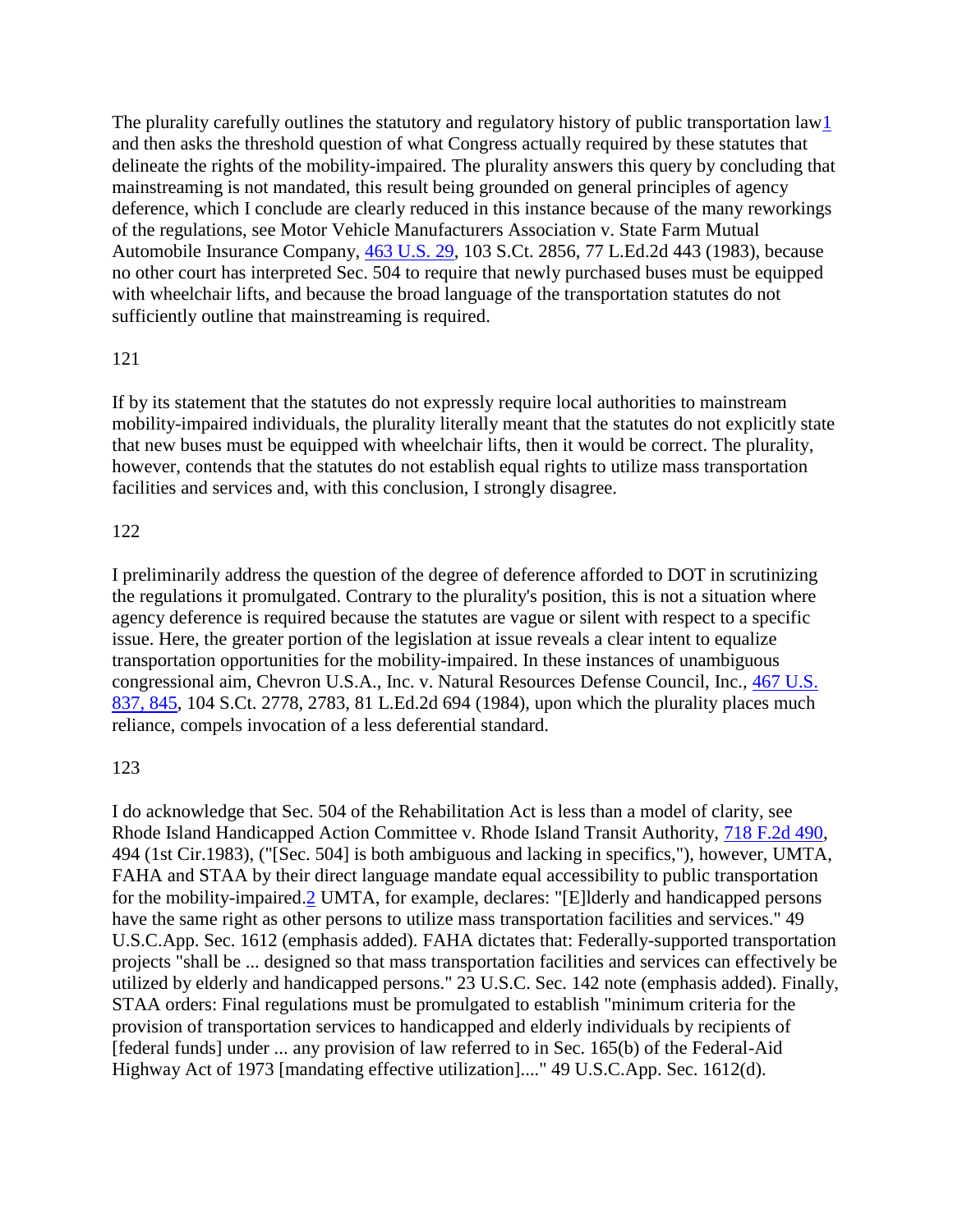We are thus presented with the situation, Sec. 504 excepted, where Congress has directly spoken on the pertinent issue. Because "[t]he judiciary is the final authority on issues of statutory construction and must reject administrative constructions which are contrary to clear congressional intent," Chevron, [467 U.S. 837,](http://supreme.justia.com/us/467/837/) 843 n. 9, 104 S.Ct. at 2781 n. 9 (citations omitted), I am not here constrained by the breadth of discretion ordinarily afforded to the Secretary's interpretation.

# 125

With this premise of reduced deference in mind, when appropriate, as did the plurality, I examine each statute in turn.

## 126

Section 504 of the Rehabilitation Act has been referred to as the cornerstone of the civil rights movement of the mobility-impaired. As the plurality correctly notes, the Supreme Court in Southeastern Community College v. Davis, [442 U.S. 397,](http://supreme.justia.com/us/442/397/) 99 S.Ct. 2361, 60 L.Ed.2d 980 (1979), and Alexander v. Choate, [469 U.S. 287,](http://supreme.justia.com/us/469/287/) 105 S.Ct. 712, 83 L.Ed.2d 661 (1985), instructs, albeit without much guidance, that the forceful agitators of Section 504--effectuation of the statute's non-discriminatory objective and the need to impose reasonable boundaries in accomplishing its purpose--must be balanced in ascertaining what is required by the language of the statute. Although the plurality acknowledges the difficulty in discerning the exact accommodations mandated by Sec. 504, it, nonetheless, was able to conclude that Davis and Choate contemplate that "modest modifications" may be necessary. Opinion at 1192.

## 127

I perceive no basis for the plurality's choice of the modifier "modest" to describe the holdings of Davis and Choate. Nonetheless, even if "modest" modification is indeed proper to describe what these cases require, I believe that the addition of a wheelchair lift would fit into the common definition of that adjective.<sup>3</sup>

## 128

My discussion of Davis and Choate cannot, however, end here. Although recognizing the imprecise instructions of Davis and Choate, speculation as to the cases' collective meaning can nonetheless be reduced by a practical exercise not undertaken by either the district court or the plurality. I would posit that had the district court, or, likewise the plurality, conducted a Davis analysis of the regulations, i.e., "are disabled persons otherwise qualified to use public buses?", a contrary conclusion concerning Sec. 504 would have been reached.

129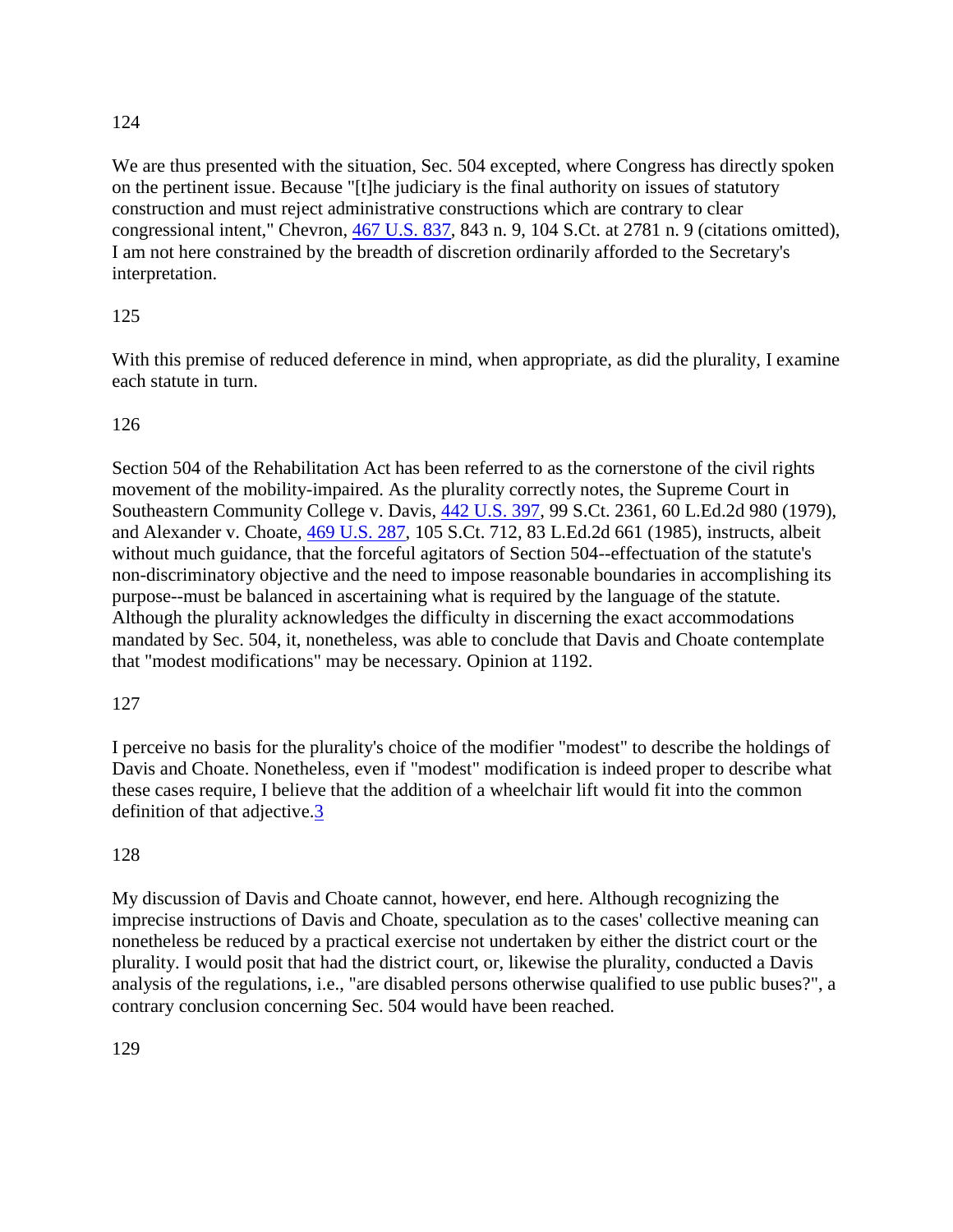As pointed out by the plurality, the district court addressed this issue of reasonable accommodation in a straightforward manner: it reviewed Sec. 504, uncovered no congressional mandate that public buses be made fully accessible and upheld the validity of Subpart E's local option/minimum service criteria provision. In addition the district court did not address Choate, despite the Supreme Court's indication that a transit agency should modify its operation to some extent in order to permit meaningful access to disabled people unless an alteration would violate one of the Davis limitations. Instead, the district court and the plurality rely upon APTA v. Lewis, [655 F.2d 1272](http://law.justia.com/cases/federal/appellate-courts/F2/655/1272/) (D.C.Cir.1981), Rhode Island Handicapped Committee v. Rhode Island Public Transit Authority, [718 F.2d 490](http://law.justia.com/cases/federal/appellate-courts/F2/718/490/) (1st Cir.1983), and Disabled in Action of Baltimore v. Bridwell, 593 F.Supp. 1241 (D.Md.1984), for authority that mainstreaming is not necessary in order to comply with Sec. 504.

#### 130

Reliance upon APTA v. Lewis is misplaced, since its majority opinion emphasized the nonrequirement of affirmative action language of Davis, [442 U.S. at 411,](http://supreme.justia.com/us/442/411/) 99 S.Ct. at 2369, and did not undertake an "otherwise qualified" analysis. In APTA, the Court of Appeals for the District of Columbia addressed the onerous financial burden imposed by the 1979 regulation requiring retrofitting existing systems and was not focused on the requirement that newly purchased buses be accessible. [655 F.2d at 1277.](http://law.justia.com/cases/federal/appellate-courts/F2/655/1277/) DOT recognizes this in the preamble to the present regulations: "The Court [in APTA ] said, however, that the 1979 regulation, as applied to mass transit, exceeded the Department's section 504 authority because it required overly costly efforts to modify existing systems." 51 Fed.Reg. 18,994 (1986) (emphasis added)[.4](http://law.justia.com/cases/federal/appellate-courts/F2/881/1184/93966/#fn4-2)

#### 131

Although I cannot emphatically conclude that the APTA court's statement that: "[A]t some point a transit system's refusal to take modest, affirmative steps to accommodate handicapped persons might well violate section 504," id. at 1278, was a direct reference to a new bus accessibility requirement, I utilize this language as affirmation of the reasonable accommodation mandate of Davis and Choate. Indeed, the applicability of Davis was responded to in the concurring opinion filed in APTA: "[T]he application of section 504 to public transportation systems raises some questions that are significantly different than those considered by the Supreme Court in the higher education setting in [Davis ]...." [655 F.2d at 1281](http://law.justia.com/cases/federal/appellate-courts/F2/655/1281/) (Edwards, J., concurring).

#### 132

I find a marked qualitative distinction between the mobility-impaired's utilization of mass transit- -a public program that wheelchair users are entitled to use although not practically available--and a deaf student's capability to participate in a nursing program which selects "qualified" applicants. An otherwise qualified individual is one who is able to meet all of a program's requirements in spite of his handicap; certainly a wheelchair user desiring to utilize mass transit fits this definition. Distinctly different from Davis, where a ruling in her favor would have altered the meaning of the accepted level of training which a nurse must undertake, physical modification to a bus to make it accessible would not change the meaning of public transit service.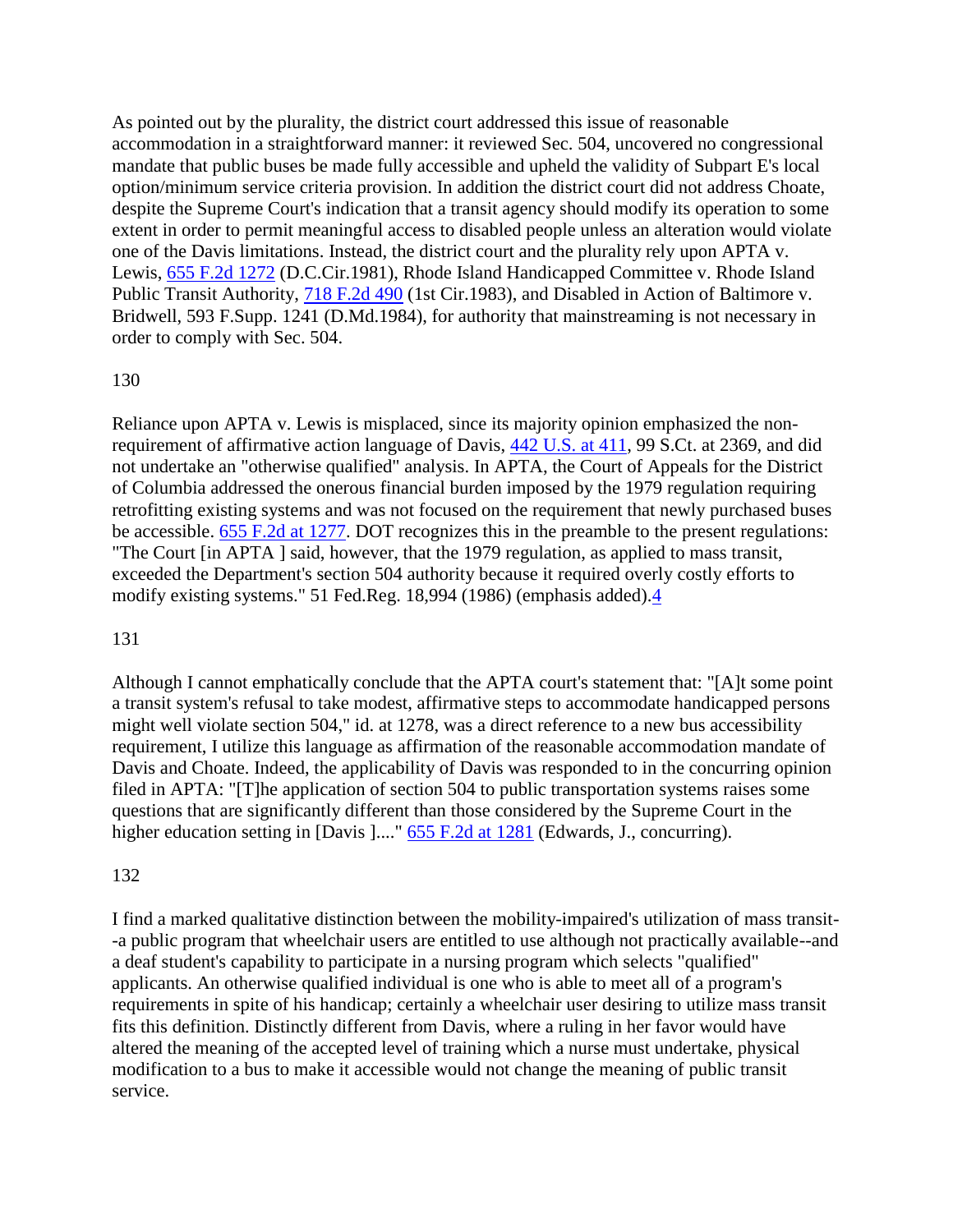DOT appears to agree. In the preamble to the current rule DOT states that there is "no ... dramatic qualitative difference between an inaccessible bus system and an accessible bus system ... [with] lifts." 51 Fed.Reg. 18,998 (1986). Also, in its 1979 regulations DOT discussed and rejected the points raised by commentators in opposition to the requirement to purchase only accessible new buses. As to the contention that the use of lifts would greatly slow bus service, DOT questioned the magnitude of such a problem. DOT suggested that, given time, the transit systems would gain experience concerning the points on the route most likely to require lift service and could formulate schedules so that "service disruptions or undue slowdowns of service will be minimal." 44 Fed.Reg. 31,457 (1979).

#### 134

Regarding safety concerns, DOT stated that the concern about the fit of the wheelchair and the lifts, i.e., the lifts might not be able to lock onto all sizes of wheelchairs, could be alleviated by either improvements in design or remedial safety devices on the existing lifts. With respect to the potential safety hazard in the event of an emergency evacuation, DOT felt that seating accommodations could be designed to minimize any obstruction a wheelchair might present to evacuation of other passengers. 44 Fed.Reg. 31,457 (1979).

#### 135

The absence of a threat to the safety or other fundamental interests of others if accommodation is made is one additional aspect that distinguishes the position of a handicapped bus rider from that of the plaintiff in Davis.

#### 136

These features of public transit affected, e.g., increased time at stops to assist wheelchair users and additional safety concerns, hardly represent a fundamental change in the nature of the transportation system. I find factual support in a decision from the Court of Appeals for the Second Circuit. In Dopico v. Goldschmidt, [687 F.2d 644](http://law.justia.com/cases/federal/appellate-courts/F2/687/644/) (2d Cir.1982), the court found that the purpose of public bus service is to provide transportation to the general public. It held that physical barriers which prevent wheelchair users from gaining access to mass transit are "incidental to the design of [buses] ... rather than being integral to the nature of public transportation." Id. at 653. The court concluded that requiring modifications does not violate the fundamental nature of mass transit.

## 137

Rhode Island Handicapped Action Committee v. Rhode Island Public Transit Authority, [718](http://law.justia.com/cases/federal/appellate-courts/F2/718/495/)  [F.2d at 495,](http://law.justia.com/cases/federal/appellate-courts/F2/718/495/) is also distinguishable. In this case, the Court of Appeals for the First Circuit reversed a district court's order that, under the authority of Davis, the new buses purchased by the Rhode Island Transit Authority be handicapped-accessible. Citing the central message of Davis as a negative one, i.e., Sec. 504 does not impose a duty to engage in affirmative action, 5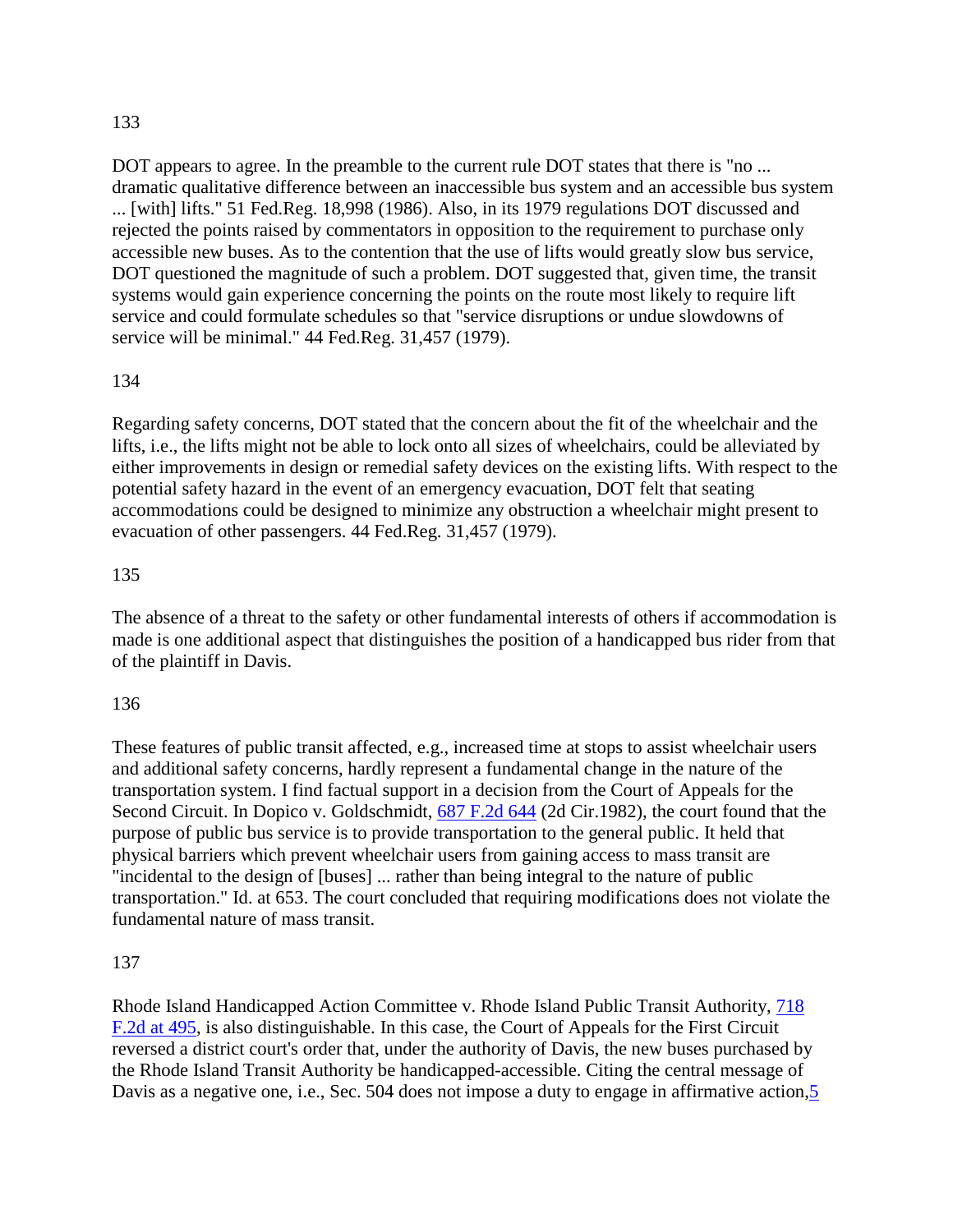the court of appeals overturned the order. It disagreed with the district court's opinion that "there are no qualifications for riding a bus" and concluded instead that because wheelchair users cannot board and ride buses unless the buses are specifically outfitted, in this sense, the mobilityimpaired were not qualified to ride ordinary buses.

# 138

I note, however, that Rhode Island was decided before the Supreme Court's amplification of Davis in Choate declaring that unless a significant alteration is implicated, accommodation must be made.

## 139

As to the financial burden, a proper consideration under Choate, DOT's own data supports the conclusion that designing and manufacturing new buses which are wheelchair accessible do not effect a substantial change. According to DOT's Final Regulatory Impact Analysis ("RIA"), in 1975, the capital cost of adding a lift to a regular transit coach was placed at \$10,000, an increased amount to be sure, yet hardly exorbitant considering the benefit of integration to the handicapped and to our citizenry as a whole. RIA, IV-5; App. at A-197. Eighty percent of this amount is subsidized by federal grants. 49 U.S.C.App. Secs. 1602, 1604[.6](http://law.justia.com/cases/federal/appellate-courts/F2/881/1184/93966/#fn6-1)

## 140

Disabled in Action of Baltimore v. Bridwell, 593 F.Supp. 1241 (D.Md.1984), because of its strong reliance on Rhode Island Handicapped Action Committee, [718 F.2d at 496-](http://law.justia.com/cases/federal/appellate-courts/F2/718/496/)97, and APTA v. Lewis, [655 F.2d at 1272,](http://law.justia.com/cases/federal/appellate-courts/F2/655/1272/) is not persuasive authority[.7](http://law.justia.com/cases/federal/appellate-courts/F2/881/1184/93966/#fn7-1)

## 141

I can perceive no clearer example of non-intentional conduct resulting in uneven treatment to the disabled admonished against in Choate and more recently in Traynor v. Turnage, [485 U.S. 535,](http://supreme.justia.com/us/485/535/) 108 S.Ct. 1372, 99 L.Ed.2d 618 (1988) (disabled veterans challenged regulatory definition of alcoholism as "willful misconduct"), than that which emanates from the exclusion to mass transit caused by physical barriers. This inability deprives the handicapped of spontaneous activity, whether it be of an emergency, business or a pleasurable nature. Although not a purposeful means of exclusion, it is further testimony of the "benign neglect" syndrome which Congress sought to eliminate.

## 142

The presumption in favor of strong deference to an agency's interpretation of its regulations, applicable in instances where Congress has been silent or ambiguous as to its intent, may be overcome by a showing of convincing evidence of a contrary legislative intent. Traynor v. Turnage, 485 U.S. at ----, 108 S.Ct. at 1378. Concern for the disabled permeates the legislative history of Sec. 504. The Supreme Court in Choate provides us with a summary of congressional statements dealing with the apathetic attitude towards disabled individuals: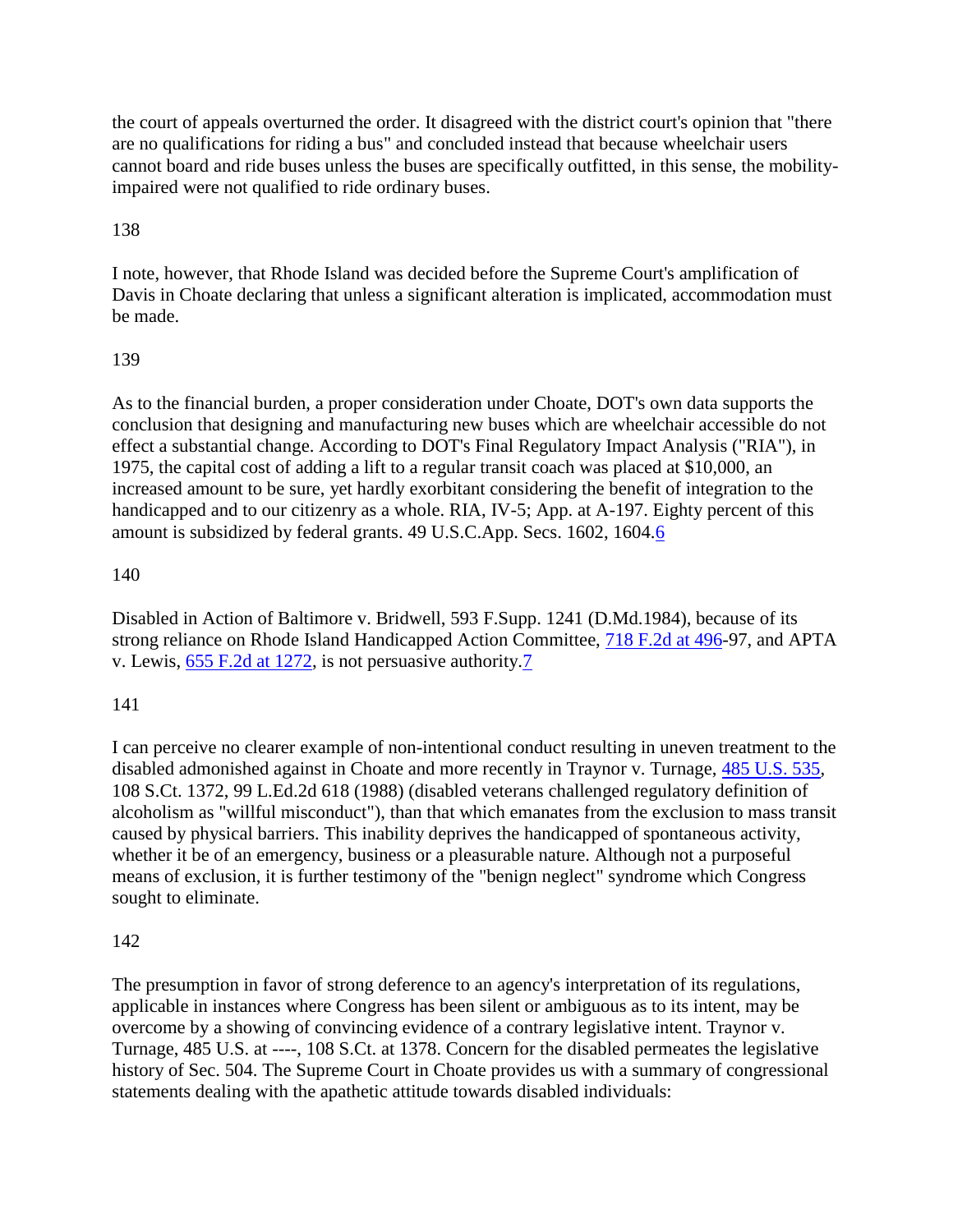Representative Vanik, introducing the predecessor to Sec. 504 in the House, described the treatment of the handicapped as one of the country's "shameful oversights," which caused the handicapped to live among society "shunted aside, hidden, and ignored." 117 Cong.Rec. 45974 (1971). Similarly, Senator Humphrey, who introduced a companion measure in the Senate, asserted that "we can no longer tolerate the invisibility of the handicapped in America...." 118 Cong.Rec. 525-526 (1972). And Senator Cranston, the Acting Chairman of the Subcommittee that drafted Sec. 504, described the Act as a response to "previous societal neglect." 119 Cong.Rec. 5880, 5883 (1973). See also 118 Cong.Rec. 526 (1972) (statement of cosponsor Sen. Percy) (describing the legislation leading to the 1973 Act as a national commitment to eliminate the "glaring neglect" of the handicapped)....

#### 144

... Similarly, Senator Williams, the chairman of the Labor and Public Welfare Committee that reported out Sec. 504, asserted that the handicapped were the victims of "[d]iscrimination in access to public transportation" and "[d]iscrimination because they do not have the simplest forms of special educational and rehabilitation services they need...." 118 Cong.Rec. 3320 (1972). And Senator Humphrey, again in introducing the proposal that later became Sec. 504, listed, among the instances of discrimination that the section would prohibit, the use of "transportation and architectural barriers," the "discriminatory effect of job qualification ... procedures," and the denial of "special educational assistance" for handicapped children.

145

Id. at 295-297, 105 S.Ct. at 717-718 (footnotes omitted).

#### 146

I conclude that if DOT's regulations, promulgated partially under the authority of Sec. 504, permit physical barriers, which are capable of alteration without change to their fundamental purpose and without undue financial burden, to exclude the handicapped, then the handicapped emancipation legislation represents nothing but hollow rhetoric. Public transit authorities are thereby compelled under Sec. 504 to make reasonable accommodations to their programs, i.e., purchase wheelchair-accessible buses, to fulfill the statute's goal of integration. Subpart E of the regulations, to the extent it can be construed to the contrary, violates Sec. 504.

#### 147

I next take umbrage with the plurality's blanket assertion that the language of Sec. 16(a) of UMTA does not suggest that Congress has mandated mainstreaming. It is somewhat astonishing that the plurality states that UMTA's "broad and general terms", Opinion at 1193, cannot be construed as defining a particular policy when the section itself specifically announces a national declaration that "elderly and handicapped persons have the same right as others to utilize mass transportation facilities and services." 49 U.S.C.App. Sec. 1612(a). The plurality sidesteps this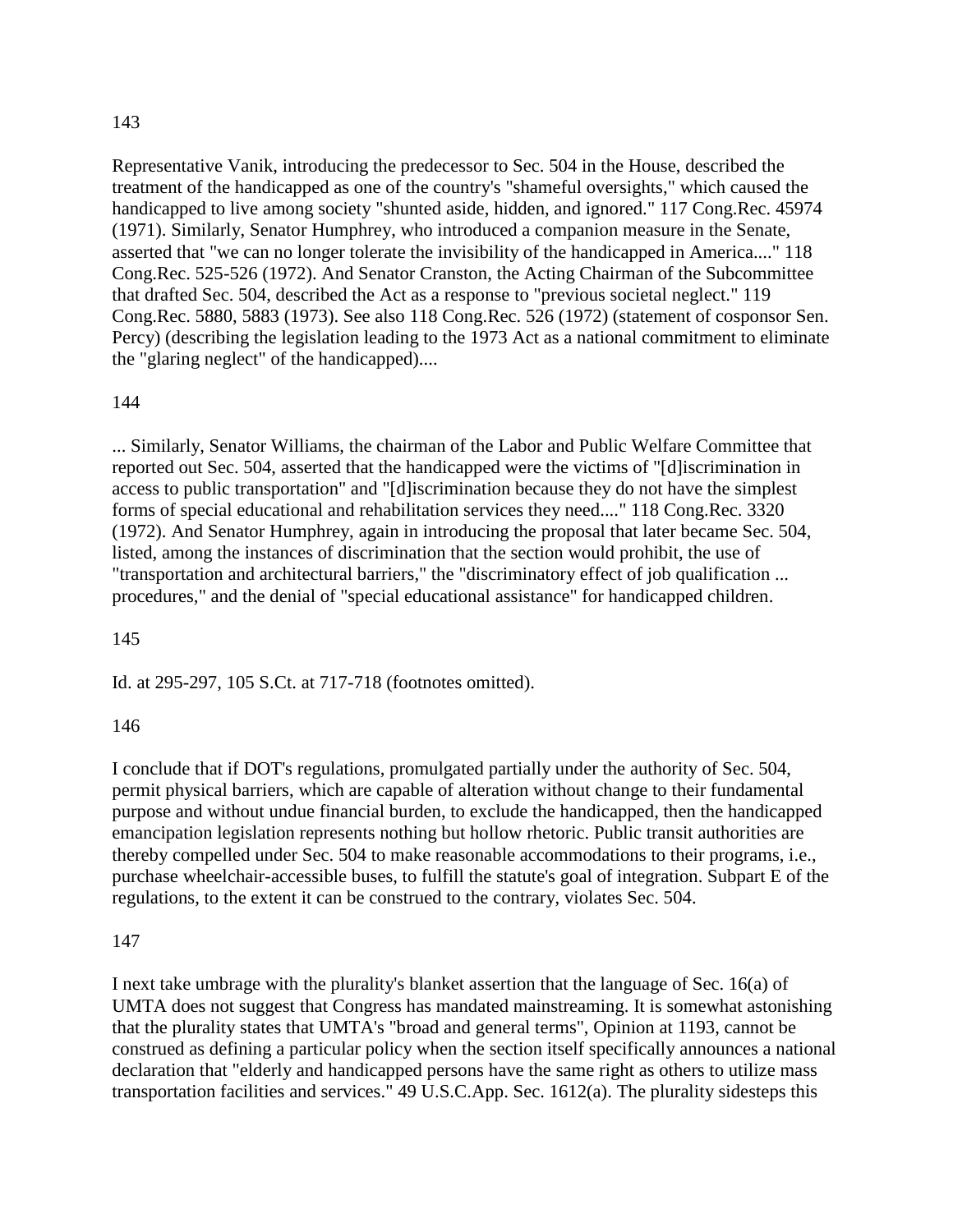declaration of equal right of utilization and focuses instead on the portion of the statute ordering the Secretary to make "special efforts" in the planning and design of mass transportation facilities and services. Admittedly, the special efforts required are left undefined, but there is no doubt as to what these efforts must accomplish--the equal right of access. I point out also that although the plurality states that these special efforts must ensure effective utilization of services, the statute refers to both facilities and services. Thus, even granting the Secretary discretion to map out the contours of the "special efforts," he has no such discretion regarding the end of equal opportunity to both mass transportation facilities and services which must be assured. Paratransit only simply does not suffice.

# 148

The most persuasive authority for a finding that newly purchased buses must be accessible under 16(a) of UMTA is the language of the regulations themselves. What must be decided is the issue which the plurality declined to address--does the precise language of Subpart C of the final rule, ordering that new facilities be designed in accordance with the needs of the disabled, necessarily conflict with Subpart E's local option provision. I am satisfied that the language of the entire rule, including Subpart C, is available for review[.8](http://law.justia.com/cases/federal/appellate-courts/F2/881/1184/93966/#fn8-1)

## 149

As DOT recognizes in the language of its regulations, transportation facilities and transportation services require different considerations. Subpart C of the DOT final rule reads as follows:

## 150

Each facility or part of a facility constructed by, on behalf of, or for the use of a recipient shall be designed, constructed and operated in a manner so that the facility or part of the facility is accessible to and usable by handicapped persons, if the construction was commenced after the effective date of this part; with respect to the vehicles, unless otherwise provided in Subpart D, this requirement is effective for vehicles for which solicitations are issued or which are leased after the effective date of this part.

## 151

49 C.F.R. Sec. 27.67 (emphasis added). DOT defines "facility" as "all or any portion of buildings, structures, vehicles, equipment, roads, walks, parking lots, or other real or personal property or interest in such property." 49 C.F.R. Sec. 27.5 (emphasis added). "Services" are not defined by the regulations.

# 152

The parties urge us to address that which the district court left unanswered--do the requirements of new Subpart E regarding accessibility of transportation services forgive compliance with Subpart C's accessibility requirements for transportation facilities? Since the question has been raised and argued, a response is appropriate. See note 8, supra.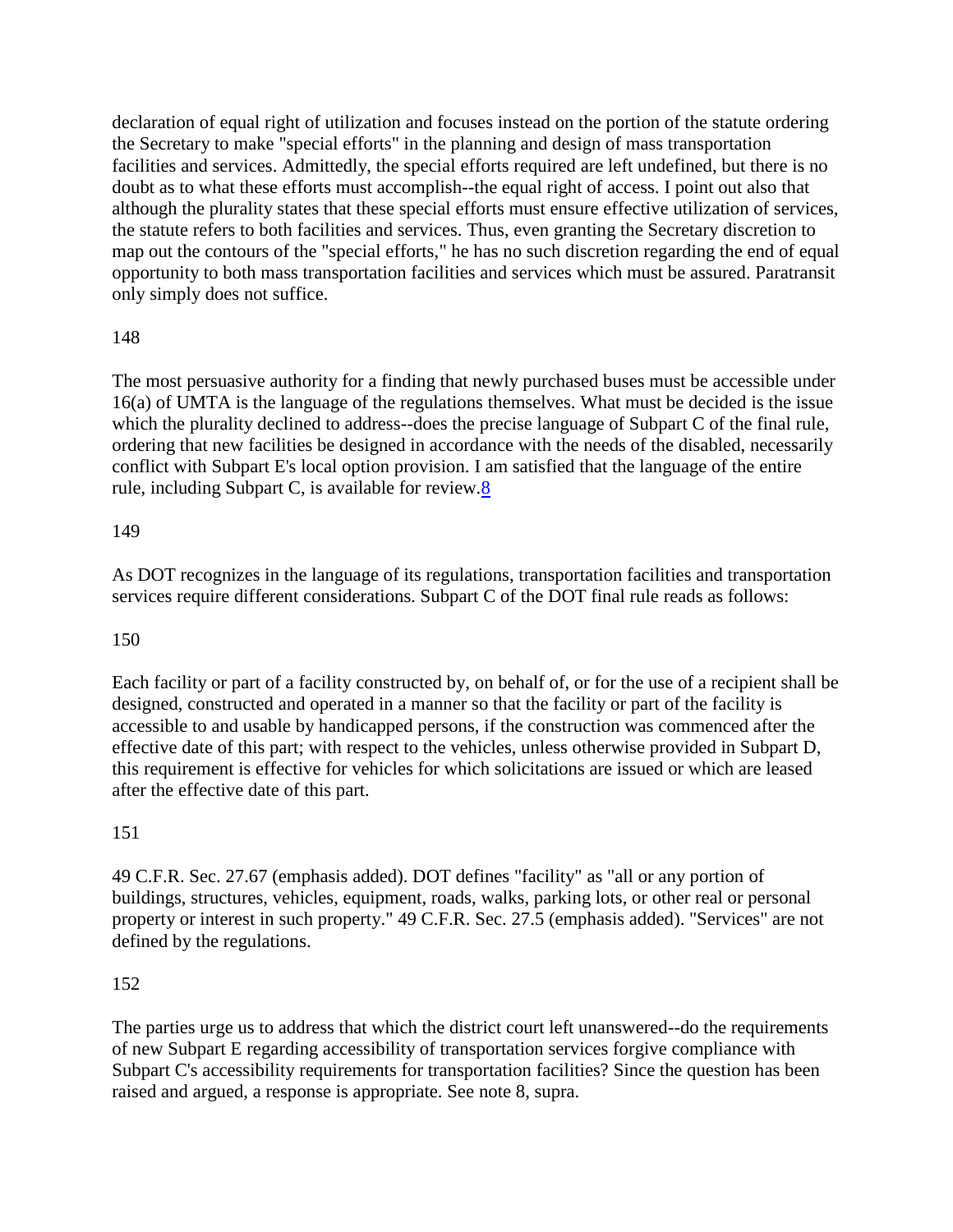Our opinion in Disabled in America v. Sykes, [833 F.2d 1113](http://law.justia.com/cases/federal/appellate-courts/F2/833/1113/) (3d Cir.1987), cert. denied, --- U.S. ----, 108 S.Ct. 1293, 99 L.Ed.2d 503 (1988), far from operating against ADAPT, is favorable to its position[.9](http://law.justia.com/cases/federal/appellate-courts/F2/881/1184/93966/#fn9-1) In Sykes, we discussed DOT's rulemaking activity following the court-ordered remand of the 1979 regulations in APTA v. Lewis, [655 F.2d at 1280.](http://law.justia.com/cases/federal/appellate-courts/F2/655/1280/) In response to APTA, DOT published its 1981 interim rule, which, while not imposing any specific requirements regarding mass transportation, established a system whereby recipients of UMTA funds could engage in special efforts to satisfy their obligations for promoting transportation services to handicapped individuals.

# 154

In Sykes, DOT, assuming an amicus role, advanced as a portion of its interpretation of its 1981 regulations that Subpart C, relating to facilities, and Subpart D, relating to services, established separate independent criteria. Further, DOT stated that services and facilities are independent factors and must be evaluated as such and that in order to comply with the regulations and Sec. 504 of the Rehabilitation Act, the requirements set forth in both subparts must be satisfied. Consistent with its position in this matter, DOT argued that the 1981 regulations did not require, as had the pre-APTA Subpart E, that mass transportation services be made fully accessible, i.e., no retrofitting requirements. What was mandated was that the recipients of federal funds certify that special efforts to provide transportation were being made.

## 155

In Sykes, however, we noted that DOT's intention was clear--compliance with 49 C.F.R. Sec. 27.77 (Subpart D) regarding accessibility of transportation services, does not release federal recipients from compliance with Subpart C's requirements regarding the accessibility of transportation facilities. To clarify this point and explain Subpart D, DOT stated in the preamble to the 1981 regulations:

## 156

[C]ompliance with the certification under this subsection shall be deemed compliance with section 504, section 16, and section 165. Compliance in this context refers only to compliance with the obligation of the recipients to ensure the provision of transportation service that handicapped persons can use [and planning for such transportation]. The certificate does not stand for compliance with other requirements....

## 157

46 Fed.Reg. 37,490 (1981). Here, in support of its contention that compliance with Subpart E excuses compliance with Subpart C, DOT makes vague reference to its interpretation that under Sec. 317(c) of the STAA equal services are not required and, therefore, the acquisition of accessible buses is not mandated.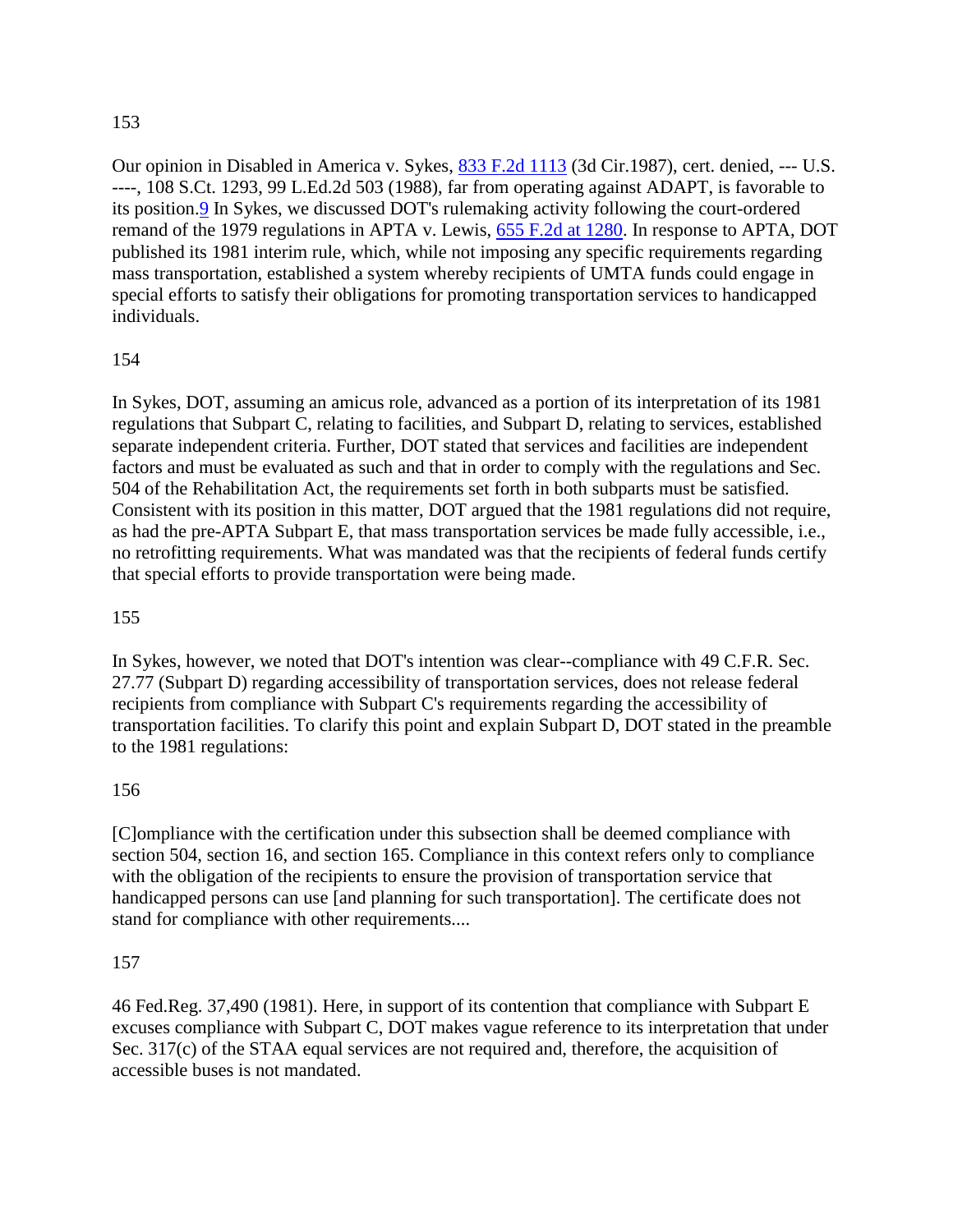Notably absent and distinct from the regulations under scrutiny in Sykes is an express provision that the new regulations take precedence over other requirements. See 49 C.F.R. Sec. 27.61 (1981). DOT labels this a technical oversight--I find it much more significant. There is no interplay mentioned because Subpart E addresses requirements separate from Subpart C's mandate that all newly purchase buses be accessible. Any excuse from compliance would be in opposition to congressional intent.

#### 159

As in Sykes, I would determine that compliance with the special efforts requirements of the Subpart E local option does not constitute a defense to noncompliance with Subpart C's requirement to purchase accessible buses[.10](http://law.justia.com/cases/federal/appellate-courts/F2/881/1184/93966/#fn10-1) There is nothing equivocal about Subpart C's language that new facilities be accessible to the disabled. Subpart C no longer contains the retrofitting requirement which the court in APTA found exceeded the statutory mandate and instead confines its accessibility requirement to new purchases. The minimum service criteria of Subpart E can stand only if read as outlining additional requirements to the "accessible purchase" mandate of Subpart C. By my reading, Subpart E's discussion of services, although specifically addressed to buses, does not assume the direction of Section C within its outline of minimum services.

#### 160

At first glance it appears that Subparts C and E need not stand in conflict. Clearly, the option for providing accessible bus service in Subpart E is compatible to the new purchase requirement of Subpart C. Also, the mixed system contemplates compliance with Subpart C. What causes Subpart E to clash with Subpart C is the option allowing paratransit as the sole means of transportation available to the disabled. Opting for such a system plainly abrogates the new purchase directive of Subpart C.

#### 161

Electing paratransit as the means for providing transportation to the disabled also violates the mandate of Sec. 16(a) of the UMTA guaranteeing equal rights to services and its intent to eliminate segregation of the mobility-disabled. This statutory encroachment is manifested in the 24-hour reservation restriction allowed by the minimum service criteria for the paratransit option. This time constraint eradicates the right to spontaneous utilization of mass transit services enjoyed by the non-mobility disabled.

#### 162

I note also that only the "severely disabled" (persons with physical disabilities making them unable to use regular mass transit services) are eligible for paratransit service. In regard to the "transportation handicapped" (persons whose disabilities in any way makes use of transit difficult but not impossible), DOT determined that extension of paratransit eligibility to these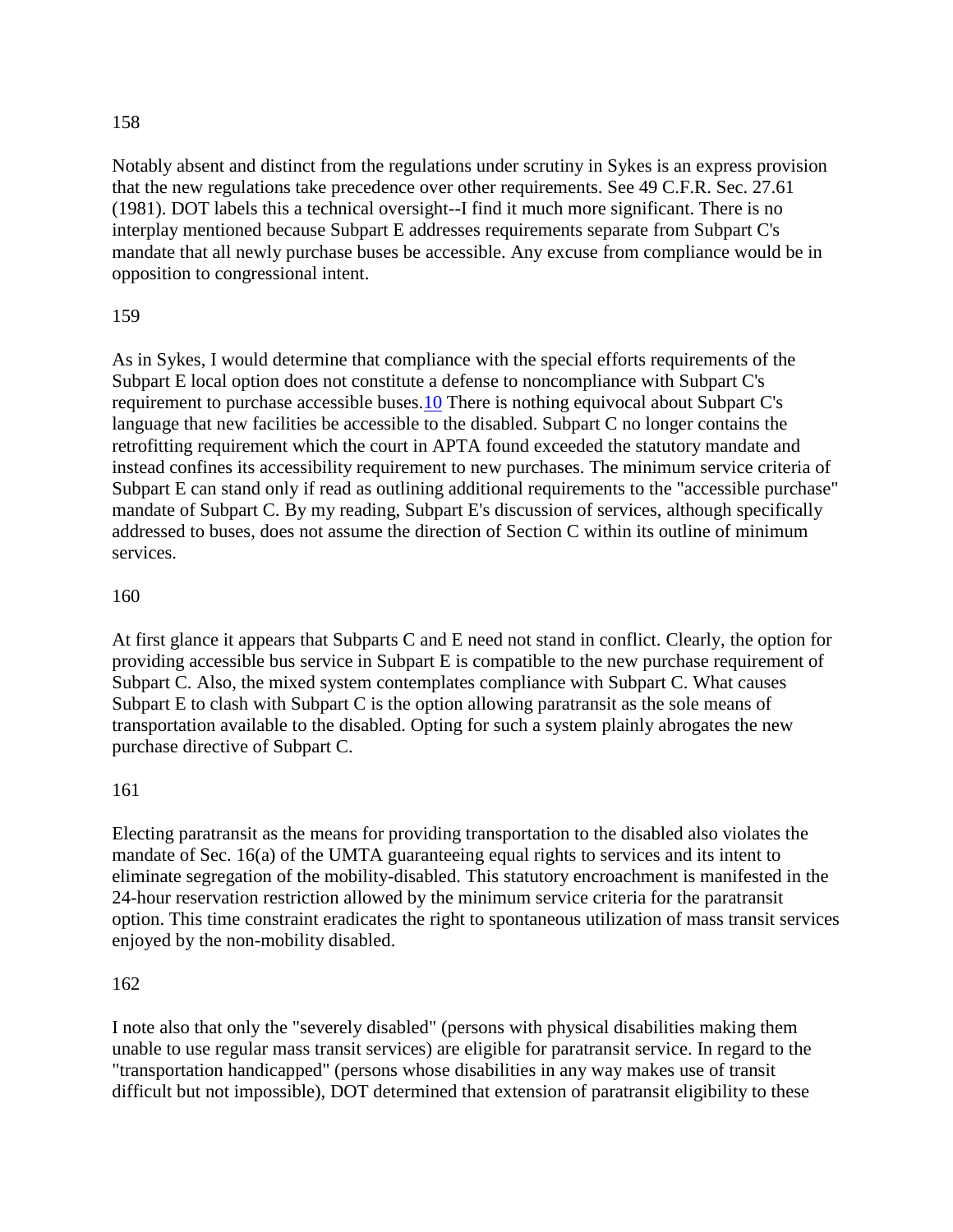persons would be cost prohibitive. DOT emphasized instead that training programs be initiated to assist the transportation handicapped to utilize the mass transit services; however, DOT's statement in this regard appears to be confined to those suffering from mental disabilities which impair the capacity to ride a bus. For those who experience difficulty in utilizing mass transit due to a mobility impairment, no provision has been made for their transportation needs. 51 Fed.Reg. 19,006 (1986). This deprivation affirms that the accessibility of new facilities must be of paramount concern, since, without purchase of such facilities, an entire segment of the disabled population would be excluded from utilizing mass transit.

## 163

I am not in general disagreement with the plurality's discussion of FAHA, except to the extent that it appears to construe the Act as mandating retrofitting. ADAPT has carefully informed us that retrofitting is not requested since the enormous financial burden imposed by such a requirement was the reason the 1979 regulations were invalidated under APTA.

## 164

The confusion concerning the retrofitting requirement, which the plurality indeed acknowledges is not contemplated by Sec. 105(b), is traceable to the plurality's equation of mainstreaming with immediate mainstreaming. Opinion at 1195, n. 9. This is evident by the plurality's conclusion that "[s]ection 165 thus does not speak to the issue of mainstreaming, but only to new purchases." Opinion at 1195. Surely the terms "mainstreaming" and "new purchases" are not exclusive--one subsumes the other. The mainstreaming which is requested here can be accomplished by requiring that when local transit authorities purchase new buses, those vehicles must be accessible.

## 165

The plurality is, however, persuaded by DOT's argument that Sec. 105(b) of FAHA does not mandate mainstreaming. The rationale embracing DOT's interpretation is most unusual. First, the plurality notes DOT's acknowledgement that FAHA expresses the clear intention of requiring increased accessibility. The plurality then advances an interpretation of the Senate Report accompanying the bill which concludes that although FAHA mandates that programs receiving federal assistance must, to the maximum extent feasible, implement UMTA's mandate that the elderly and handicapped have the same right to utilize mass transportation systems, FAHA is silent as to what is required of existing systems. Concern for the status of existing systems, which speaks to a retrofitting requirement--a measure beyond the requested relief--is clearly inappropriate.

## 166

The plurality next astonishingly acknowledges that, under FAHA, funds for the purchase of new facilities, specifically new buses, must be spent on facilities which make the buses accessible! In support, the plurality references Congressman Biaggi's pointed remarks which concluded with the proclamation that: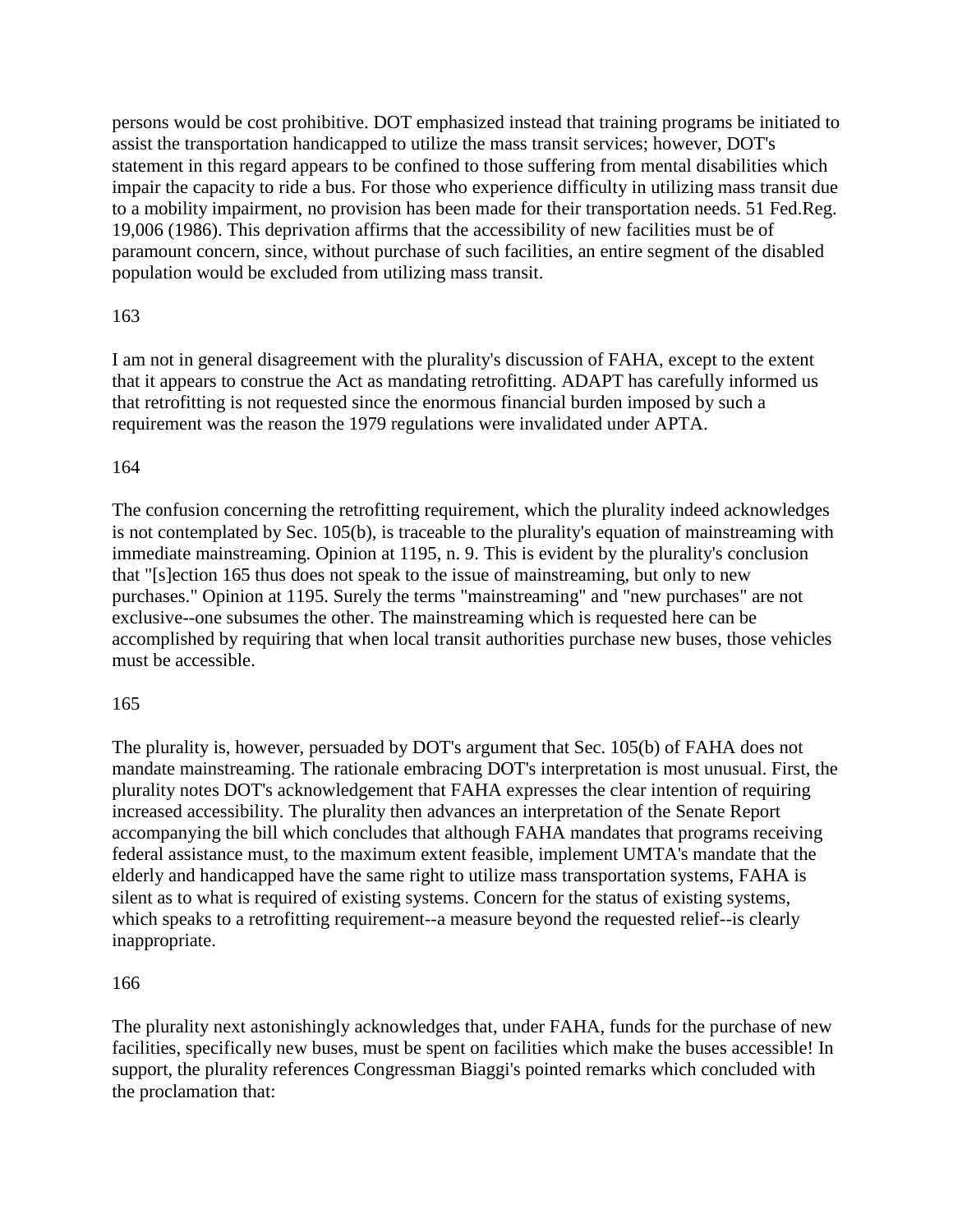My amendment today, will put a stop to future expenditures by the Department of Transportation for equipment and facilities that are inaccessible to the elderly and handicapped. We cannot continue to abide by the doctrine of separate and unequal facilities.

#### 168

120 Cong.Rec. 19,851 (1974). Thus, the only factor which saves the plurality opinion from adopting my conclusion that newly purchased buses must be accessible under FAHA is its contention, which I dispute, that the requirements of Subpart C are not before us.

#### 169

I have already reached a conclusion opposite of the plurality concerning the congressional aim of the transportation statutes. My rationale for determining that the goal of integration to the maximum extent feasible need not be repeated. I do, however, find it necessary to point out that Sec. 317(c) of STAA orders only that regulations be promulgated in regard to transportation services and not transportation facilities. We view this as affirmation that Subpart C's mandate that new facilities be accessible, an order which remained unchanged since 1979, means exactly that and cannot be diminished in any respect by the local option provision of Subpart E.

#### 170

The plurality argues that the legislative history of Sec. 317(c) embodies a strong preference for local discretion in the implementation of the transportation services offered to the mobilityimpaired. I question the plurality's reliance upon the statements of Senators Exon and McClure made in the context of unenacted legislation, but more importantly, my reading of the regulations promulgated pursuant to Sec. 317(c) does not foreclose the offering of paratransit services and the local authorities' discretion in implementing this type of service. Rather, paratransit as the sole means of transportation available to the mobility impaired is not an acceptable option under the statutes.

#### 171

Conclusion

172

I caution those readers who may view this dissent as an expression of compassion for the mobility-impaired that it must instead be understood that congressionally-mandated equality of opportunity to utilize mass transit, not sympathy, is the basis of its rationale.

173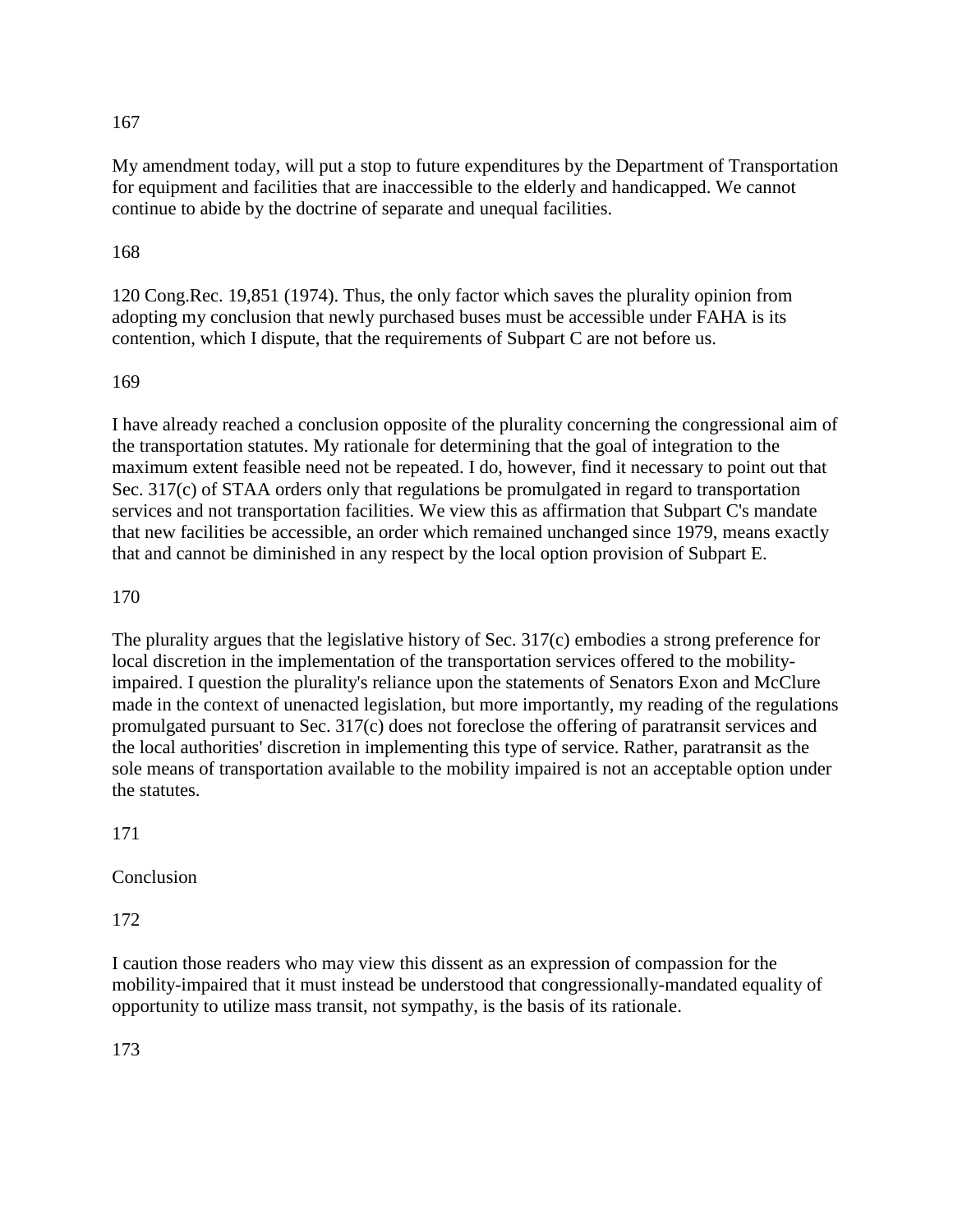Our task today is not to sort through empirical data to determine how DOT is to accomplish accessibility. In this regard, reliance on statistics concerning past frequency of utilization of paratransit v. wheelchair accessible buses to justify the paratransit-only option is tantamount to rewarding past failure to accommodate the handicapped.

# 174

Accessibility to mass transportation facilities and services is the goal which Congress has addressed and has decided must be implemented. I acknowledge DOT's expertise to implement the goal of the statute through its regulatory process and I am not, by a finding of requiring accessibility, cavalier on the issue of cost consideration. What I would instruct DOT to do on remand from the district court is to find a reasonable way in which a mixed system, involving the purchase of new buses which are accessible to the handicapped and paratransit with minimum service criteria consistent with the statutory duty of equal access, be implemented so as to obviate an onerous financial burden on local transit authorities.

## 175

GREENBERG, Circuit Judge, concurring and dissenting.

# 176

This appeal and cross appeal present three questions. The first question is whether Congress has mandated mainline bus accessibility, which I would answer in the negative, as does the plurality. The second question is whether the legislation prohibits the Secretary of Transportation from establishing a safe harbor provision which is expressed in terms of a percentage of applicable spending. As the plurality, I would conclude that the Secretary has the discretion to promulgate regulations with such a safe harbor provision[.1](http://law.justia.com/cases/federal/appellate-courts/F2/881/1184/93966/#fn1-3) Thus I join in Parts I and II and all of Part III of the plurality opinion except for Parts  $III(A)(3)$  and  $III(A)(5)$ . I write separately on the issues raised in these portions of the plurality opinion.

## 177

The third and final question is whether the particular percentage figure that the Secretary adopted for the safe harbor provision is arbitrary and capricious. On this point, I must dissent, inasmuch as I conclude that the three percent figure is not arbitrary and capricious, but has substantial support in the rulemaking record.

## 178

# I. THE FEDERAL-AID HIGHWAY ACT AND SUBPART C OF THE REGULATIONS

## 179

The plurality states that the Federal-Aid Highway Act "arguably requires that ... new buses and rolling stock be accessible." Opinion at 1195. Given the plurality's conclusion that "neither in the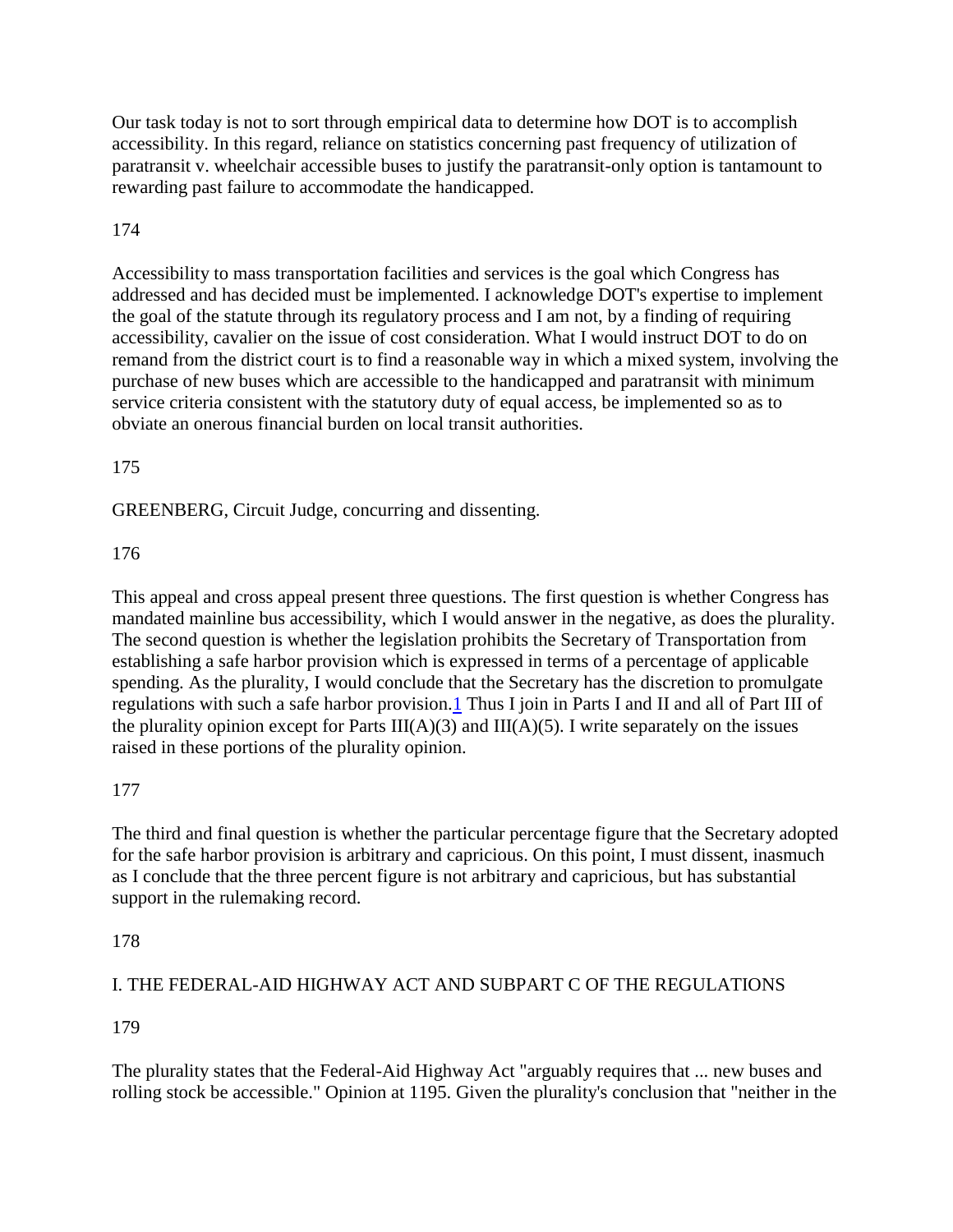express language or the legislative history of these statutes has Congress expressly mandated mainstreaming or indicated an intention to do so," Opinion at 1198, I cannot understand this characterization of the Federal-Aid Highway Act.

## 180

Surely, the plurality cannot be suggesting that while retrofitting to accomplish mainstreaming is not required, the prospective purchase of only accessible buses is mandated to produce mainstreaming. First, American Public Transit Ass'n (APTA) v. Lewis, [655 F.2d 1272,](http://law.justia.com/cases/federal/appellate-courts/F2/655/1272/) 1278 (D.C.Cir.1981), in deciding that retrofitting was not required, at most, left the prospective purchase issue open until today. Second, in light of APTA, the complaints which initiated these actions sought only to require that newly purchased buses be accessible--no one has argued in this case that retrofitting is required. Consequently, by suggesting that Congress has required that only accessible buses be newly purchased, the plurality seems to take the position that under the current law, eventually mainstreaming will be mandated. That is, as nonaccessible buses are replaced by new buses which Congress has mandated be accessible, all transit operators will eventually have completely accessible fleets. When the fleets thus become accessible, mainstreaming will have been fully accomplished. In light of this result, the plurality cannot succeed in presenting accessibility and mainstreaming as separate issues.

#### 181

In short, I believe that the plurality misunderstands the import of section 165(b) of the Federal-Aid Highway Act. Section 165 must be read as a whole. Section 165(a) expressly sets standards for buses stating: "The Secretary of Transportation shall require that buses acquired with Federal financial assistance under [specified legislation] meet the standards prescribed by the Administrator of the Environmental Protection Agency under section 202 of the Clean Air Act, and under section 6 of the Noise Control Act of 1972...." 28 U.S.C. Sec. 142 note (1982) (citations omitted) (emphasis added). This subsection does not address the accessibility issue at all. Section 165(b), in contrast, expressly sets standards for projects, facilities, and services rather than buses stating:

## 182

The Secretary of Transportation shall require that projects receiving Federal financial assistance under [specified legislation] shall be planned, designed, constructed, and operated to allow effective utilization by elderly or handicapped persons who ... are unable without special facilities or special planning or design to utilize such facilities and services effectively. The Secretary shall not approve any program or project to which this section applies which does not comply with the provisions of this subsection requiring access to public mass transportation facilities, equipment, and services for elderly or handicapped persons.

## 183

Id. (citations omitted) (emphasis added).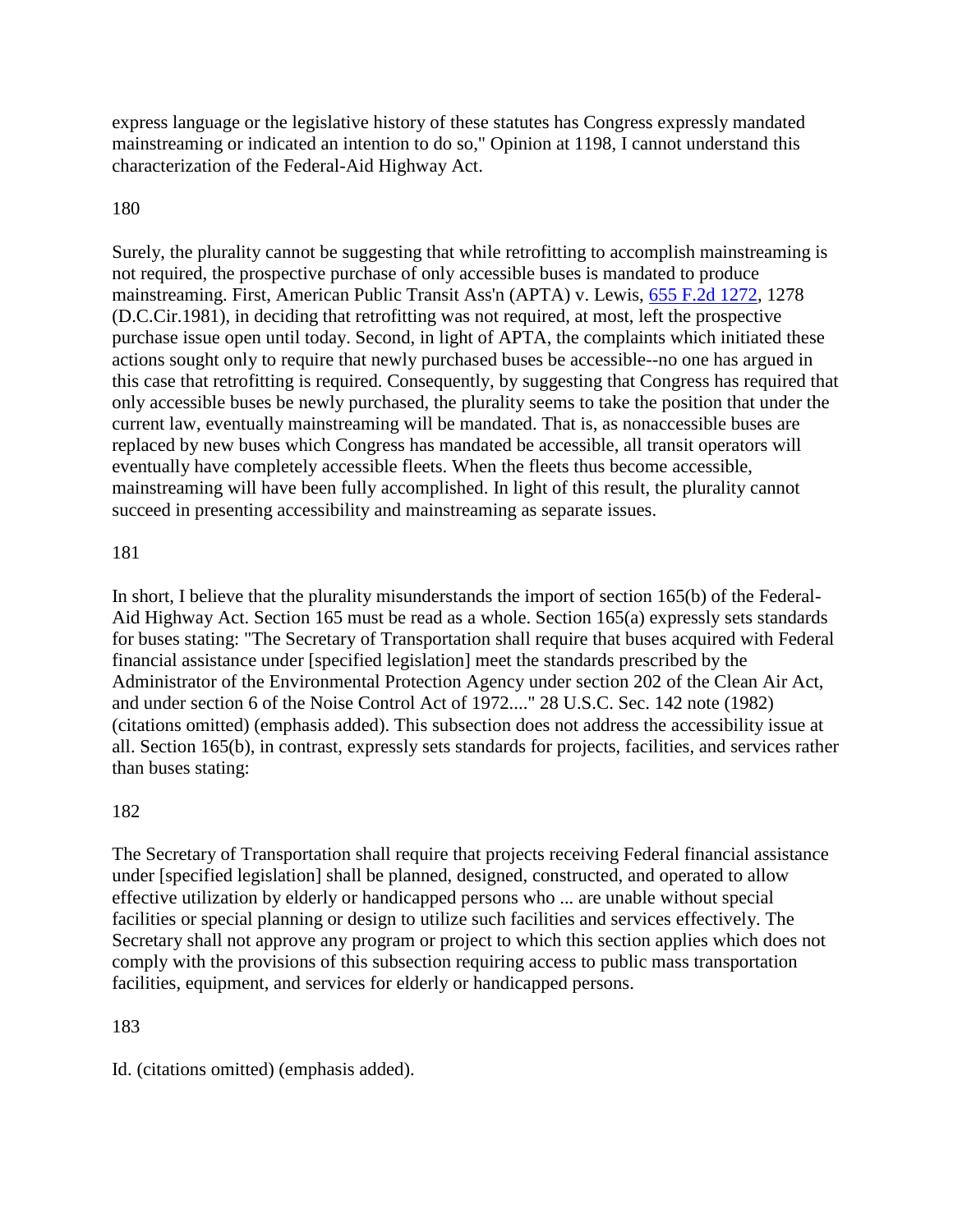It is clear that the only portion of this legislation that speaks to the issue of accessibility addresses that issue from the perspective of programs and projects rather than individual buses. Consequently, a program or project that provided for paratransit service would comply with this requirement. The Federal-Aid Highway Act does not provide any support for the contention that Congress has mandated that newly purchased buses must be accessible.

### 185

The plurality observes that 23 U.S.C. Sec. 142(a)(2) includes the purchase of new buses within the definition of a project. "[T]he Secretary may ... approve as a project on the Federal-aid urban system ... the purchase of buses." 23 U.S.C. Sec. 142(a)(2). This does not state that each and every bus so purchased must be accessible in the fashion that section 165(a) requires that all the buses comply with environmental standards. Instead, only "effective utilization," see section 165(b), by mobility impaired individuals, from the perspective of the whole project or program is mandated. I cannot conclude that this prohibits the purchase of a package comprising both nonaccessible buses and fully accessible paratransit vans.

#### 186

Section 165(b) of the Federal-Aid Highway Act was last amended on January 4, 1975. See Pub.L. No. 93-643, Sec. 105(b), 88 Stat. 2281, 2283 (1975). Consequently, this legislation was in its current form during the many revisions of these regulations and the surrounding litigation. I find it unusual that until today no court expressed the opinion that section 165(b) required the purchase of only accessible buses. At most, several courts have suggested that section 165(b) could arguably serve as the basis for DOT regulations requiring such purchases.

#### 187

Moreover, as the plurality's opinion indicates, Congress has enacted subsequent legislation the text and debate of which assumes that the Federal-Aid Highway Act does not mandate that all newly purchased buses be accessible. The argument that the Federal-Aid Highway Act required the purchase of only accessible buses ignores the subsequent enactment of the Surface Transportation Assistance Act of 1982, Pub.L. No. 97-424, Sec. 317, 96 Stat. 2097, 2153-54, and the legislative debate accompanying that enactment that the plurality summarizes in Part  $III(A)(4)$  of its opinion.

#### 188

In Part III( $A$ )(4) the plurality quotes co-sponsor Senator Cranston as stating, in 1982, that "I recognize that is not now feasible to gain approval of legislation that would provide a full guarantee of eventual accessibility." Opinion at 1195 (quoting 128 Cong. Rec. at 30,824). The eventual accessibility that Senator Cranston was discussing was the mainline accessibility as transit operators replaced their fleet of inaccessible buses with new, accessible buses; he was not discussing a phase-in including retrofitting. Implicitly, he was acknowledging that under his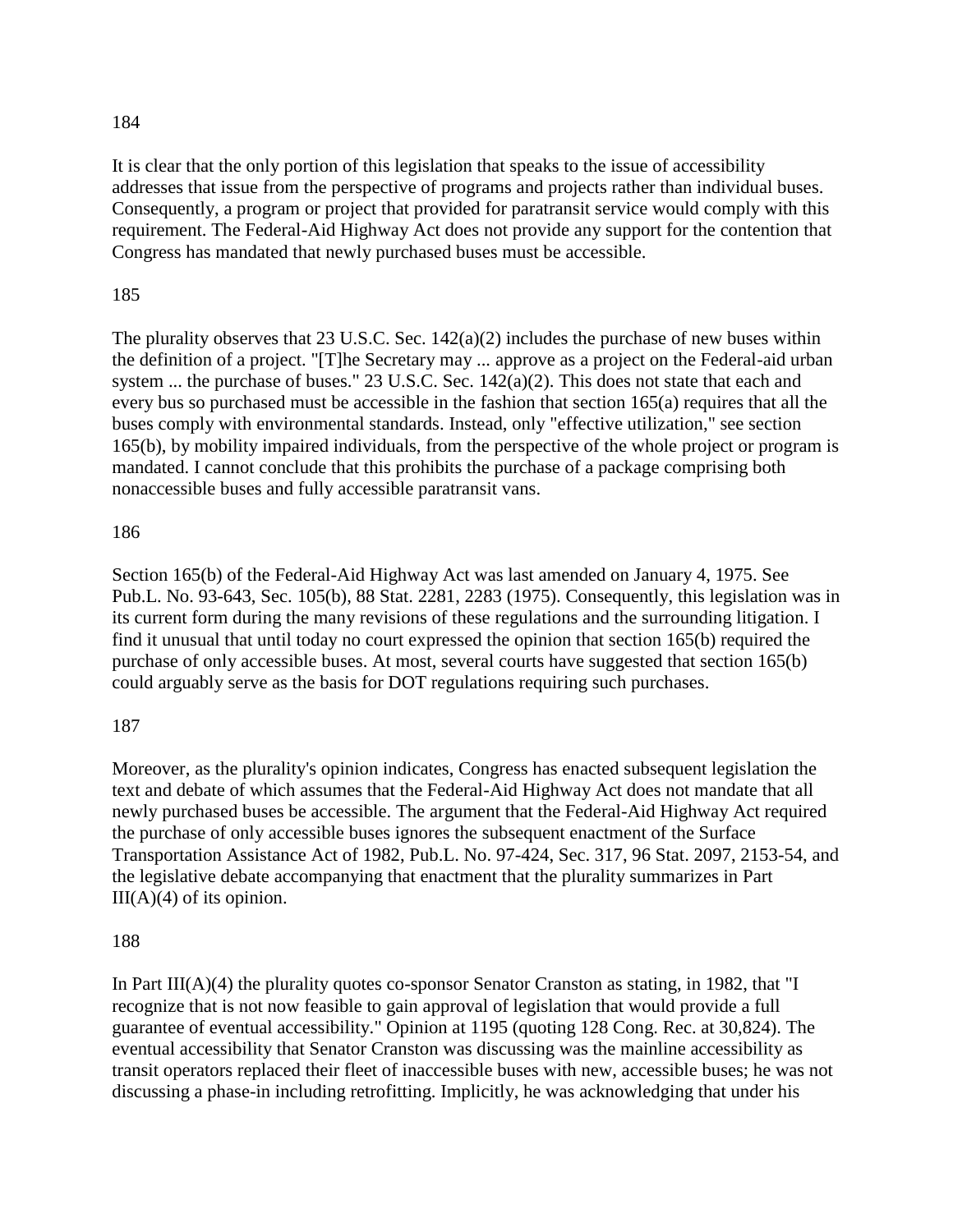view of the prior statutes, Congress had not already mandated that new buses need be accessible. Senator Cranston was not alone; no court has held that Congress has required that all newly purchased buses must be accessible.

#### 189

Not only were congressmen unaware that the Federal-Aid Highway Act had the effect attributed to it today, interested litigants and the courts have missed the point. Accepting the plurality's interpretation of section 165(b) implicitly requires that the court take the position that the plaintiffs in Rhode Island Handicapped Action Committee v. Rhode Island Public Transit Auth., [718 F.2d 490](http://law.justia.com/cases/federal/appellate-courts/F2/718/490/) (1st Cir.1983), and Vanko v. Finley, 440 F.Supp. 656 (N.D. Ohio 1977), failed in their actions to obtain a declaration that federal law mandated that only accessible buses be purchased because they some how overlooked the Federal-Aid Highway Act.

#### 190

No court has held that Congress has required that all newly purchased buses must be accessible. The plurality's dicta comes too close to making such a controversial announcement for me to join its opinion. Ultimately, however, the plurality agrees that the Federal-Aid Highway Act does not mandate mainline accessibility, in that, it does not prohibit transit operators from satisfying their obligation to provide service to mobility impaired individuals solely through paratransit[.2](http://law.justia.com/cases/federal/appellate-courts/F2/881/1184/93966/#fn2-2)

#### 191

Having determined that neither federal legislation nor Subpart E of the regulations requires mainstreaming, the plurality nonetheless raises the issue of whether Subpart C of the regulations mandates that all newly purchased buses be accessible. See Opinion at 1195 n. 8, 1196-98. The plurality expressly recognizes that any statement with regard to the effect of Subpart C is dictum. See Opinion at 1196-97. I cannot join in the view expressed in the plurality's dictum that Subpart C of the regulations may require that all newly purchased buses be accessible since the dictum may be understood to undercut the decision that the statutes and regulations do not mandate mainstreaming. Inasmuch as the court today holds that local transit operators who receive federal funds need not provide service to mobility impaired individuals by operating accessible buses, the dictum that the "acquisition of buses without lifts may be in violation of the transportation acts and Subpart C," Opinion at 1197, undermines that decision. It is no answer to say that although newly purchased buses must be accessible, the transit operator need not purchase any new buses, see id. at 1197, since this ignores the fact that buses have a limited lifespan and that as they are replaced the transit operator will be forced to purchase only accessible buses.

#### 192

The plurality's dictum would impose Subpart C's requirement that newly purchased buses be accessible to the handicapped without allowing local authorities to use the exception to Subpart C that is contained in Subpart E. This rejects the Secretary's interpretation of the DOT regulations[.3](http://law.justia.com/cases/federal/appellate-courts/F2/881/1184/93966/#fn3-2) Giving appropriate deference to the Secretary's interpretation harmonizes my position today with my joining in the opinion of Judge Mansmann in Disabled in Action of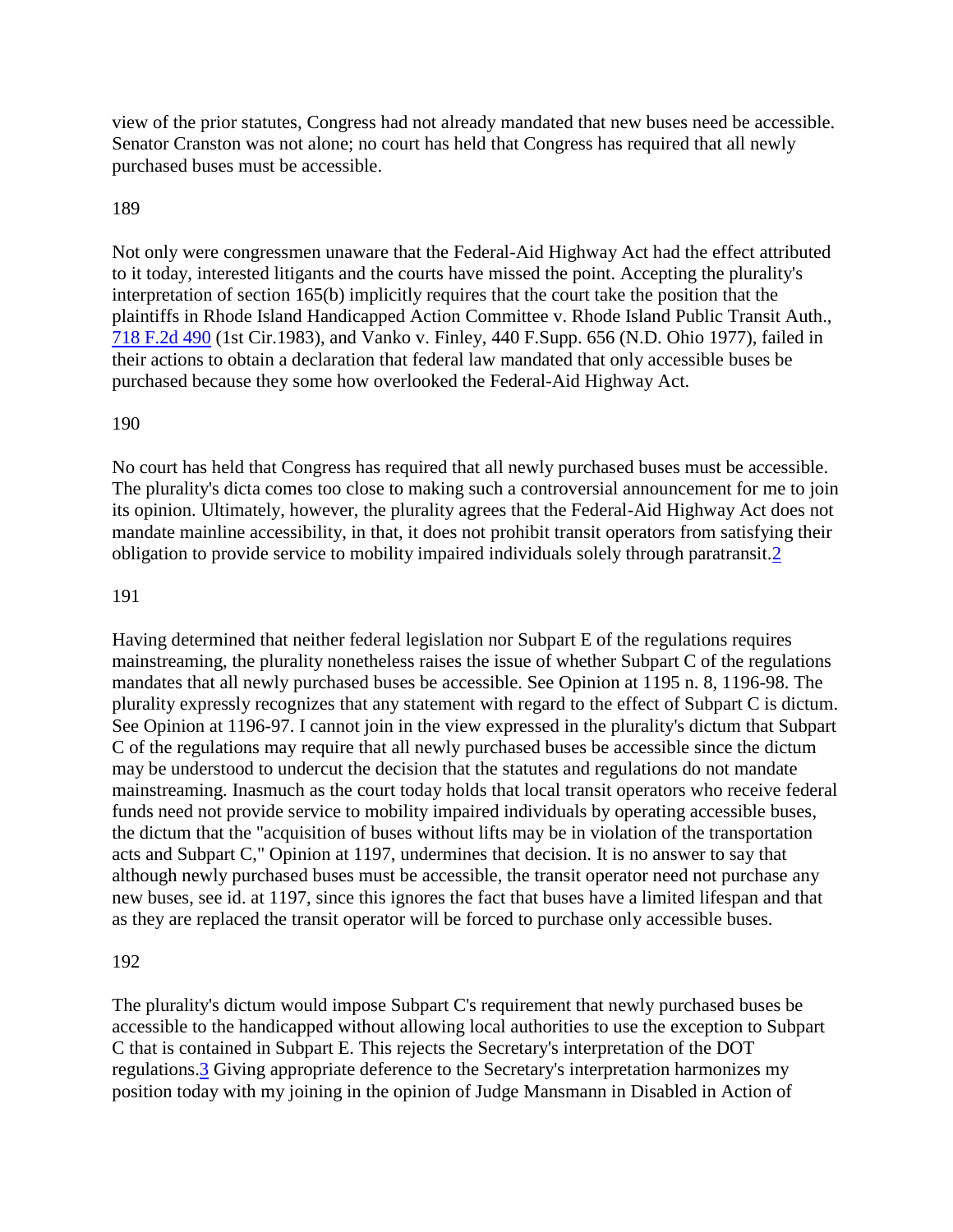Pennsylvania v. Sykes, [833 F.2d 1113](http://law.justia.com/cases/federal/appellate-courts/F2/833/1113/) (3d Cir.1987), cert. denied, --- U.S. ----, 108 S.Ct. 1293, 99 L.Ed.2d 503 (1988).

#### 193

In Sykes we deferred to the Secretary's interpretation of DOT's own regulations. See id. at 1117- 19. Inasmuch as the Secretary stated that compliance with Subpart D of the regulations did not excuse an independent obligation to comply with Subpart C we properly adopted that construction. When Secretary Dole promulgated the new regulations of Subpart E she explained that compliance with Subpart E of the regulations did excuse compliance with Subpart C[.4](http://law.justia.com/cases/federal/appellate-courts/F2/881/1184/93966/#fn4-3)

#### 194

Secretary Dole stated: "Even if a recipient chooses to comply [with Subpart E] through bus accessibility, every new bus need not be accessible to wheelchair users. Only those buses needed to meet service criteria must be accessible." 51 Fed.Reg. 18,998 (1986); see also id. at 19,004. This quote expressly asserts that all newly purchased buses need not be accessible. Only a sufficient quantity of newly purchased buses need be accessible so as to provide the transit authority with a fleet capable of meeting the applicable service criteria. Thus, even if the transit authority elected to provide accessible bus service it would not be prohibited from purchasing some inaccessible buses provided that it purchased enough accessible buses to meet the service criteria. Consequently, to the extent that Subpart C would require that all newly purchased buses be accessible it is clear that the Secretary's position, at the time of the introduction of Subpart E, does not apply this requirement independent of, and in addition to, Subpart E.

#### 195

Secretary Dole's successor has brought that interpretation to the attention of this court. See Brief for James Burnley, Secretary of the United States Department of Transportation at 27-28 & n. 6. As in Sykes I would defer to the Secretary's interpretation of these regulations.

#### 196

Moreover, on my independent analysis of the regulations I would reach the same result. I observe that Subpart E was drafted long after Subpart C. Consequently, I would find that Subpart E was designed to take precedence over the earlier regulations. Subpart D, which was construed in Sykes, was drafted contemporaneously with Subpart C. Also, Subpart E is specifically directed to bus transportation, see 49 C.F.R. Sec. 27.81 (1988), while the more general regulations of Subpart C govern "all programs of the Department of Transportation to which section 504 is applicable, 49 C.F.R. Sec. 27.61 (1988), including transportation by air, rail, and bus. Thus, I would find that the more specific regulations of Subpart E superceded the general provisions of Subpart C. Finally, in this respect I point out that the dedicated and capable attorneys who represented the plaintiffs in this matter surely cannot be held to have failed in their efforts to obtain accessible buses because of a pleading failure.<sup>5</sup>II. THE THREE PERCENT FIGURE IS VALID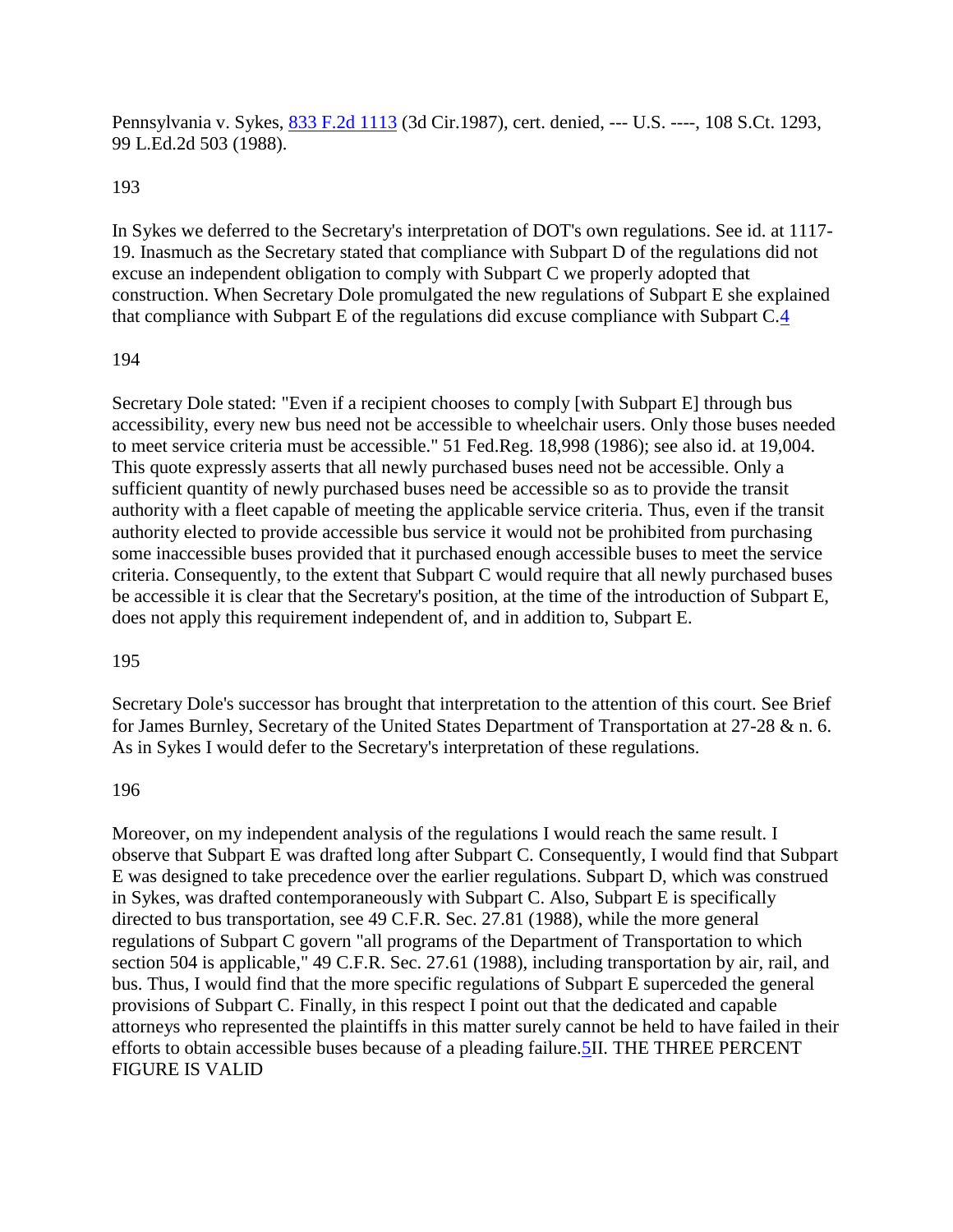As the plurality's examination of the relevant statutes demonstrates, Congress delegated broad powers to the Secretary to promulgate regulations detailing substantive standards for handicapped services which would balance the goals of preserving local discretion, avoiding the imposition of unduly burdensome costs, and ensuring adequate transportation services for the handicapped. In its analysis the plurality cites the deferential standard of Chevron, U.S.A., Inc. v. Natural Resources Defense Council, Inc., [467 U.S. 837,](http://supreme.justia.com/us/467/837/) 843 n. 11, 104 S.Ct. 2778, 2782 n. 11, 81 L.Ed.2d 694 (1984). See Opinion at 1191, 1193, 1198, 1200. Nonetheless, the plurality concludes that the record did not show a rational basis for imposition of the 3% figure. The plurality fails to consider the regulatory scheme as a whole and, as demonstrated herein, the rulemaking record fully supports the Department of Transportation (DOT) regulations and the Secretary's interpretation of those regulations.

#### 198

A. The Regulations Must Be Considered As A Whole

#### 199

The plurality seems to consider the three percent figure contained in 49 C.F.R. Sec. 27.97 (1988) in isolation from the remainder of Subpart E. As a result the plurality underestimates the minimum expenditures necessary to obtain shelter in the safe harbor.

#### 200

It appears that the plurality underestimates the spending level that is required of a transit operator seeking shelter in the safe harbor by failing to consider the "eligible expenses" that may be counted toward the safe harbor figure. First, the regulations provide that only expenditures "specifically to comply with the requirements of this subpart," 49 C.F.R. Sec. 27.99 (1988), are eligible expenses. Thus the cost of providing paratransit or accessible bus service to certain users would not be an eligible expense. 6 Second, the regulations allow only the "incremental costs", 49 C.F.R. Sec. 27.99(b)(2), (4)-(6) (1988), attributable to compliance as eligible expenses. Thus, the language of the regulations suggests that only the portion of cost attributable to lift equipment and other such features would be a qualifying expenditure when a recipient purchased a new, accessible bus; the total cost of the bus could not be considered. See 49 C.F.R. Sec. 27.99(b)(2) (1988). Third, the regulations define as an eligible expense in the case of the "purchase of vehicles" only that portion which is "annualize[d] over the expected useful life of the item." 49 C.F.R. Sec. 27.99(d) (1988). This language suggests that a recipient that purchases a bus with a ten year lifespan can only count one tenth of the cost toward the three percent figure[.7](http://law.justia.com/cases/federal/appellate-courts/F2/881/1184/93966/#fn7-2)

#### 201

An example combining the apparent effect of these three limitations should serve to demonstrate how a recipient that spends only the minimum sum to qualify for the safe harbor would,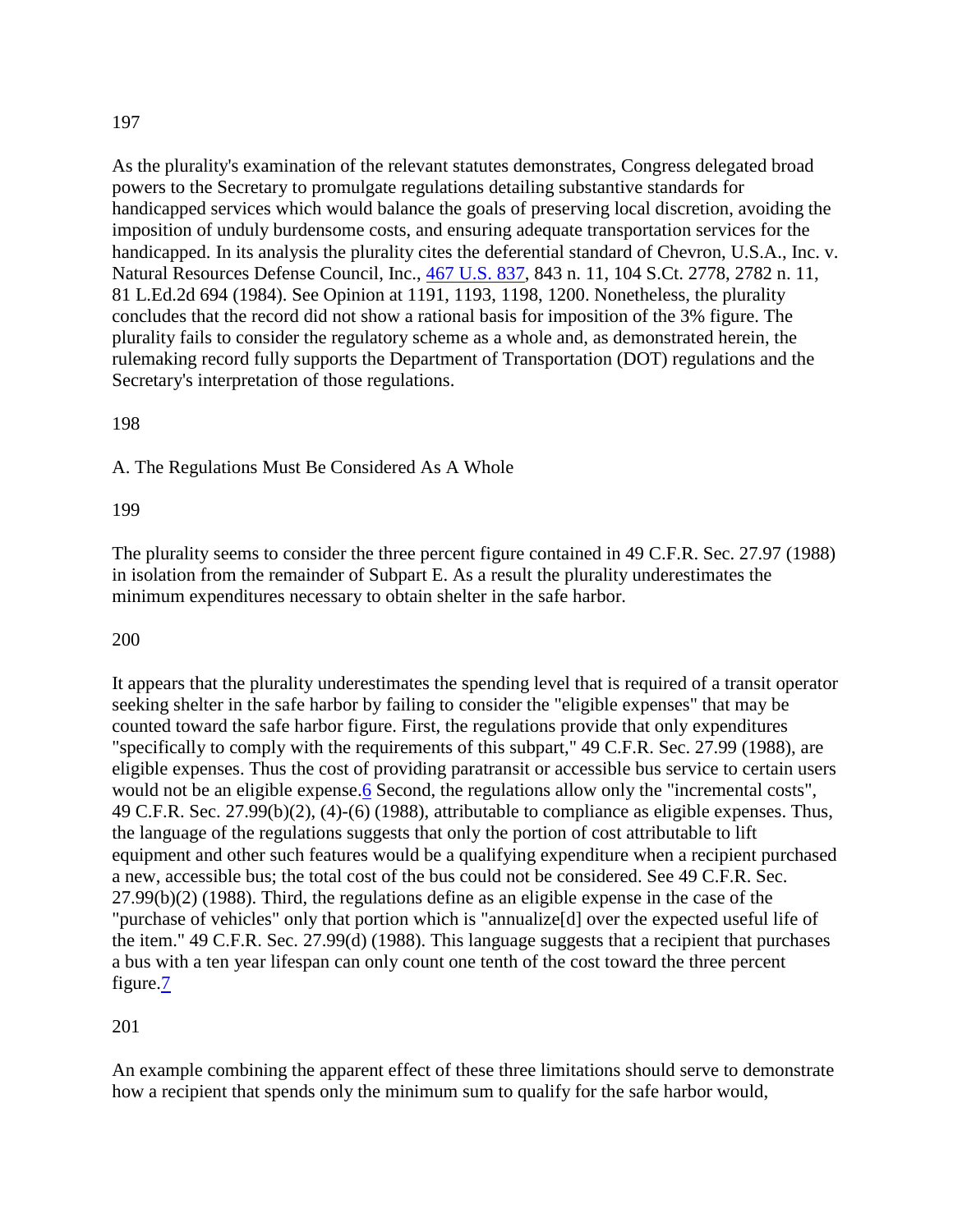nonetheless, be spending considerable sums to comply with the substantive standards of the regulations. If a transit authority purchased a \$100,000 accessible bus for use on its scheduled routes, and if only \$10,000 of the cost was directly attributable to its accessible features, and if the bus had a ten year life span, then the purchase of this \$100,000 bus would only count as \$1000 for purposes of reaching the minimum level of expenditure required to obtain shelter in the safe harbor in the year of purchase. This example demonstrates how the actual funds spent on accessibility may be more than a hundred-fold increase over the sum apparently considered by the plurality[.8](http://law.justia.com/cases/federal/appellate-courts/F2/881/1184/93966/#fn8-2)

## 202

Had the plurality considered the actual size of the safe harbor provision by delving below the three percent figure and examining the expenses which the regulations allow to be counted toward that figure, I cannot conclude that they would have held the three percent figure invalid. Even had the plurality considered the regulations as a whole thus properly calculating the size of the safe harbor provision, I would dissent nonetheless inasmuch as the rulemaking record directly contradicts the plurality's assertions and requires that we uphold the three percent figure.

#### 203

#### B. The Rulemaking Record Supports the Three Percent Figure

#### 204

The plurality's conclusion largely ignores the Secretary's efforts to comply with the statutory mandate to balance competing factors. The Secretary's regulations define minimum service criteria, 49 C.F.R. Sec. 27.95 (1988), for service to mobility impaired individuals[.9](http://law.justia.com/cases/federal/appellate-courts/F2/881/1184/93966/#fn9-2) The minimum service criteria establish standards requiring broad eligibility, comprehensive availability, and reasonable fares. The 3% safe harbor provision is designed to ensure that these criteria do not impose unreasonable cost burdens in excess of the requirements of section 504 of the Rehabilitation Act of 1973. The Secretary, citing APTA, [655 F.2d 1272](http://law.justia.com/cases/federal/appellate-courts/F2/655/1272/) (D.C.Cir.1981) (invalidating the Secretary's 1979 regulations as exceeding the authority granted by Sec. 504 by ordering compliance regardless of cost), explained that, "the failure to include an undue burdens provision ... could lead to judicial invalidation of the regulation or reversal of a particular action taken pursuant to the regulation." 51 Fed.Reg. 18,99 6 (1986). The safe harbor accordingly provides a quantifiable limit on mandated compliance costs, one that, consistent with the requirements of section 504, is a reasonable proportion of a transit program's operating budget.<sup>10</sup>

#### 205

Contrary to the plurality's view, however, the particular safe harbor provision at issue here does not eviscerate the minimum service criteria or sanction inadequate service. The record indicates that cities with a population over one million can meet the substantive standards of Subpart E at a cost lower than the minimum sum necessary to qualify for the safe harbor regardless of whether they employ a program of user subsidies enabling handicapped persons to purchase specialized van or taxi services from private providers, directly provide paratransit services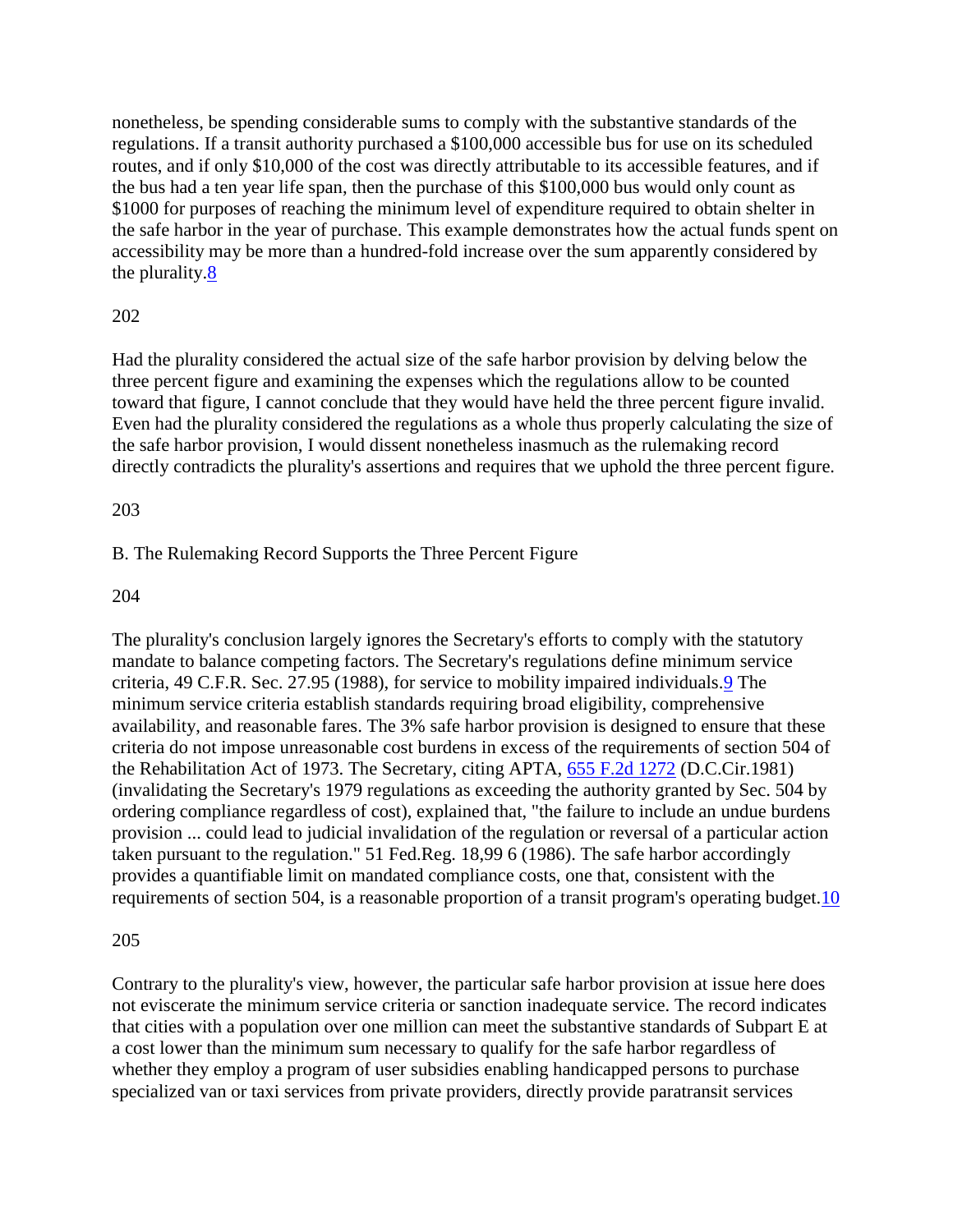themselves, or choose to mainstream mobility impaired individuals on a fleet of buses in which half the buses 11 are accessible to mobility impaired individuals. See 51 Fed.Reg. 19,012 (1986).

#### 206

The record indicates that cities with a population between 250,000 and 1,000,000 can meet the substantive standards of Subpart E at a cost lower than the minimum sum necessary to qualify for the safe harbor regardless of whether they employ a program of user subsidies enabling handicapped persons to purchase specialized van or taxi services from private providers or choose to mainstream mobility impaired individuals on a fleet of buses in which half the buses are accessible to mobility impaired individuals. See id. Only cities of this size that choose to provide directly paratransit services will fail to meet at least one of the substantive standards if they rely on the safe harbor provision. See id.

#### 207

Thus the plurality is incorrect in stating that "cities of less than one million people in which the transit authorities implemented a paratransit-only system would virtually never meet all the applicable service criteria." Opinion at 1201 (citing 51 Fed.Reg. 19,012). Private companies may operate a paratransit service and a transit operator may choose to comply with Subpart E exclusively by subsidizing the cost to mobility impaired individuals of using this private paratransit.

#### 208

The plurality quotes the rulemaking record out of context. What the Secretary found was that in areas with a population greater than 250,000 a paratransit-only system could be operated which would meet all the applicable service criteria at less cost than the minimum sum sufficient to fall within the safe harbor when the system was privately run. The Secretary referred to these private paratransit services as "user side subsidies" inasmuch as the transit operator sought to comply with Subpart E by providing these subsidies rather than operating a paratransit service itself. Thus, at least within the cited portion of the rulemaking record, the term "paratransit" is used to describe only recipient operated paratransit.

#### 209

While it is true that the rulemaking record indicates that such recipient operated paratransit cannot be operated in areas with a population less than one million at less cost than the minimum sum required for shelter in the safe harbor, this cannot serve as the basis for the plurality's conclusion that "[t]he Secretary's claim that the 3% safe harbor provision adequately ensures minimum compliance with the transportation statutes therefore runs counter to the evidence before the agency at least with respect to cities of populations below 1,000,000." Opinion at 1201. As quoted here, the plurality's conclusion fails to consider that these same cities could meet all the service criteria by opting for alternative means, such as privately-operated and user subsidized paratransit or mainline bus accessibility, of providing service to mobility impaired individuals.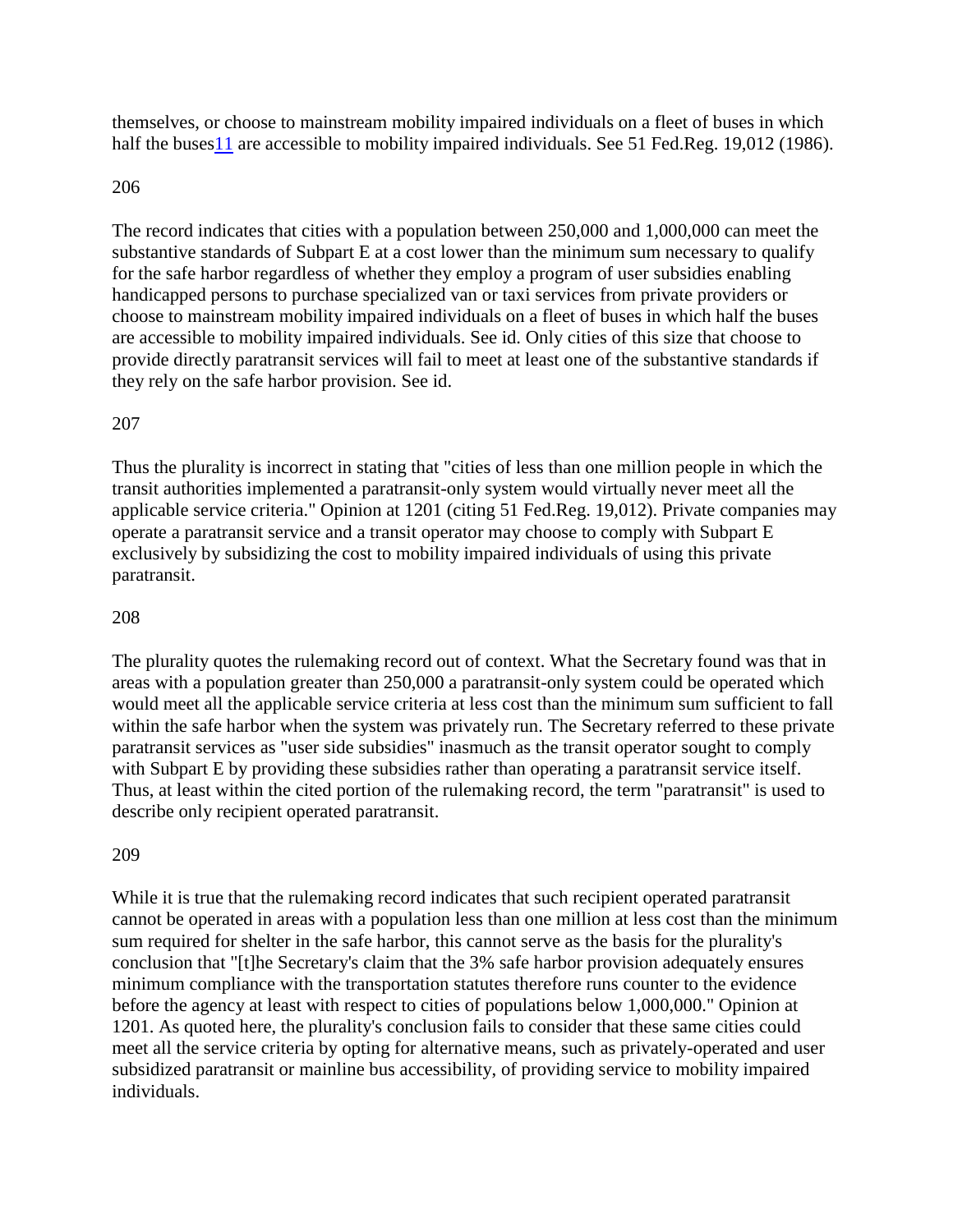The record further indicates that cities with a population less than 250,000 can meet the substantive standards of Subpart E at a cost lower than the minimum sum necessary to qualify for the safe harbor if they choose to mainstream mobility impaired individuals on a fleet of buses in which half the buses are accessible to mobility impaired individuals. See 51 Fed. Reg. 19,012 (1986). Only cities of this size that choose to provide recipient operated paratransit services or which employ a program of user subsidies enabling handicapped persons to purchase specialized van or taxi services from private providers will fail to meet at least one of the substantive standards if they rely on the safe harbor provision. See id.

# 211

The record thus indicates that cities of all sizes that use the means of providing service to mobility impaired individuals which is most cost effective for cities of its size can fully satisfy all of the service criteria at less cost than the minimum expenditure that would qualify the transit authority for the safe harbor provision. For these communities, the 3% safe harbor provision supplies a predictable limit on compliance cost exposure, but does not entail any reduction in the level of service.

## 212

The safe harbor provision only affects communities that elect to rely on inefficient means of providing service. For example, the record indicates that the least efficient means in communities of all sizes is to provide specialized services directly through a government operated paratransit program[.12](http://law.justia.com/cases/federal/appellate-courts/F2/881/1184/93966/#fn12-2) The record shows that cities with over one million residents could provide recipient operated paratransit service meeting the minimum service criteria without spending more than 3% of their operating budgets. See 51 Fed.Reg. 19,012 (1986). The rulemaking record also shows that the cost of full compliance by recipient operated paratransit service in cities of between 500,000 and one million residents would exceed the safe harbor provision by only \$9,000 per year. See Brief of James Burnley, Secretary of Transportation at 43-44 (interpreting the figures and tables at 51 Fed.Reg. 19,012 (1986)).

## 213

The 3% safe harbor provision will admittedly result in less than full compliance in smaller communitie[s13](http://law.justia.com/cases/federal/appellate-courts/F2/881/1184/93966/#fn13-1) electing to provide special services directly. That is, in cities with populations less than 500,000 the least efficient means of providing accessible transit which meets all the service criteria cannot be provided for less cost than the safe harbor sum. But the failure to meet one or more of the minimum service criteria in these communities does not mean that handicapped individuals in those communities receive inadequate service. For example, if the only noncompliance was that the response time for paratransit requests rose from twenty-four to twenty-five hours, see 49 C.F.R. Sec. 27.95(b)(2) (1988), I could not conclude that the service provided to the community was therefore entirely inadequate.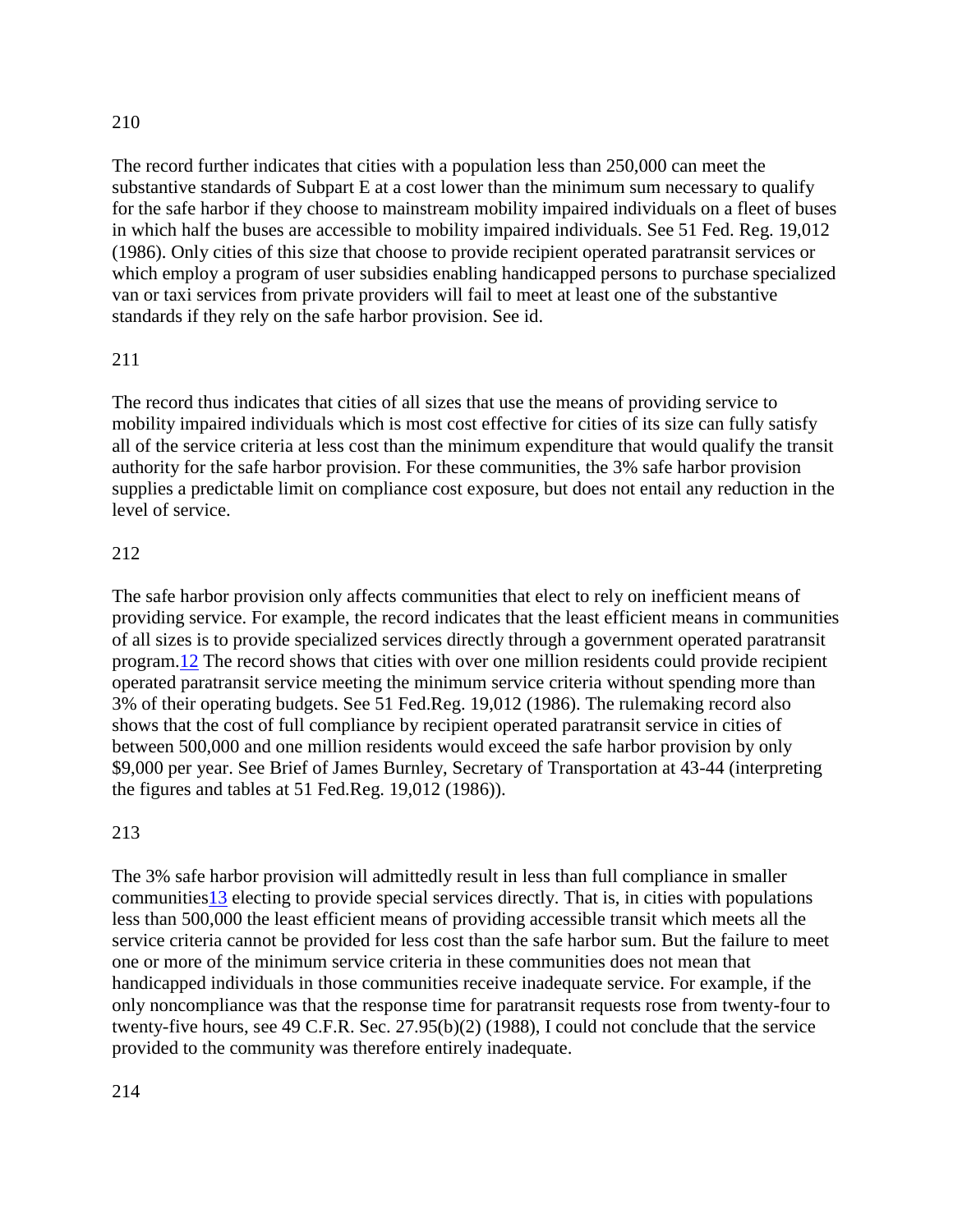Moreover, while the regulations do permit less than full compliance for this class of special service programs, they also set forth two safeguards that ensure adequate service. First, the Secretary has the power to disapprove a proposed program of special services or to condition approval on adoption of specified modifications. See 49 C.F.R. Sec. 27.85(c) (1988). Paratransit operators must accordingly submit a program plan for the Secretary's review and document the rationale for any reduction in service below complete compliance with the minimum service criteria. See id. This approval process effectively requires a paratransit program to adopt only such reductions in service as are reasonable and necessary. See 51 Fed.Reg. 19,029 (1986).

# 215

No reduction in one service standard, eligibility, may be approved in any circumstances. See 49 C.F.R. Sec. 27.97(b) (1988). Moreover, such reductions as are permitted must still tailor the program to the applicable service standard. While the Secretary is prepared to approve plans that do not fully comply with the minimum service criteria, the illustrations contained in the regulations demonstrate that the Secretary will enforce standards requiring adequate and efficient transportation services. See, e.g., 51 Fed.Reg. 19,02 7 (1986).

## 216

Second, a program plan contemplating such reductions in service quality must be developed through a public participation process that includes consultation with handicapped persons on such matters as deficiencies in planned service and the transportation needs of handicapped persons. See 49 C.F.R. Sec. 27.83 (1988). The local transit operator is accordingly obligated to make plans and cost estimates available to the public, to respond to significant public comments, and to explain the reasons for not adopting significant suggestions. See id.; 49 C.F.R. Sec. 27.97(c) (1988).

## 217

This public participation requirement, though procedural in character, is expressly required by the Surface Transportation Assistance Act of 1982, Pub.L. No. 97-424, Sec. 317, 96 Stat. 2097, 2153-54, and calculated to improve the substantive quality of each handicapped services program. The Supreme Court, in addressing standards governing educational programs for the handicapped, has made it clear that such procedural safeguards can have important substantive effects:

## 218

the congressional emphasis upon full participation of concerned parties throughout the development of the [educational plan], as well as the requirements that state and local plans be submitted to the Secretary for approval, demonstrates the legislative conviction that adequate compliance with the procedures prescribed would in most cases assure much if not all of what Congress wished in the way of substantive content....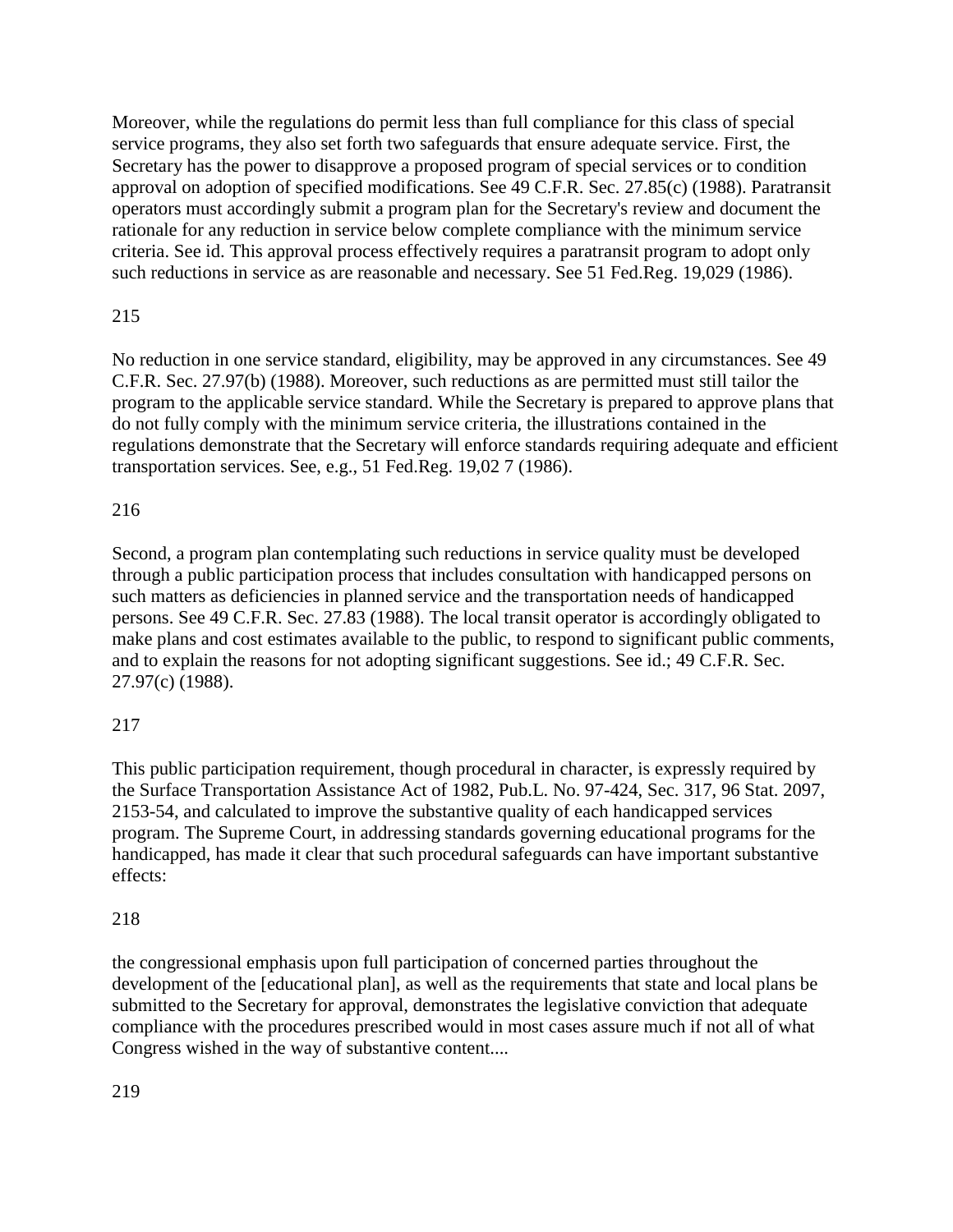Board of Education v. Rowley, [458 U.S. 176, 206,](http://supreme.justia.com/us/458/176/case.html#206) 102 S.Ct. 3034, 3050, 73 L.Ed.2d 690 (1982).

220

In my view, the plurality's conclusion that the 3% figure is arbitrary does not adequately take into account the rulemaking record. The 3% safe harbor provision, operating in conjunction with a set of substantive standards, the Secretary's approval process, and the public participation process, ensures that each locality's program will provide acceptable service meeting federally legislated requirements without incurring unduly burdensome compliance costs.

# 221

In short, the 3% figure was justified on the rulemaking record as designed to reflect the cost of providing the level of service embodied in the substantive standards. Rather than subject every transit authority to continuous administrative supervision for compliance with these standards, however, the expenditure level was specified as a safe harbor provision. Not only is this neither arbitrary nor capricious, it fosters the congressionally authorized goal of maintaining local discretion.

# 222

C. The Facial Challenge to Subpart E Must Fail

223

I respectfully state that the most fundamental error of the plurality's analysis is revealed in its summary and rejection of the reasons I have advanced in support of the safe harbor. The plurality recognizes that these appeals only present a facial challenge to Subpart E of the regulations, see Opinion at 1202-1203, yet the plurality proceeds to invalidate the safe harbor provision because it may be applied, in some instances, so as to allow service which may fall below the level required by the applicable legislation. It is obvious that the plurality concedes that the Secretary could apply the regulations in a manner so as to approve only those plans that fulfill the congressional mandate, yet the plurality is unwilling to assume that the Secretary will so limit his discretion[.14](http://law.justia.com/cases/federal/appellate-courts/F2/881/1184/93966/#fn14-1)

# 224

Today, however, the court is presented with a challenge to Subpart E of the regulations on their face. If the Secretary in fact abuses his discretion by approving plans that allow service at a level below that mandated by Congress, then at that time a challenge could be brought to Subpart E as it is applied. At this time, however, we must assume that the Secretary will use his discretion to apply Subpart E in a manner consistent with the governing statutes.

225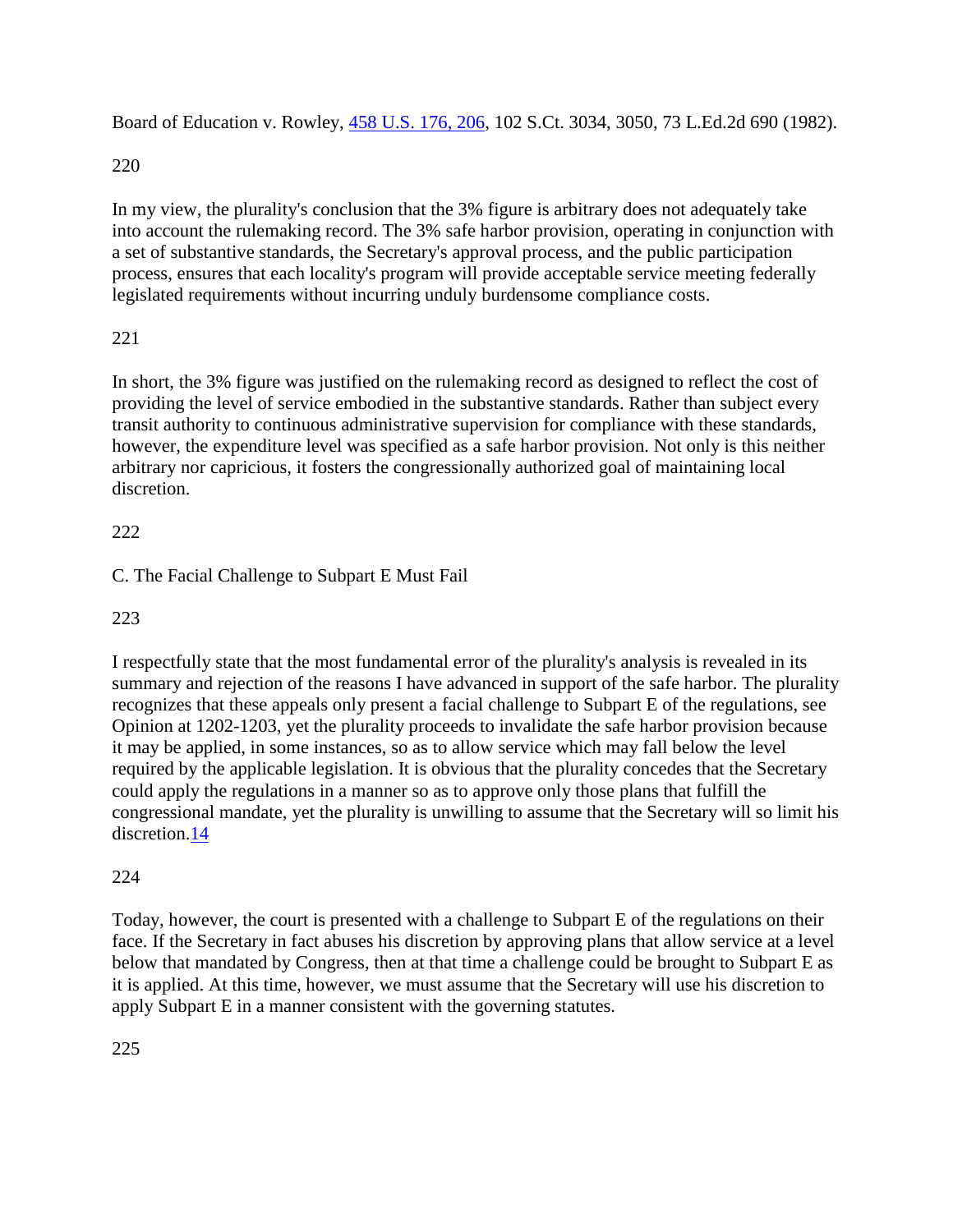This court has previously relied on this distinction between facial challenges and challenges to application of regulations in cases where the plaintiff asserts that a federal regulation is facially inconsistent with federal legislation. Thus, in a case challenging regulations of the Nuclear Regulatory Commission, Chief Judge Gibbons wrote:

# 226

[W]e find no facial inconsistency between the present version of 10 CFR Sec. 2.790 and Sec. 103(b)(3) of the Atomic Energy Act. Applications of the rule in specific instances might violate the policy of Sec. 103(b)(3), but there is no need to anticipate such violations, and ample opportunity for judicial intervention to prevent them.

## 227

Westinghouse Elec. Corp. v. United States Nuclear Regulatory Comm'n, [555 F.2d 82,](http://law.justia.com/cases/federal/appellate-courts/F2/555/82/) 92 (3d Cir.1977); see also Bowen v. Yuckert, [482 U.S. 137, 145](http://supreme.justia.com/us/482/137/case.html#145) & n. 4, 152 n. 9, 154 & n. 12, 107 S.Ct. 2287, 2293 & n. 4, 2296 n. 9, 2297 & n. 12, 96 L.Ed.2d 119 (1987); Quivira Mining Co. v. United States Nuclear Regulatory Comm'n, [866 F.2d 1246,](http://law.justia.com/cases/federal/appellate-courts/F2/866/1246/) 1259-60 (10th Cir.1989).

## 228

Accordingly, in this facial attack on Subpart E, the burden is upon the plaintiffs to show that these regulations cannot be applied consistently with applicable federal legislation. This simply has not been demonstrated.

## 229

The plurality relies on Motor Vehicle Manufacturers Ass'n v. State Farm Mutual Automobile Insurance Co., [463 U.S. 29,](http://supreme.justia.com/us/463/29/) 103 S.Ct. 2856, 77 L.Ed.2d 443 (1983), for the proposition that a different standard of review is applicable, 15 see Opinion 1200-01; but that case is distinguishable in that it presents a completely different type of regulation. At issue there was the rescission of a regulation that had required that motor vehicle manufacturers include passive restraints in new motor vehicles. Under the rescission no governmental body had discretion to impose or except the inclusion of such safety devices--the rescission, on its face, exempted all manufacturers from the need to include passive restraints. Consequently, there was no need and indeed no opportunity for parties interested in preserving the prior regulation that had mandated that manufacturers include such restraints to wait to make an "as applied" challenge. Quite simply, the rescission was self-executing.

## 230

In contrast, Subpart E of the regulations empowers the Secretary of DOT with discretion which he must exercise in reviewing each recipient's plans to provide service to mobility impaired individuals. While in a particular case the Secretary may abuse that discretion, if he does a party with standing will be able to obtain relief but the regulation will stand.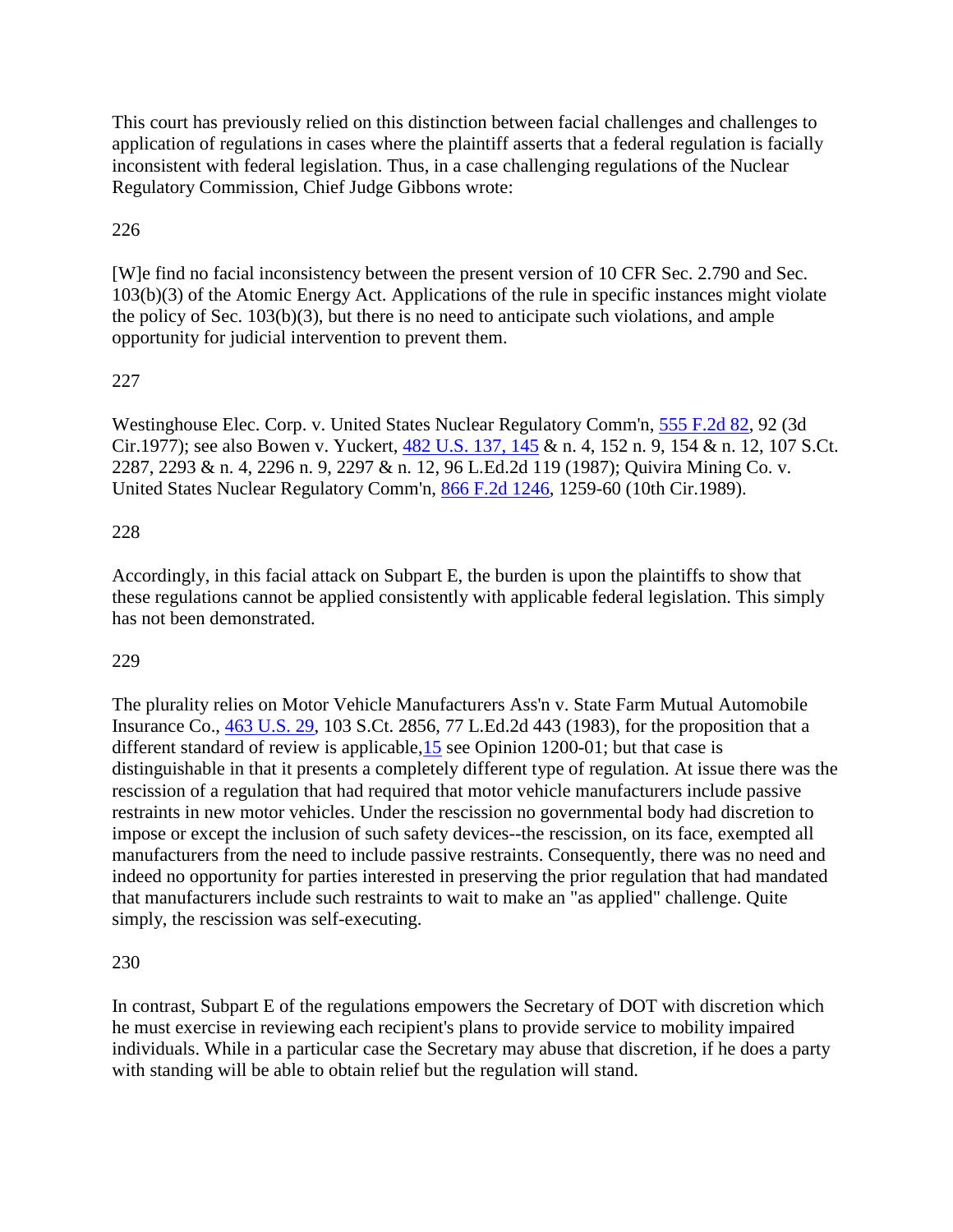The plurality erroneously concludes that this distinction is not applicable because the safe harbor provision "admits of no uncertainty in application." Opinion at 1202. The issue is not whether DOT will excuse transit operators from spending in excess of the safe harbor sum, rather the issue is what quality of service a transit operator relying on the safe harbor will actually provide. Even in smaller communities where transit operators rely on inefficient means of providing service to mobility impaired individuals and which seek to limit their expenditure to the minimum sum necessary to find shelter within the safe harbor, the transit operators must submit their proposed programs to the Secretary for his approval and they must develop that program through a public participation process. See supra Diss. Op. (Greenberg) at 1224-1225. Consequently, it is entirely possible that the level of service provided by such a transit authority would comply with legislative mandate even though the transit operator relied on the safe harbor rather than fulfill the service criteria of the regulations. Thus, like Westinghouse Electric Corp., the regulation at issue may be applied in a fashion consistent with the underlying legislation. That is, on the record before the court, it is premature to say that a single application of the safe harbor provision would allow a transit operator to deny mobility impaired individuals the level of service that Congress has required. $\frac{16}{16}$  $\frac{16}{16}$  $\frac{16}{16}$ 

#### 232

The plurality's reliance on EPA v. National Crushed Stone Ass'n, [449 U.S. 64,](http://supreme.justia.com/us/449/64/) 72 n. 12, 101 S.Ct. 295, 301 n. 12, 66 L.Ed.2d 268 (1980), is misplaced. As I understand that case, to the extent that its holding is at all germane here, it is because the court held that the economic capability of the regulated entities could not be considered as a factor in a determination to allow a variance from the applicable standards. Clearly, the parallel holding here would be that no safe harbor could be valid, as the Court in that case was not relating its holding to a particular entity but rather was upholding the elimination of a criterion which could be considered by the agency in taking action. Here, however, no judge is contending that the concept of the safe harbor is invalid. It is only the particular level which is questioned. That simply cannot be done on a facial challenge, at least on the record here which shows that communities of all sizes can meet all of the service criteria at less cost than the safe harbor limit. Therefore, under well-established principles the 3% safe harbor must be upheld.III. CONCLUSION

#### 233

For the foregoing reasons, I join in Parts I and II and all of Part III of the plurality's opinion except for Parts III(A)(3) and III(A)(5), while I separately concur with the ultimate conclusion of Part III(A)(3), and I dissent from Part IV. Circuit Judges STAPLETON and HUTCHINSON join in all of this opinion and Circuit Judge SEITZ joins in Part I of this opinion.

#### [2](http://law.justia.com/cases/federal/appellate-courts/F2/881/1184/93966/#fnref2)

An action similar to ADAPT's, filed by the Eastern Paralyzed Veterans Association ("EPVA"), was consolidated with ADAPT's and is before us as well. EPVA's complaint challenged the imposition of the safe harbor provision to excuse noncompliance with the minimum service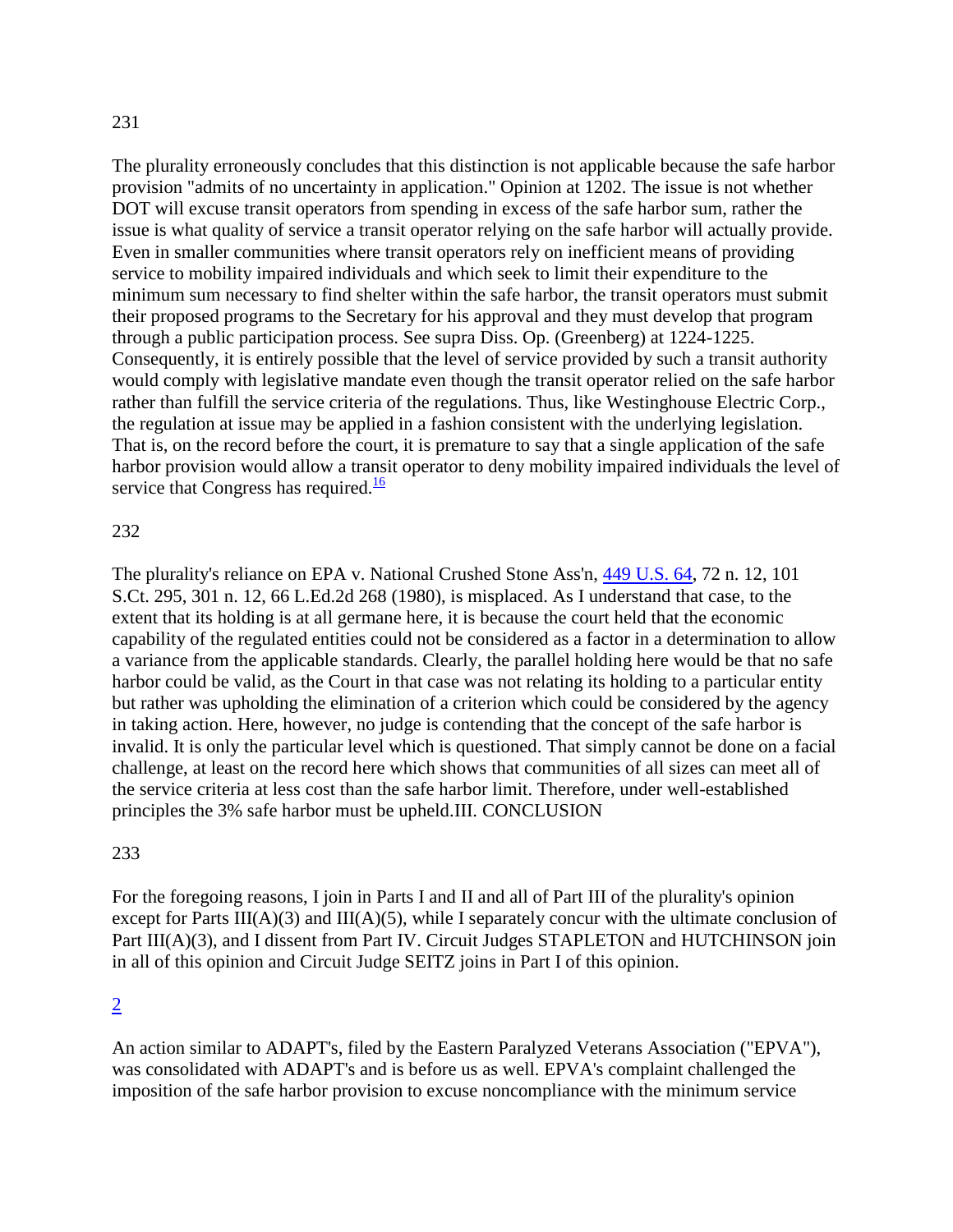criteria, alleging that the 3% figure was selected in an arbitrary and capricious manner. On appeal, No. 88-1178, EPVA contends that the district court, after voiding the 3% provision, erred in remanding to DOT the regulations outlining the minimum service criteria. EPVA maintains that in the event the remand was appropriate, the district court should have set a timetable for promulgation of the final regulations. We address these issues infra

### [3](http://law.justia.com/cases/federal/appellate-courts/F2/881/1184/93966/#fnref3)

In presenting the bill, Senator Humphrey announced that "[t]he time has come when we can no longer tolerate the invisibility of the handicapped in America." 118 Cong.Rec. 525 (1972)

## [5](http://law.justia.com/cases/federal/appellate-courts/F2/881/1184/93966/#fnref5)

The district court also found arbitrary and capricious the Secretary's decision to permit local transit operators to include within the amount of money encompassed by the 3% limitation the costs incurred in offering half-fare discounts to the elderly and the handicapped during off-peak hours. See 676 F.Supp. at 642-43. In contrast, the court found reasonable the regulations that the transit operator be required to meet the minimum service criteria and thus provide transportation services to the handicapped at full performance level as soon as reasonably feasible but in any case within six years of the initial determination of DOT's approval of its program. 49 C.F.R. Sec. 27.95(a). See 676 F.Supp. at 643. The government has not appealed that aspect of the district court's decision striking down the inclusion of the half-fare program within the safe harbor funds and neither ADAPT nor EPVA challenges the reasonableness of the six-year phasein

## [6](http://law.justia.com/cases/federal/appellate-courts/F2/881/1184/93966/#fnref6)

Summary judgment will be granted if the pleadings, depositions, answers to interrogatories, and admissions on file, together with the affidavits, if any, show that there is no genuine issue as to any material fact and that the moving party is entitled to judgment as a matter of law. On review the appellate court is required to apply the same test the district court should have used initially. Goodman v. Mead Johnson and Co., [534 F.2d 566,](http://law.justia.com/cases/federal/appellate-courts/F2/534/566/) 573 (3d Cir.1976), cert. denied, [429 U.S.](http://supreme.justia.com/us/429/1038/)  [1038,](http://supreme.justia.com/us/429/1038/) 97 S.Ct. 732, 50 L.Ed.2d 748 (1977). In determining the applicable law, we must examine the district court's interpretation of the DOT regulations. This is a question of law subject to plenary review. Disabled in Action of Pennsylvania v. Sykes, [833 F.2d 1113,](http://law.justia.com/cases/federal/appellate-courts/F2/833/1113/) 1116 (3d Cir.1987), cert. denied, --- U.S. ----, 108 S.Ct. 1293, 99 L.Ed.2d 503 (1988)

## [7](http://law.justia.com/cases/federal/appellate-courts/F2/881/1184/93966/#fnref7)

With respect to Sec. 16(a) of UMTA, its sponsor, Rep. Biaggi, stated that the amendment was intended to "grant[ ] equal rights [to the disabled and elderly] to use public facilities with the same ease as everyone else." 116 Cong.Rec. 34,180, 34,181 (1970). He also apparently rejected paratransit-only programs when he stated that "they would further serve to segregate the elderly and the handicapped from our society." Id. Taken alone, these statements might lead us to conclude that mainstreaming was mandated. However, the language of UMTA, which only requires "special efforts," see infra at 1193-94, militates against this view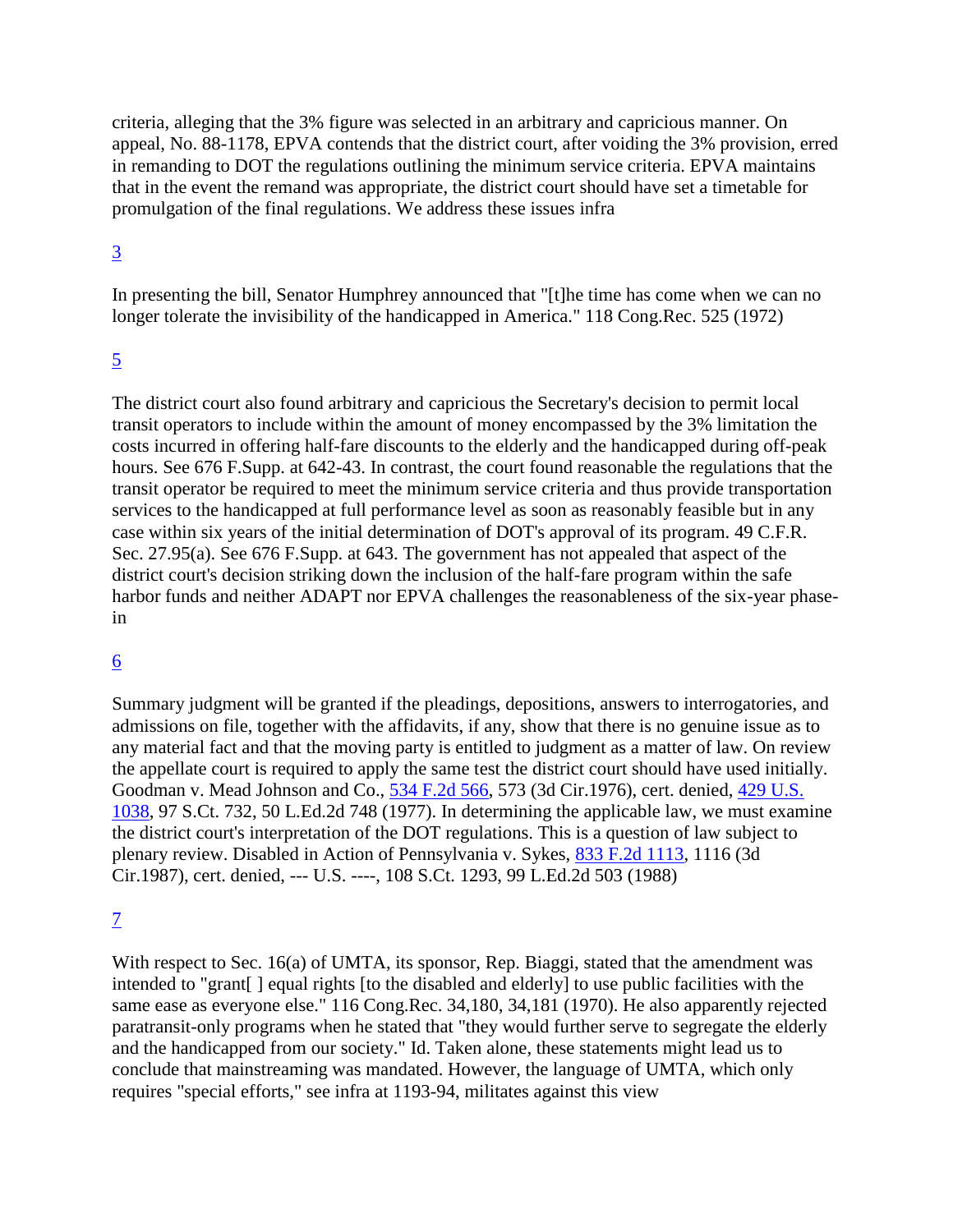In fact, Subpart C of DOT's regulations, which is not before us, see infra at 1196-98, on its face apparently requires that all newly built facilities and newly purchased buses be accessible. See 49 C.F.R. 27.67(a) (1987)

# [9](http://law.justia.com/cases/federal/appellate-courts/F2/881/1184/93966/#fnref9)

This conclusion is consistent with Rep. Biaggi's comments on Sec. 105, the amendment to Sec. 165. Rep. Biaggi, in commenting on Sec. 105, stated that Sec. 16(a) of UMTA "sought to require [that] the design and construction of all new mass transit systems, equipment, and facilities be totally accessible to the elderly and the handicapped." 120 Cong.Rec. 19,851 (1974). This statement does not suggest that Sec. 165 mandates retrofitting, which would be the central requirement if immediate mainstreaming were required

# [10](http://law.justia.com/cases/federal/appellate-courts/F2/881/1184/93966/#fnref10)

We disagree with Judge Greenberg's contention in dissent that when Secretary Dole promulgated Subpart E, she explained that compliance with Subpart E would excuse compliance with Subpart C. See post at 1219 & n. 4. As we read the two citations that he provides, they do not support that contention

At 51 Fed.Reg. at 19,004, Secretary Dole merely takes the position that it is not mandatory for a city to provide a system of accessible bus service, especially in light of the high costs of retrofitting. The Secretary justifies the decision not to require a system of accessible bus service in part because "[i]n the Department's experience, this approach was not successful. The high cost of making old rail systems accessible was one of the most important factors leading the Court of Appeals in the APTA case to declare that the 1979 rule imposed undue burdens." 51 Fed.Reg. at 19,004. This says nothing about whether, if a municipality is operating an adequate paratransit system, it is excused from any requirement that the new buses that it purchases be accessible.

At 51 Fed.Reg. at 18,998, Secretary Dole states that " '[e]ven if a recipient chooses to comply [with Subpart E] through bus accessibility, every new bus need not be accessible to wheelchair users. Only those buses needed to meet service criteria must be accessible.' " Post at 1219 (quoting 51 Fed.Reg. at 18,998) (brackets added by dissenting opinion). These sentences, as we read them, merely state that municipalities electing the accessible bus service option of Subpart E need not make every new bus accessible in order to comply with the minimum service criteria of Subpart E. They do not state that compliance with Subpart E excuses a municipality from complying with Subpart C; rather, they state only that Subpart E does not independently require that municipalities purchase only accessible buses. Although these sentences are not wholly unambiguous, we cannot conclude based on these two sentences, buried in a lengthy release, that Secretary Dole "explained that compliance with Subpart E of the regulations did excuse compliance with Subpart C." Post at 1219.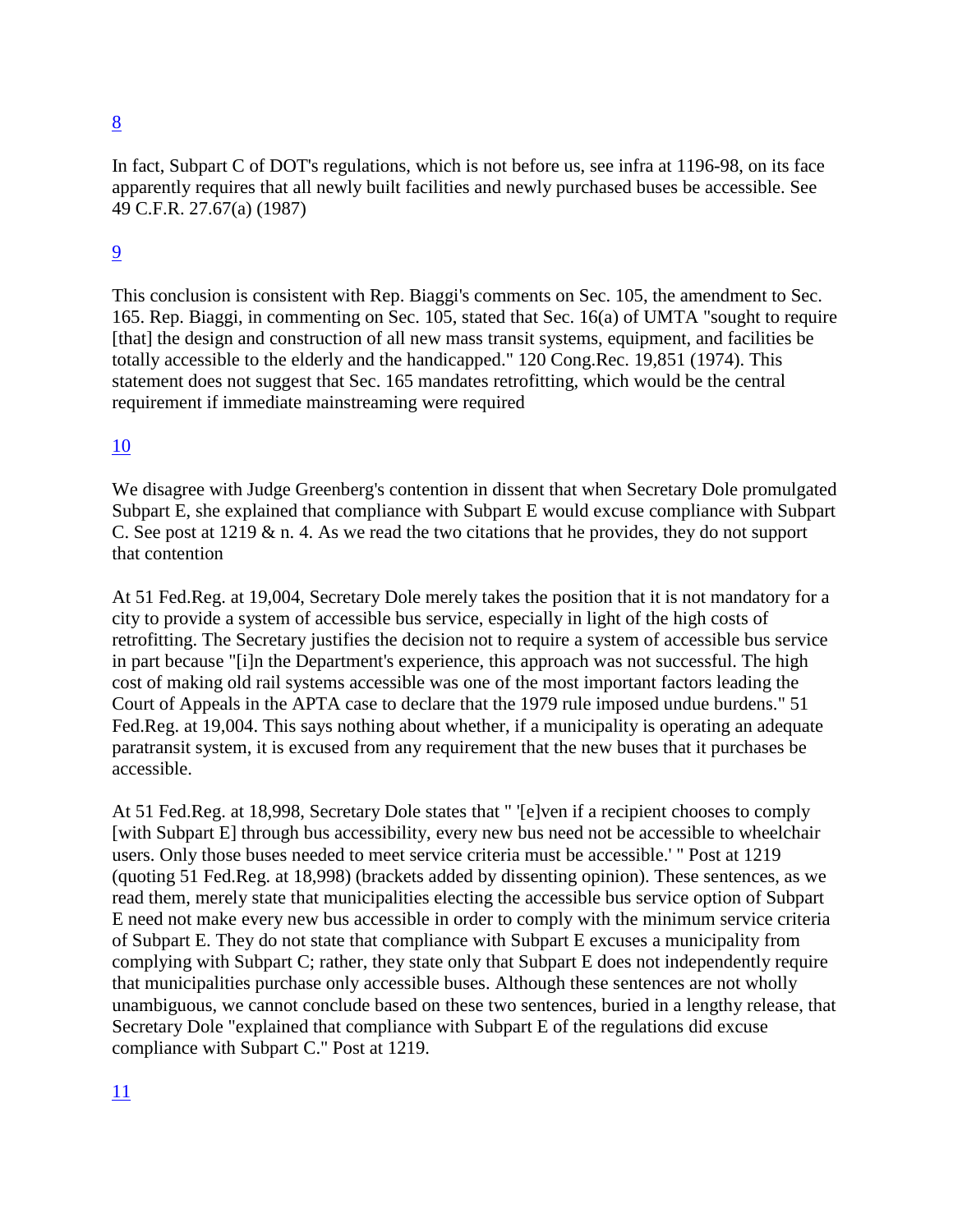The conclusion that paratransit services attract greater numbers of handicapped riders is also supported by independent research. As the Secretary noted in the rulemaking record, the RIA figures on comparative ridership are consistent with a survey conducted for the National Cooperative Highway Research Program. See RIA at VI-7

# [13](http://law.justia.com/cases/federal/appellate-courts/F2/881/1184/93966/#fnref13)

Arguably, UMTA, STAA, or the Federal-Aid Highway Act could require more than Sec. 504, but we find neither language nor legislative history that would indicate that those acts would mandate or permit the imposition of extraordinary expenditures to satisfy the mandates of those acts

# [14](http://law.justia.com/cases/federal/appellate-courts/F2/881/1184/93966/#fnref14)

There is language in the Final Rule that would indicate that the service criteria cannot be undercut by the safe harbor provision. See 51 Fed.Reg. at 19,010 ("The preamble discussion of this proposed section stated that the accessible bus and special service components of the mixed system, taken together, would have to meet all the service criteria."). However, DOT eliminated the force of this statement when it stated that "[t]he full performance level for a mixed system is reached when, subject to the overall limit on required expenditures, each component of that system meets the service criteria...." Id. at 19,011 (emphasis added). Therefore, there can be no question that the 3% safe harbor provision places a limit on the requirements set forth in the minimum service criteria

# [15](http://law.justia.com/cases/federal/appellate-courts/F2/881/1184/93966/#fnref15)

Because we hold that this particular safe harbor is arbitrary and capricious, we do not reach the issue whether some other safe harbor provision would be permitted by the STAA

# [38](http://law.justia.com/cases/federal/appellate-courts/F2/881/1184/93966/#fnref38)

DOT contends that "the only course of action available" to this Court is "to vacate all of the provisions of the 1986 regulation and remand the entire matter to the Secretary for further consideration." DOT Mem. at 150. That, of course, is contrary to Davis v. Romney, [490 F.2d](http://law.justia.com/cases/federal/appellate-courts/F2/490/1360/)  [1360](http://law.justia.com/cases/federal/appellate-courts/F2/490/1360/) (3d Cir.1974), and the other authorities cited in our opening memorandum at 122-24. Maintaining the 1986 standard as an interim measure (should the court not accept our argument regarding [Subpart C] would be more equitable than vacating that standard entirely (thus reverting the country back to the completely standardless 1981 rule), especially since there is no contention by anyone in this case that the 1986 rule goes too far. Alternatively, should the Court agree that its only remedy is to vacate, then it should also vacate the 1981 rule (thus reinstating the 1979 requirements, at least on an interim basis), since the 1981 rule suffers from the same deficiencies (but even more egregious) as those of the 1986 rule.

App. at A-665-66 (emphasis added).